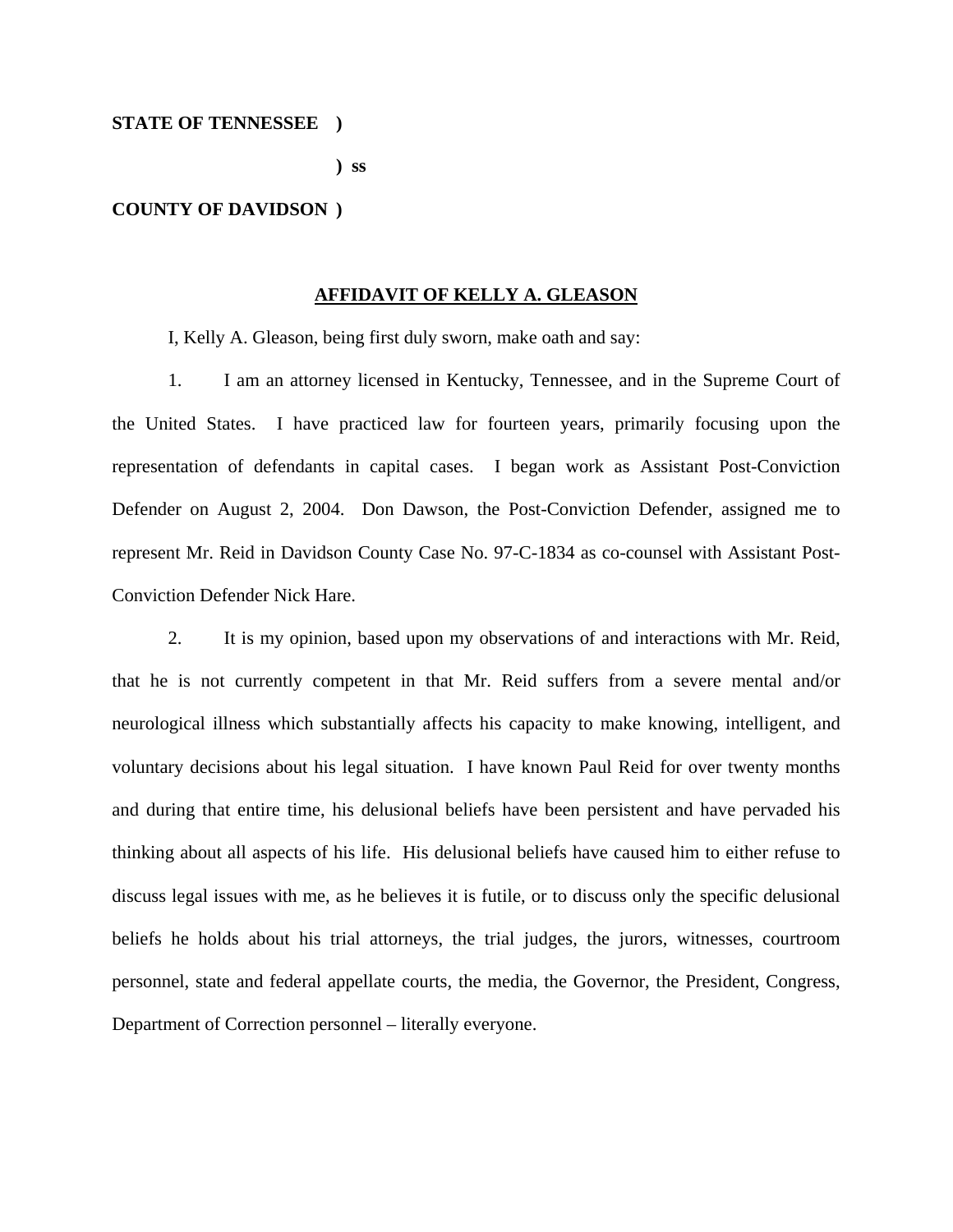3. I first met Paul Reid when Connie Westfall and I went to visit him at Brushy Mountain Correctional Complex ["Brushy"] on September 16, 2004. Paul informed me that he knew that I was working with the military government and that he could not believe a single word I said or anything I wrote. He described the military government entering his life in 1985. Since then, he has realized that everyone he has come into contact with has been coached by and sent to interact with him prepared to say certain things and to respond in a certain way to what he said. Paul indicated that he respected my education and intelligence and that he would like to have known me in a normal life but that because he had been a "lab rat" and "guinea pig" for the military intelligence since 1985 that was not possible.

4. I asked in this first visit for Paul to make a list of what he felt that his trial attorneys did wrong or did not do. He refused, since he felt there was no point in that because the trial attorneys and everyone at the trial was coached. Paul said that he had been framed and that he couldn't have done this crime. This is because he was aware that the military intelligence was taping him always and watching his every move. He would not have committed the crimes since he knew that he would be taped if he did so and the military intelligence could use the tapes to prove it.

5. Paul indicated that the military intelligence had monitored every aspect of his life since 1985. He could not have a normal, natural life and express himself to others because of the constant surveillance. In 1985 when the military intelligence entered his life they "got to" people Paul had mentioned or people that they had reason to know about, like family members. Paul indicated that currently the military intelligence was causing ringing in his ears and prickly sensations on his skin.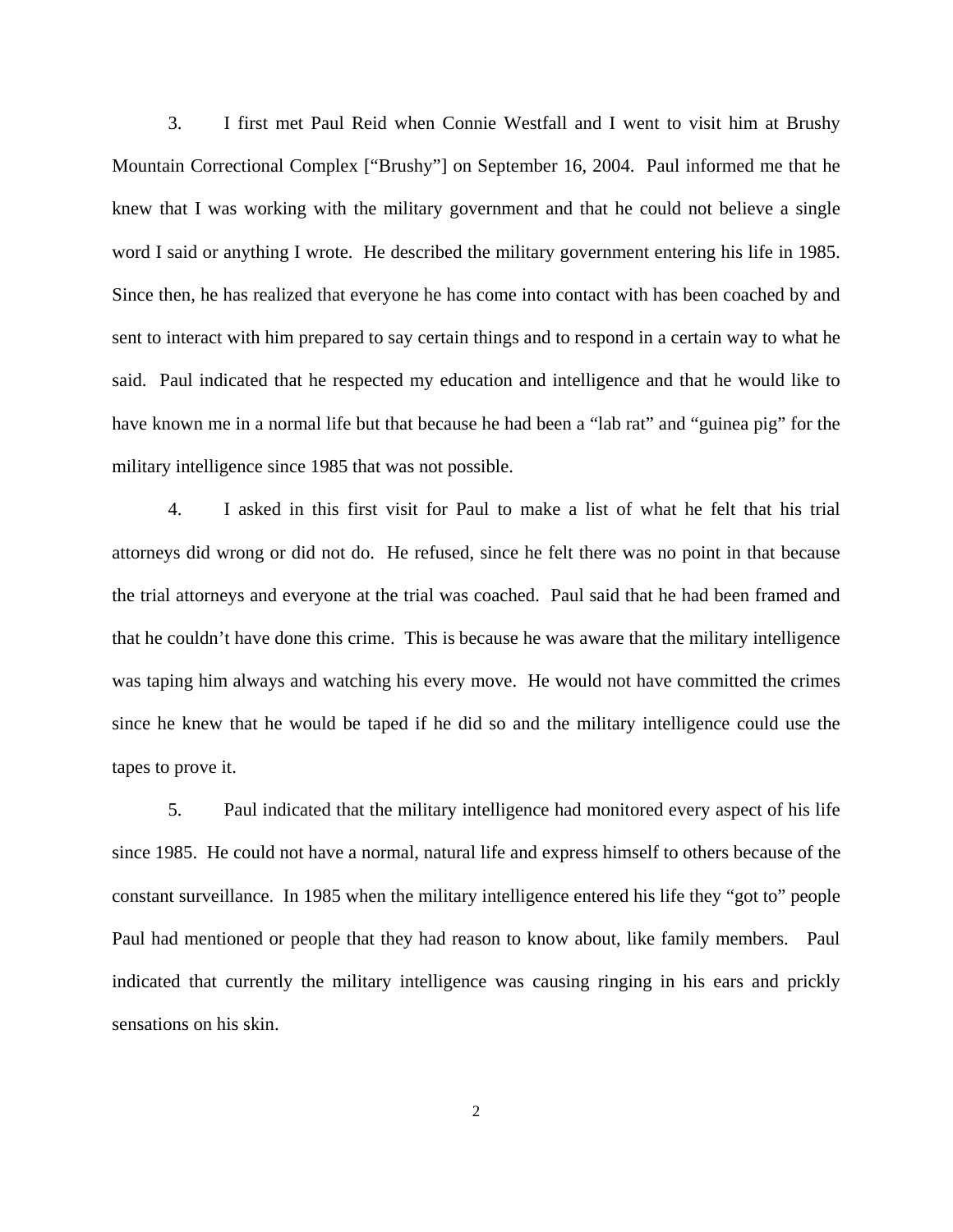6. During the entire two hours of our first visit, Paul had not one legal question for me or about his case. Toward the end, he asked me what two words meant, both of which he had written down on the papers he brought with him. The words were "taboo" and "moot."

7. I next met in person with Mr. Reid on October 28, 2004 at Brushy Mountain. I had not been receiving telephone calls from Paul since the prison was not allowing him to have the phone. Prior to meeting with Paul on that day, we attempted to correct this problem with prison staff. Paul discussed his belief that he Don Dawson, the Post-Conviction Defender, and Nick Hare, my co-counsel, were part of the evil government military. He asserted that Connie Westfall was repeating herself but it wasn't her fault since she was coached by the government military.

8. Paul told me that I had met him last year when Marjorie Bristol, his previous attorney, brought me to meet him. When I said that I had not, he was adamant that no one can "interject anything" into his brain, he had "shut down" the government military's influence. Paul stated his disbelief that I was a lawyer and asserted that had no way of knowing if I was since everything is controlled by the government military. Paul stated that he knew I had been here before and that was proof that scientific technology is not working. He requested that I meet him "half way" and admit that I am coached.

9. Paul discussed how unfair it is that the government military took away his life and how unfair it is to kill an innocent person. He believes that everyone agrees that but for the government military/scientific technology he would be a lawyer practicing in Houston, Texas today. When he discussed his grades at Volunteer State Community College, I asked who his favorite teacher was. Paul refused to answer because scientific technology is recording everything.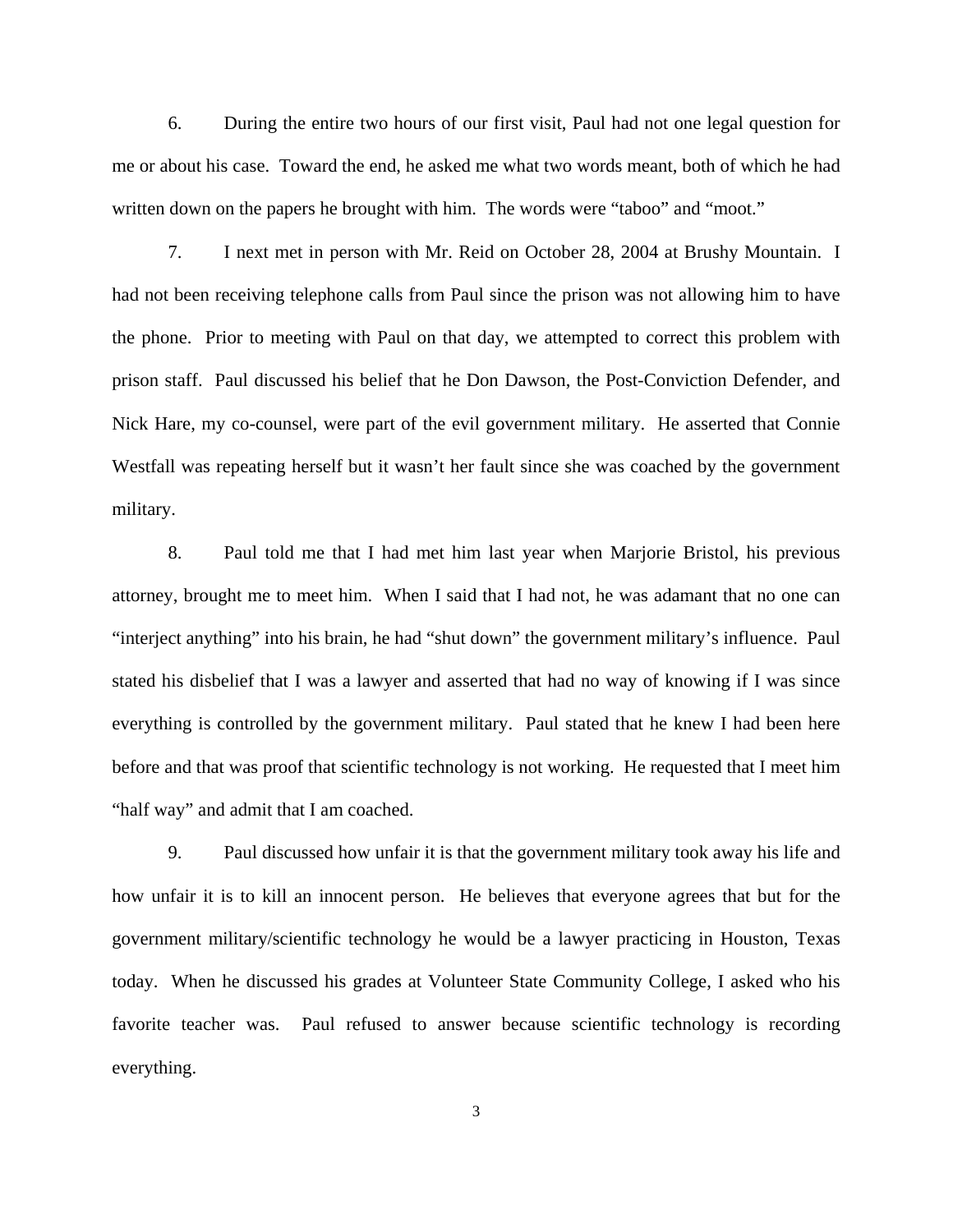10. During this visit, Paul described heart pains, and pains in his left arm, as the product of the scientific technology people trying to get him to call the doctor so that if he dies of a heart attack which they cause, it will look like a natural occurrence. He said he would not report the pains to medical staff since the scientific technology people wanted him to do so. Paul described the military government putting recurring dreams in his mind of his father and sister Janet being killed. He believes the military government killed his father, who died of cancer in 1997, with scientific technology.

11. Paul believes that "they" told him they had killed his father. When I asked how "they" told him, Paul said that people sitting next to him in the movie theater or a restaurant would speak in "cryptic language" which was intended for him to hear. Paul read from the federal district court transcript of his next friend proceedings an exchange with attorney Mark Olive questioning Paul and stated that Olive's question "Do you follow me?" was a cryptic message to Paul from the government military. Regarding Olive, Paul noted "if he is a lawyer." In the margins of the transcript, in his handwriting were notes that Paul made: "there were videotapes, I had to say I didn't know." He believes that now everyone knows he's telling the truth about scientific technology. Paul described how much it hurt for people to believe he was "mentally ill, crazy."

12. I asked Paul about the papers he brought out with them, asking to see them. He showed a piece of paper on which he had written "REPEAT" and another with "BE CIRCUMSPECT, ATTORNEY'S ARE COACHED TO REPEAT." Paul described this as helpful in focusing and keeping control of the conversation so that it wouldn't go into "delusional areas" or irrelevant matters. When I asked if this included the questions I had tried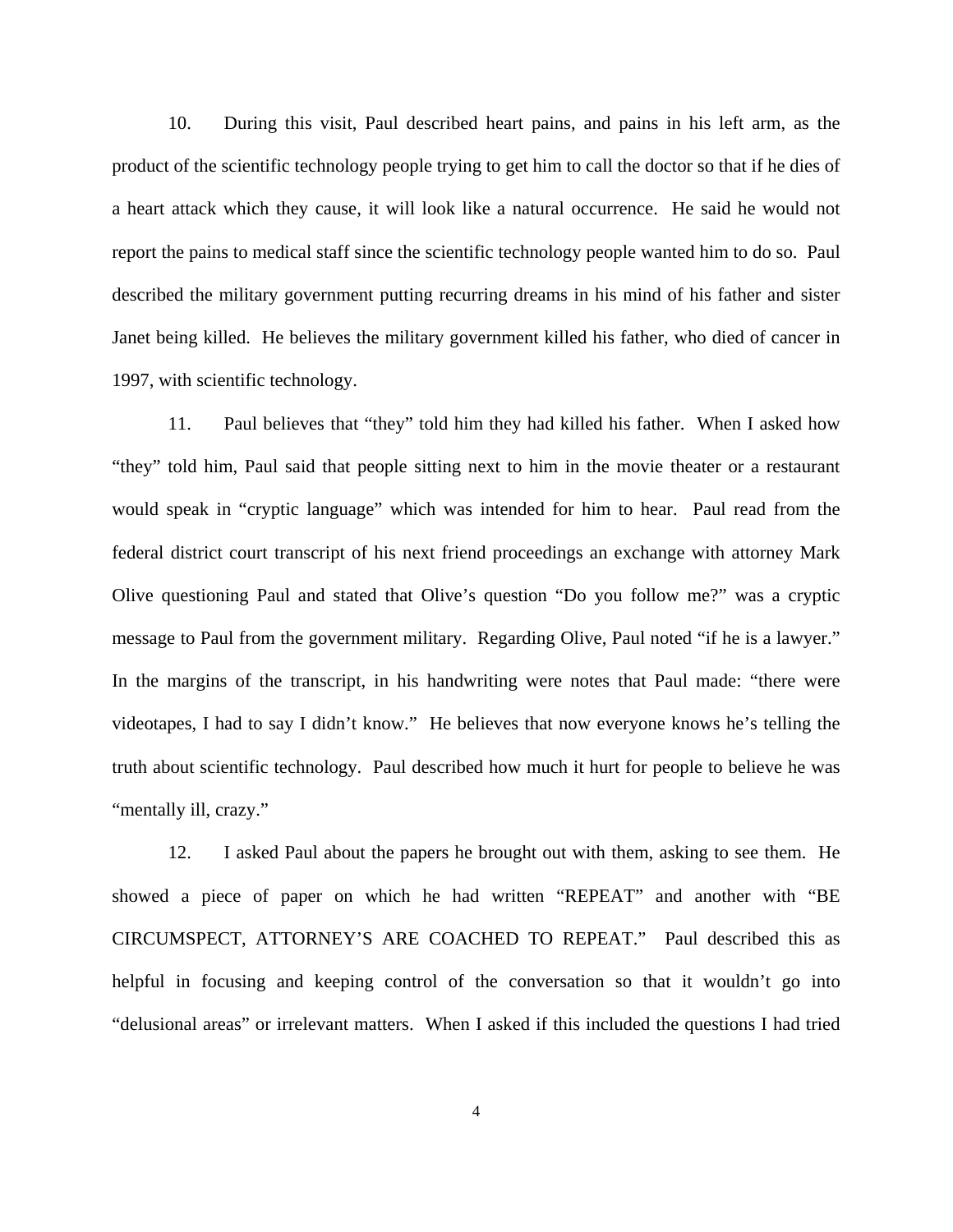to ask about his trial, he said yes, [defense attorney] Engle, [Judge] Blackburn, [prosecutor] Thurman, everyone, were all coached and it was all irrelevant.

13. Paul Reid called my office to speak with me and Connie Westfall on November 2, 2004. He complained at length of being a lab rat since 1985. Paul said that the scientific technology runs the internet letter through his head constantly; he hears it read to him. The "internet letter" is his term for the long letter he wrote to the Tennessee Supreme Court in 2003 rendering his life story and his desire to not initiate post-conviction proceedings in his first Davidson County case. Paul said that scientific technology wouldn't let him sleep at all on Sunday and Monday of that week. He had terrible ringing in his ears.

14. Paul described how scientific technology was causing him other pain by putting a force on his mind to keep him in misery. He described pressure pains on his heart and addressing those by saying out loud "fine, stop my heart." Paul won't call for a nurse about the pains. Further, he won't take any medication. He would feel better if they would just turn off scientific technology. Paul believes that Don Dawson, Nick Hare, and the scientific technology people had him placed at Brushy Mountain to torture him and try to make him insane.

15. Paul described how scientific technology can radiate his body and then use some kind of magnetic tapes to record the activity going on in his brain. They can go back years later and play those tapes and everything about him has been recorded since 1985. He feels "constantly miserable in the brain" and knows his brain is being radiated. It feels like physical pressure.

16. When asked if he knows specifically who "the scientific technology people" are and if they can be tracked down, Paul stated that if I ask whoever coaches me, tells me what to say and do and to repeat myself, that who provide a lead and draw me back "to a nucleus, to a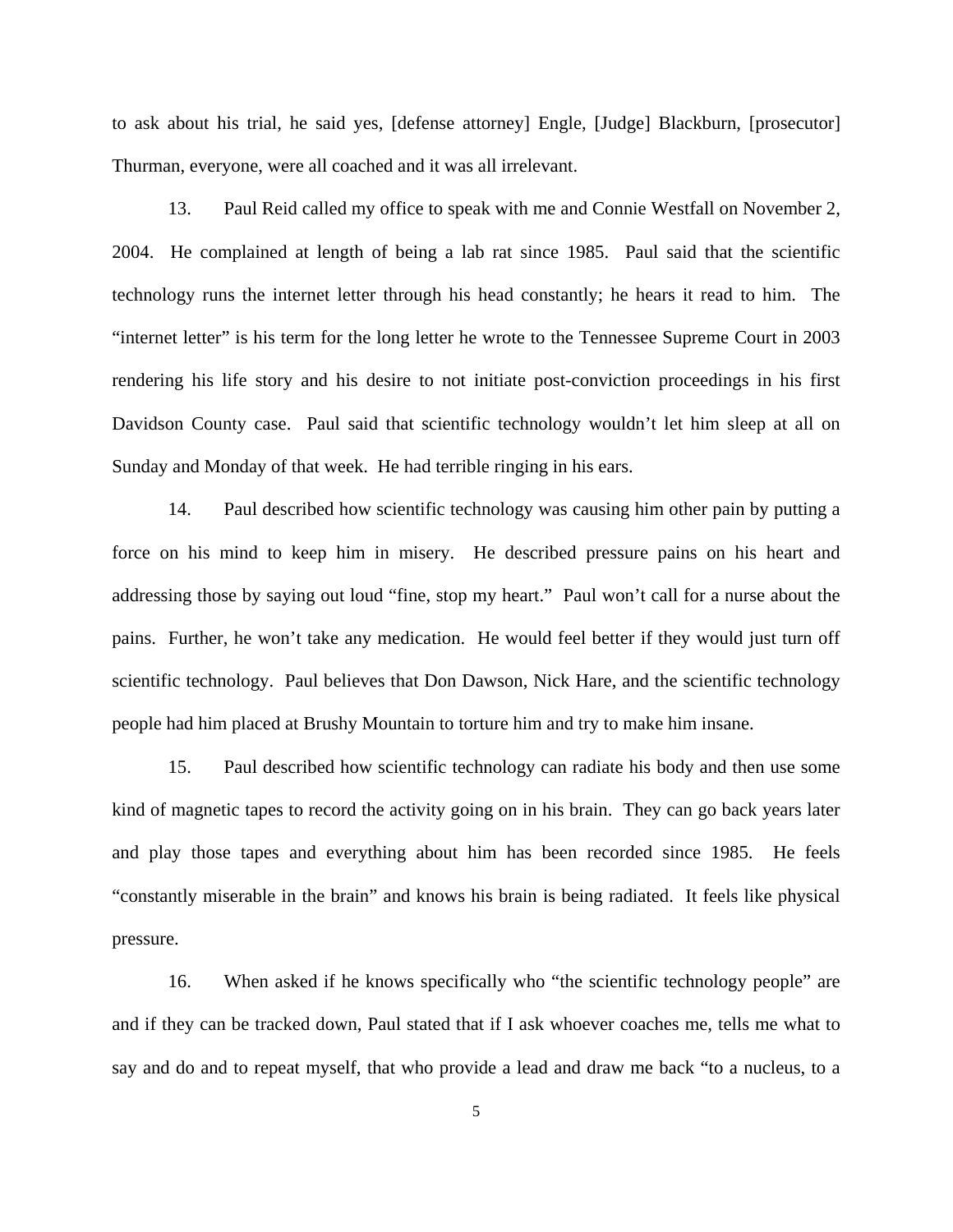core, to a hub of people" that are using scientific technology. When asked to describe how I am being coached, Paul cited an erroneous belief that I had repeated a conversation he had with me during a previous visit twice and changed only one small detail.

17. Paul called my office to speak with Connie Westfall, Nick Hare, and me on November 12, 2004. He discussed his recent visit with his sister Linda and Connie and his belief that the visit was a repeat. Paul said he was reluctant to mention it since we were coached to insist that we didn't remember things happening that way.

18. Paul called my office on November 16, 2004 to speak with me and Connie Westfall. He discussed his recent move to C-block and his belief that it was a repeat. Paul said that "95, 98%" of the time he didn't mention his knowledge that events are repeating, and he doesn't mention his knowledge of the repeats to his sisters but he wanted to mention the repeat since it validates what he has been saying about being recorded since 1985. Paul noted that it was better to keep his mouth shut to maintain positive relationships with people.

19. Paul said that scientific technology people bring people to see him and present credentials which aren't valid to play mind games with him. An inmate told him that Dawn Deaner, who represented him at the Captain D's trial, was not a real lawyer. Paul said it made no difference to him since the whole thing was a sham. Paul refused to tell me who the inmate was who said that.

20. Paul described times when the scientific technology was lighter than other times as few and far between. He said that if the scientific technology ever got before the U.S. Congress, it would be proven illegal. "They" caused George Bush, Sr. to pass out in 1992 when dining with the prime minister of Japan and George Bush, Jr. to pass out while eating a pretzel in the White House. When I said that I thought Bush, Sr., passed out from taking too much of a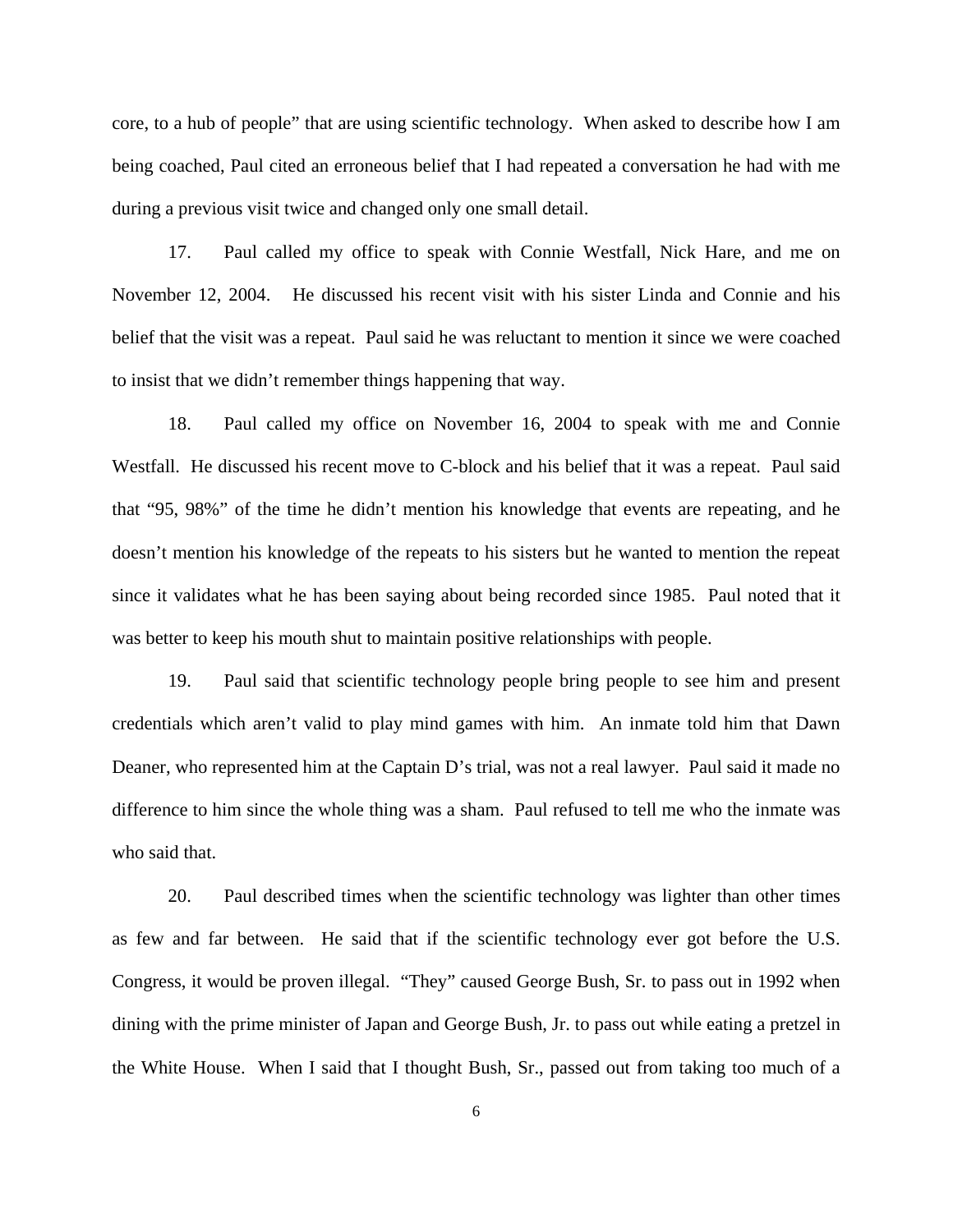sleeping pill and being sick, Paul described the tape of Bush, Sr., as capturing exactly what scientific technology does. It causes you to become incoherent, lose consciousness, and pass out.

21. When Paul was asked why "they" would want to target the president of the United States, he replied that they wanted to do that for Paul, to have him see they could. Paul said that I would need to ask them "because they are diabolical and they are wicked." They did the same with Bush, Jr., and Paul knew immediately what had happened.

22. Paul called my office on November 23, 2004 to speak with me and Connie Westfall. He spoke of his desire to minimize people having the opportunity to repeat themselves to him since he knows we are coached to do so. Paul indicated that he was making a grand effort in trying to have a normal and amenable relationship with us under the circumstances. He said "they" ran his relationship with Nick Hare into the ground by placing Nick and Paul at odds with each other. When asked if there is anything Connie or I could do to minimize conflict, Paul said there was nothing we can do as scientific technology wants us to think they run everything.

23. The scientific technology people tell Paul "we got our hand up Kelly's ass, we've got our hand up Connie's ass, we've got our hand up Nick's ass and they're our puppets." Paul said he would use a gentler word but he wanted us to know what they said and digest it. They tell Paul "you're going to get out of the penitentiary and see your mother's titties." They are nasty and vulgar. They coached Judge Blackburn what to say during the trial and Paul knows that because there's no way that Judge Blackburn could have known to repeat what Paul said from 1985 to 1990 at Ellis II under his breath unless they told her.

24. Paul noted that [prosecutor] Tom Thurman said things during the trial which there was no way he could have known to say unless coached. They had Mike Engle and Tom Thurman stick their tongues out at each other. They had a juror during the Captain D's trial go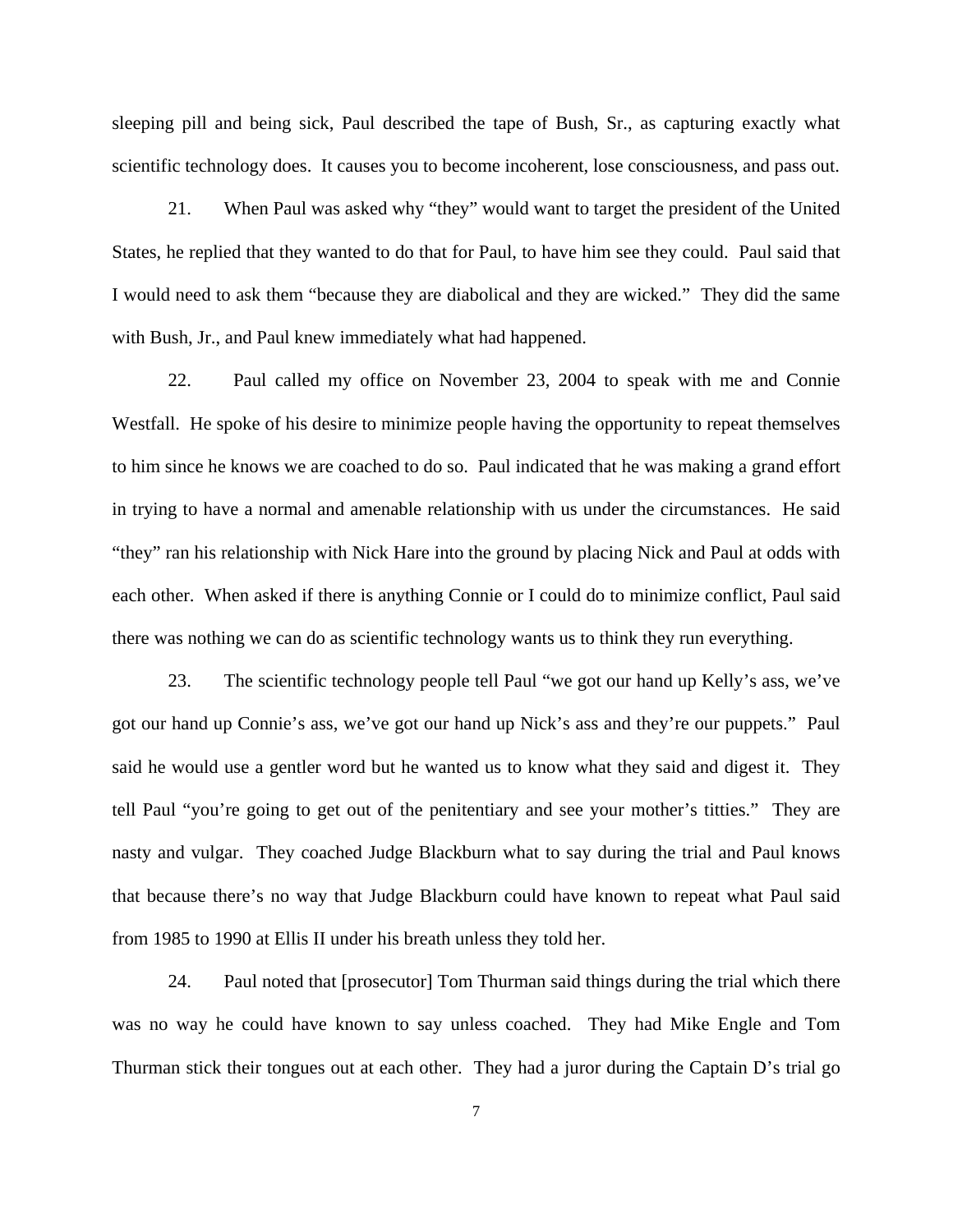into a jury room where no one could see him with the door open and point his finger at Paul and say "we've got you, we've got you." The jurors were hand-picked and coached to find Paul guilty before they knew what he was charged with. Five or six of the jurors in the Clarksville trial made eye contact with Paul after a bailiff intentionally opened up the jury door while Paul worked by. The jurors looked at him and started laughing. Paul knew the bailiff was coached to do that. Paul believes Judge Gasaway could see that episode with the jurors and that Judge Gasaway was coached to say things that no one else would have known he was saying except Paul.

25. Connie Westfall and I visited Paul Reid at Brushy on December 2, 2004. We discussed the results of recent DNA testing in order to determine whether Paul and his sisters shared the same father. Paul believed the test was "a repeat" and the same testing had been done last year [it wasn't]. When we tried to explain that this was the first test, Paul explained that scientific technology erased information in Connie's mind so that she couldn't tell him the results last year.

26. Paul called my office on December 14, 2004 to speak with me and Connie Westfall. He said that he was not permitted to call last week although he had turned his form in, as required by Brushy. Paul said that the visit with Connie and me on December 2 was a repeat, as was last week when the prison told him he hadn't turned his form in when he had. Paul had written me a letter asking me to make his life retroactive to 1990 and I asked why he picked that date. Paul explained that "they" said he'd leave Ellis II in January 1990 and by March would have his \$25 million.

27. Paul described his life in 1997 during the time he attended Vol State. He said he exercised, worked hard, and spent 3-4 hours per day studying. He was trying to build a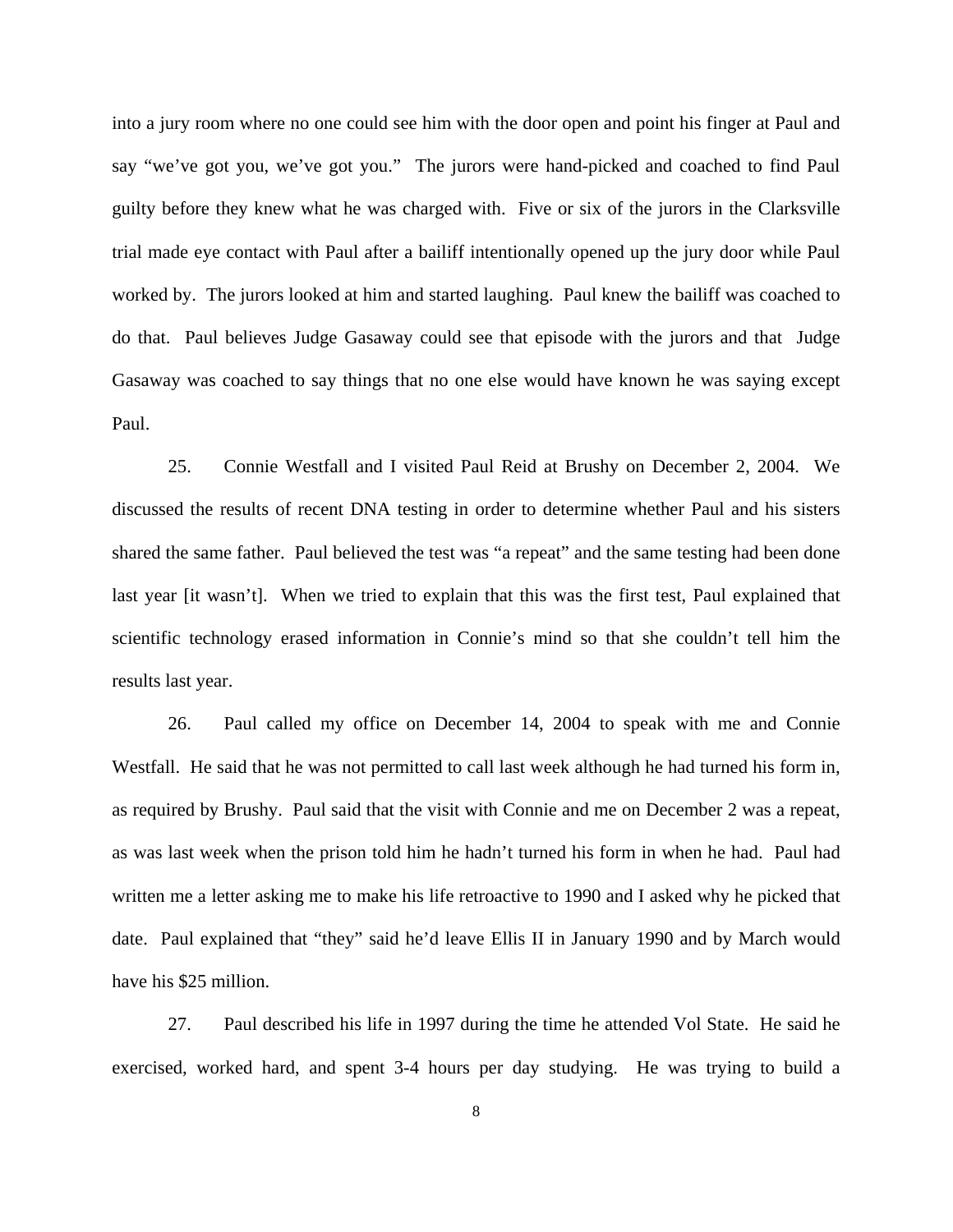constructive life. Paul said when he was arrested it was devastating, like walking into the twilight zone, and he knew what happened. His life had been controlled since 1985 and he knew the police were sent there by scientific technology. Paul tried to explain to the arresting officers about scientific technology but he didn't have the vocabulary to do so. When he tried to tell them about how they put an orange seed in his navel, they thought he was crazy. Paul said he had also tried to explain scientific technology to Mike Engle and David Baker but they just thought he was crazy.

28. Paul reported that scientific technology had put hatred and anger in him at Joe Ingle (his spiritual advisor) and Jim Simmons (his appellate attorney) and was trying to make him angry at me and Connie but that he resisted since it's not his anger. Paul said that even though he knows everything is a repeat, he only shares less than five percent of that with us. He shares enough to let us know that he knows what "they" are doing and he's aware of the repeats.

29. Paul reported that he had "shut down" the scientific technology from being able to influence or manipulate him, although he can't prevent them from ringing his ears and torturing his mind and body. He no longer feels he needs to talk to Americans since they've been coached to play mind games on him. "They" coach inmates, guards, and staff what to do and say around him. "They" reduced the guards to act like juveniles.

30. I visited Paul at Brushy on December 17, 2004, accompanied by Rosalie Kraft, a legal secretary in our office. Paul reported that scientific technology had transferred David Baker to the federal defender's office and that his legal teams have all been coached to do nothing for him. The Tennessee Department of Correction is also coached. Everyone is coached. Paul said that his mind is still radiated to make it vague and blurry. He contrasts the current state of affairs with the years 1960 to 1985 when his mind was crystal clear.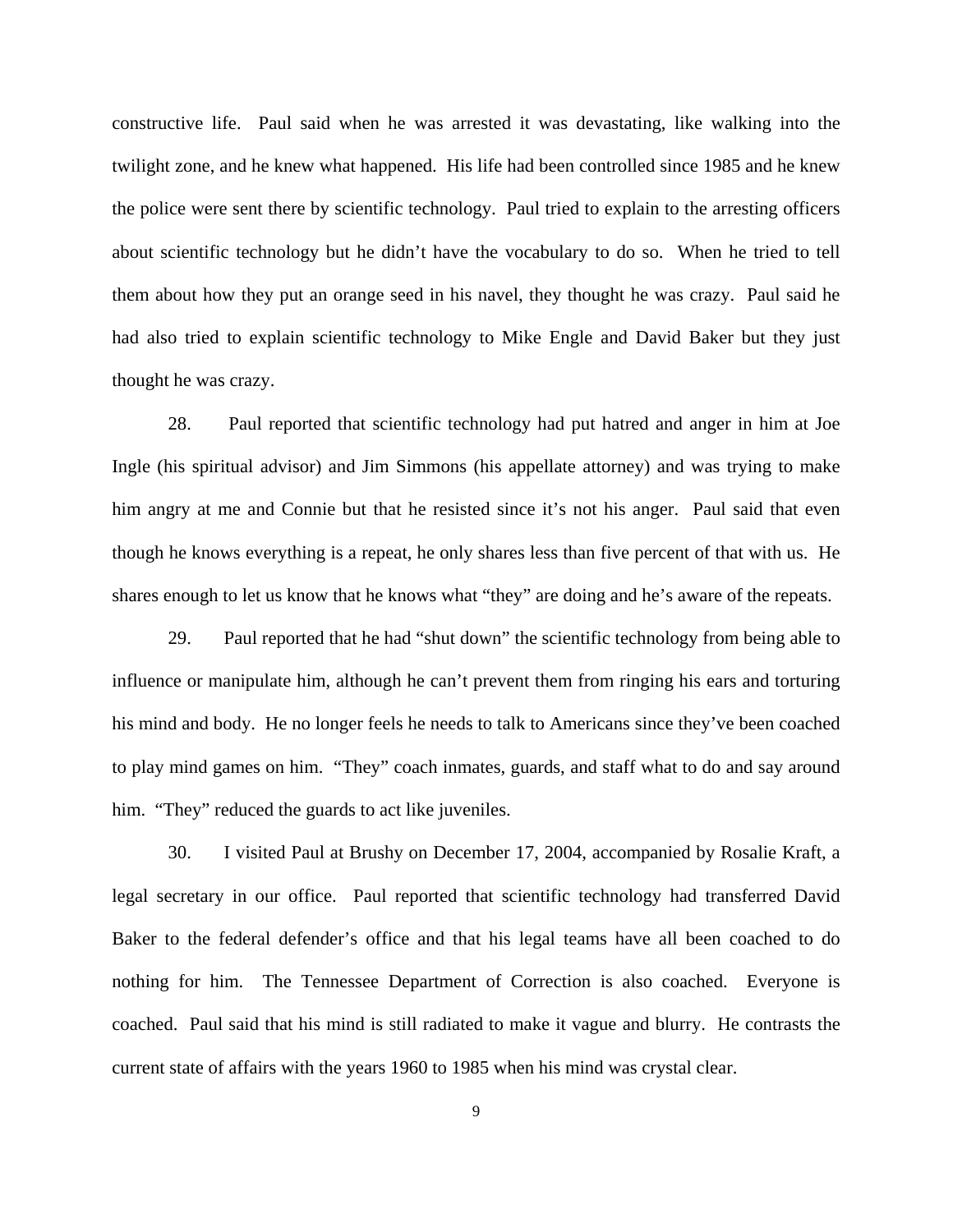31. Paul reports that "they" wake him up in the morning unnaturally, energy pumping through him, instead of coming slowly awake and stretching. The radiation in his mind and the ringing varies. Paul said that he can't believe anything we say and he can't trust anyone or believe the American vocabulary. His case, all of this is because of scientific technology. The last twenty years have all been nothing but lie after lie. Paul says he has to work very hard not to be upset with me, since he knows I'm coached. The guards are coached, the inmates, the judge, the DA, his attorneys but Paul tries not to pay attention, and instead just stay calm.

32. Paul believes that he was known everywhere he went since everyone is subject to scientific technology, which informs them. He believes that when he first came to Nashville, people recognized him at the grocery store because scientific technology alerted them. Paul is recorded wherever he goes. Because everyone knew him, if he had committed the crimes at McDonalds or Baskin Robbins, witnesses would have called the police and told them it was Paul Reid. This proves he didn't commit the crimes. Paul provided a list of words he didn't want anyone to bring up or discuss: "Bi-sexual, queer, Leon, Burnett-Bayland boy's home, crazy, fucking my mother; sisters, male prostitute, my daughter, #9."

33. Paul called my office on December 28, 2004 to speak with me. We spoke at length about the various small favors we do for  $\text{him}^1$ , contact with family members, the status of collections for his Christmas package, and cards he had received. Paul also discussed letters he had written to Judge Blackburn and Judge Todd Campbell in the federal district court. Paul said that the letters explained that his attorneys in Texas in the late 1970's and early 1980's had

l

<span id="page-9-0"></span><sup>&</sup>lt;sup>1</sup> Mr. Reid, unlike my other clients, is not allowed to avail himself of the level system by which other death row inmates are rewarded for good behavior with increased privileges, including the ability to work and earn a small amount of money. Therefore, I, Connie Westfall, and others in my office routinely spend small amounts or our own money for stamps, cards, and other items which Mr. Reid requires or which would provide some comfort or distraction. We also help arrange for religious groups and others to contribute as well.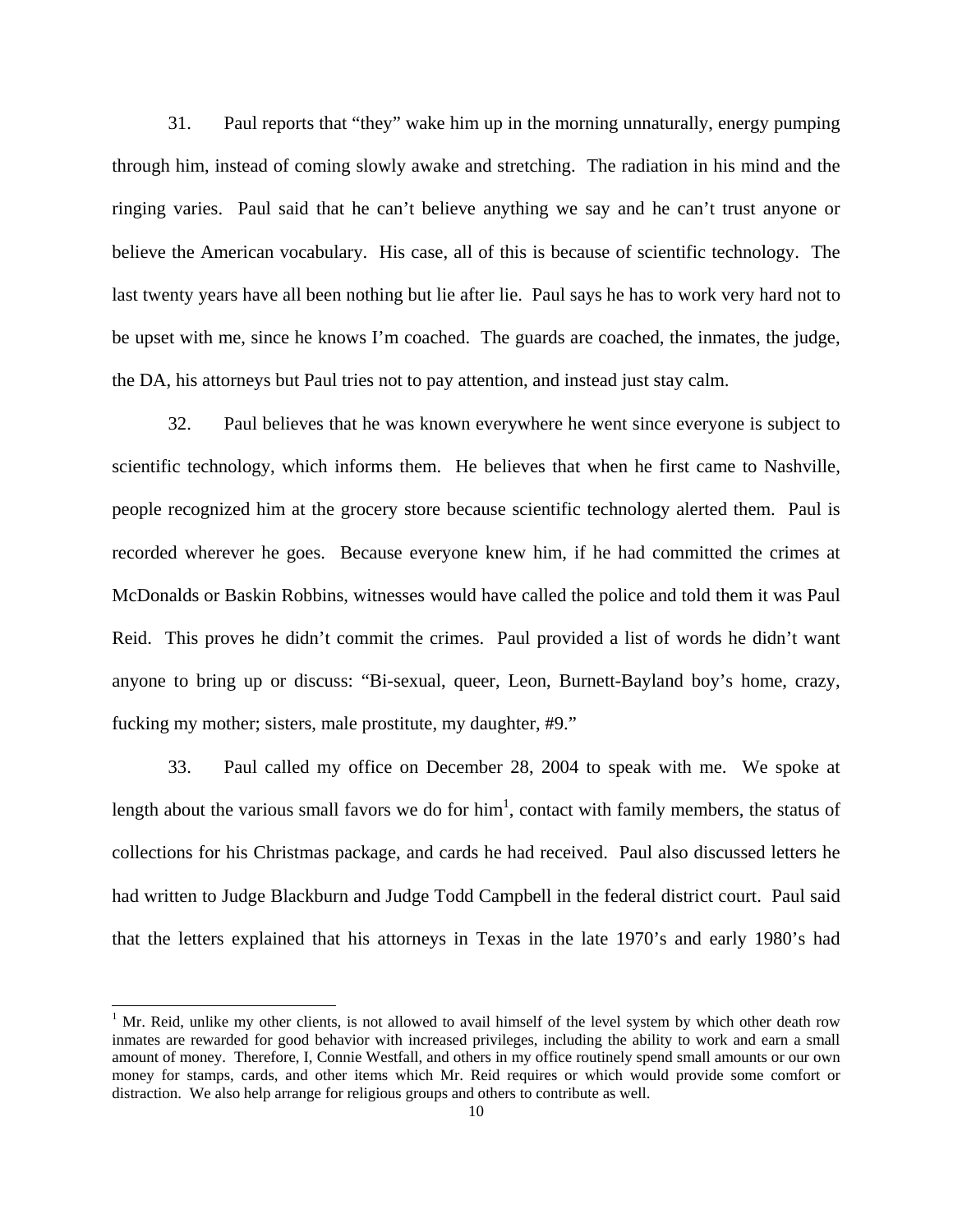coached him to malinger illness.<sup>[2](#page-10-0)</sup> Paul claims that he proved in Judge Campbell's courtroom on April 29, 2003 that he was not crazy and his sister Linda and attorney Mike Engle had told him that anyone who thought he was crazy now could see he was not. It wasn't even close.

34. Paul thanked me for the help I had given him and I told him that the help I wanted to offer was to get his conviction set aside and get a new trial. He responded that there is nothing I can do since his life is controlled by scientific technology. "They" coach the judges, the DA's, the media, and everybody what to say and do. Paul says there is nothing he can do. He can't believe anything, he can't have friends, he can't have any kind of interaction with human beings. His life was snuffed out in 1985.

35. Paul called my office on January 11, 2005 to speak with me and Connie Westfall. He spoke more slowly than usual and there were lapses in his responses. Paul thanked Connie for all the things she has done for him. I asked what Connie had done to get him a new trial. Paul was taken aback. I reminded him that Connie was an investigator working on his case and it was our job to try to get him a new trial. Paul said he appreciates us but scientific technology controls everything so he doesn't waste his time in those areas. Nothing can be done.

36. I explained that we were preparing for his post-conviction hearing on January 17, 2005 and discussed various problems we had. Paul focused on letters he recently sent to Judge Blackburn, Judge Campbell and prosecutor Thurman in an attempt to prove he is not mentally ill. Paul claimed that his mother and sisters were writing him letters saying they not believe

l

<span id="page-10-0"></span><sup>&</sup>lt;sup>2</sup> I have interviewed Tony Aninao, who, along with Gabe Nahas (deceased), represented Mr. Reid in his Harris County, Texas charges. Mr. Aninao has practiced law since 1979, concentrating in criminal law. He represented Mr. Reid in 1983-1984 when Reid was found to be incompetent at a jury trial and sent to Rusk State for treatment to restore him to competence. Reid had been found to be incompetent in a previous trial when he was represented by Mr. Nahas. Mr. Aninao said that Houston is very conservative and thus it was very rare for a jury to find incompetence twice. Mr. Aninao has represented mental ill clients and malingerers. He said that Mr. Reid is the most severely mentally ill client he has represented. Mr. Aninao does not believe Mr. Reid was malingering and states that neither he nor Mr. Nahas "coached" Reid to do so.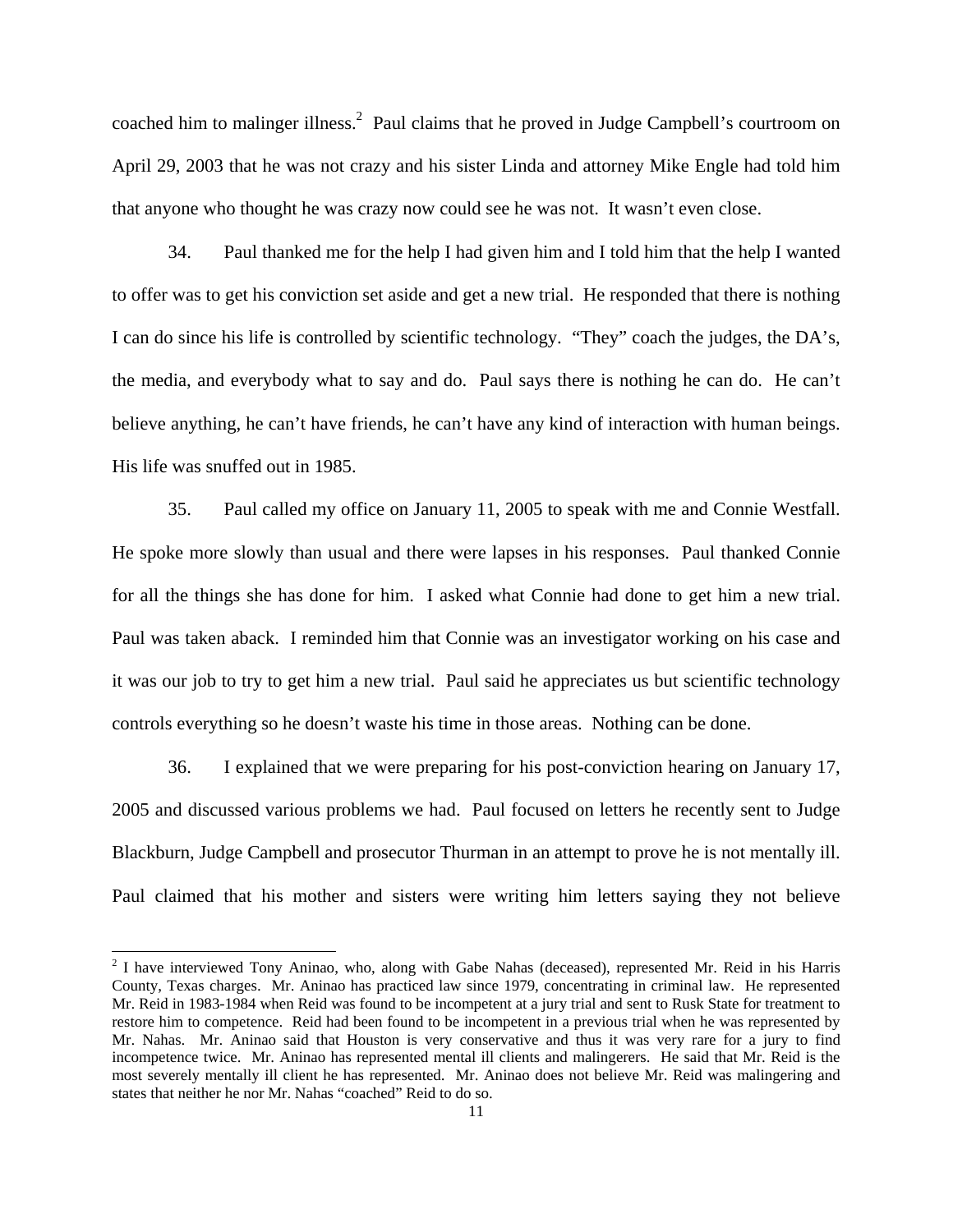scientific technology is a reality. Paul wanted assurance that if we were contacted by the media we would support his contention that scientific technology is real and Paul is a victim.

37. In discussing whether Paul would testify at the January 17 hearing and what he would say, Paul stated that he shouldn't mention his innocence of the crimes as it might open a can of worms and halt his execution. Paul said he could never say he was innocent publicly. He stated that he would complete his evidentiary hearing, pass with flying colors, and get an execution date. Paul said that his mind and body are all radiated right now, interfering with his sleep.

38. Later in the conversation regarding his potential testimony, Paul recounted how he tried to tell the police about scientific technology upon arrest. His past efforts to expose scientific technology also included a letter to Texas Governor Ann Richards in 1991, passing out 400 pamphlets to citizens in Fort Worth, and trying to tell his mother. He believes the citizens of Nashville already knew him when he came here, just as in Fort Worth and Oklahoma City, and everyone should know that he couldn't have committed these crimes because the government has taped and monitored his every word and physical movement since 1985.

39. Paul said the scientific technology people are wicked, evil, and sinister. Paul can't understand sometimes how we [Connie and I] can't know about scientific technology and do something to get it turned off. Paul wonders if somebody comes to us and says they are the ones torturing Paul with scientific technology. He wonders if we've been taken somewhere and shown the machines or devices and how knobs or switches are turned to keep him under scientific technology. Paul believes there is a panel board and computers and other equipment somewhere.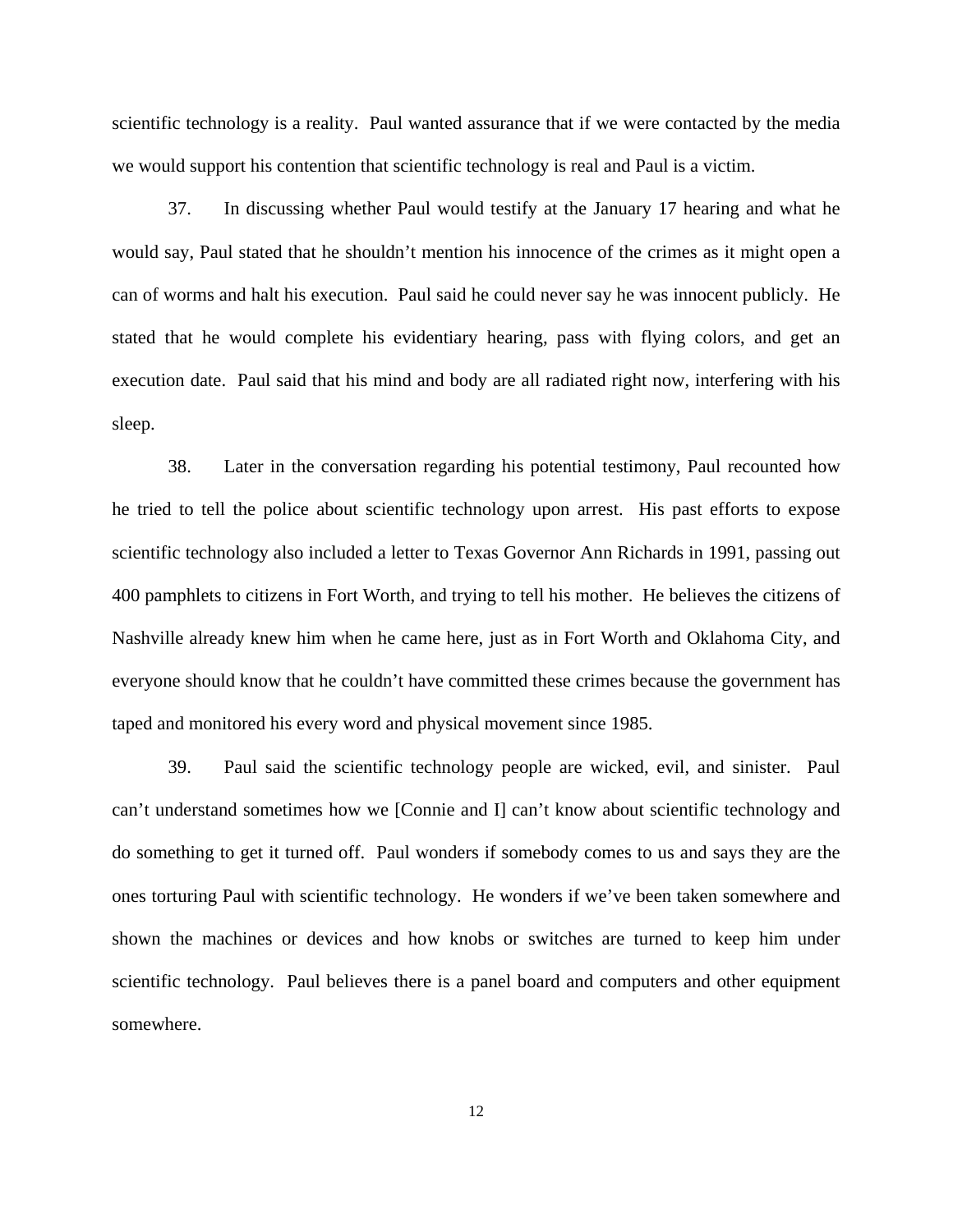40. Nick Hare and I met with Paul on January 17, 2005 in the holding tank at the Davidson County Metro Center Courthouse prior to the hearing. Paul told me that I would vindicate him and he would take me to dinner to celebrate by the end of the year. I briefly visited with Paul again to explain what happened after discussions with the court resulted in a postponement of the evidentiary hearing and a Rule 9 interlocutory appeal on competency issues.

41. On January 20, 2005, I met with Paul Reid at Riverbend Maximum Security Institution ("Riverbend"), accompanied by Rosalie Kraft. When I asked how he felt about what happened on January 17, he informed me that it was all a repeat caused by scientific technology. Because he didn't see the judge and the prosecutor, he would not accept that what I said happened was true. Paul explained that Nick and I left the office, got in a car, went to the courthouse and saw him and went back to the office. Paul said that later I returned alone and this was a total hoax, no hearing was conducted, and it was a premeditated repeat. When Rosalie told Paul that she was at the hearing and saw what happened he told her he didn't like her lying to him but he forgives her since we are just puppets coached and controlled by scientific technology.

42. When I questioned what Paul remembered happening during the alleged previous occasion, Paul described a similar event with some small differences he had noted. Paul is not sure if I'm coached to do things slightly differently or I just forget to repeat them exactly. I asked Paul what he meant by saying that I would vindicate him and he said there is nothing anyone can do for him, legal issues are a waste of his time since everything is controlled by the military government. They want to keep him as a lab rat, a guinea pig.

43. Paul called my office on January 26, 2005 to speak with me. He informed me that my visit with him and Rosalie on January 21 was a repeat but it happened with Marjorie and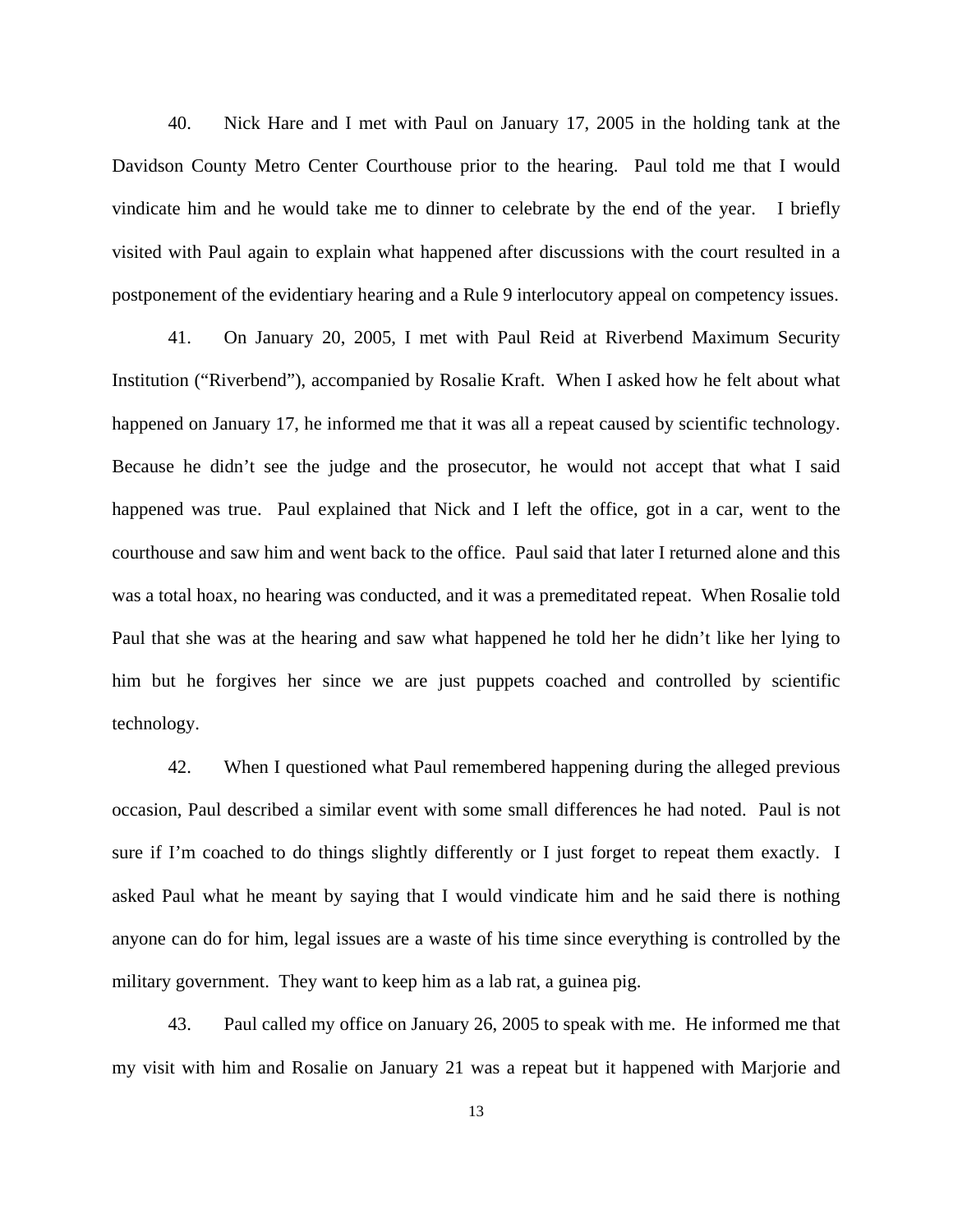Rosalie previously instead. Paul discussed the misery of scientific technology torture of his ears, mind and body and the impossibility of having a relationship with a friend, girlfriend, or family member. "They" have made his family like robots and he doesn't talk to them about the same things he used to discuss. Paul remarked that "they" have me doing a lot of the same things Marjorie Bristol, his last female attorney, did.

44. On January 31, 2005, Connie Westfall and I visited Paul Reid at Riverbend. Paul stated that his trip to Riverbend and events since then have all been a repeat but he enjoyed it since it was better than sitting at Brushy. We discussed the hearing test we'd arranged for him. I asked if he had been able to hear all that happened at his three trials and he said he missed a lot of testimony. We then tape recorded a question and answer session with Paul regarding what he would want to convey in testimony, which was essentially a lengthy discourse about the role scientific technology has played in his life.

45. On February 8, 2005, Paul called the office to speak with me. He thanked me for various things, including sending a book of stamps. However, scientific technology took 18 stamps from him because packages he had mailed to the Governor and the media were blocked by scientific technology. Paul, inspired by our question and answer session, described a "deposition" he had begun in which he is writing an interview between me and him, formulating my questions and his answers. It is his attempt at a concise description of his life.

46. On February 17, 2005, Paul called the office to speak with me. He believes that if scientific technology came through with the previous promise of \$25 million that it would now be \$100 million due to the suffering he has endured.

47. On February 22, 2005, Paul called the office to speak with me and Connie. He described when he first thought scientific technology came into his life at Ellis II and how much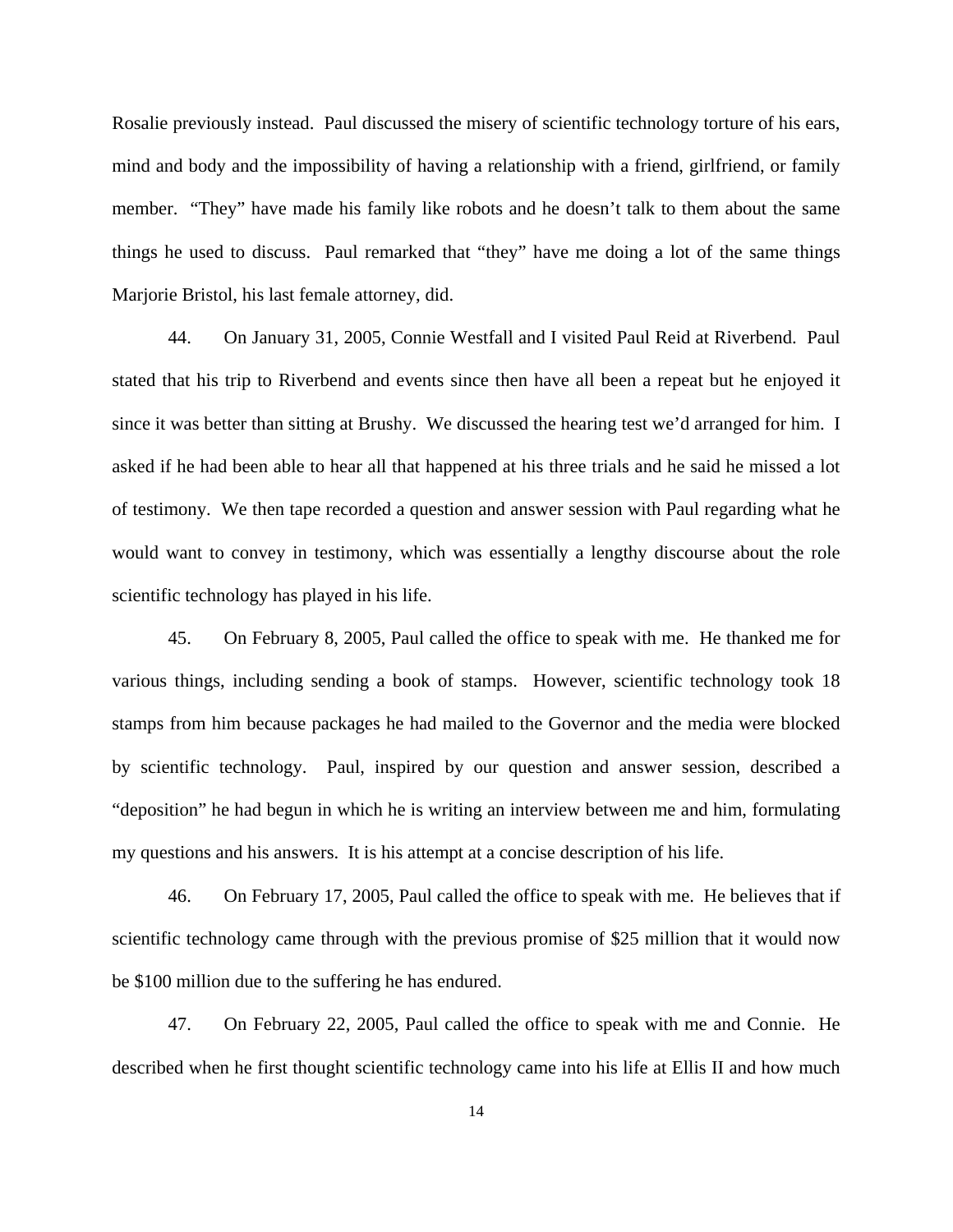he wanted their promises to be real. He was to have \$25 million, a high rise condo, and be able to meet his daughter. Paul didn't know that his life would be over and he would be a lab rat

48. On March 2, 2005, Paul called the office to speak with me. He explained that "they" put anger and frustration in his mind in a burst and it makes him look bipolar or schizophrenic. Paul discussed the letters he is sending to the federal court as therapeutic. Scientific technology controls that court as well. Paul describes the DNA test as not only a repeat, but the third time the event happened.

49. On March 15, 2005, Paul called the office to speak with me. The guards wouldn't bring him the phone to call me last week and that is a repeat from last year. He once again described the letters to federal court as therapeutic but he wished he didn't have to write them. Paul described the continuing scientific technology on his mind and how it shuts down his emotions. He feels numb now and cannot experience emotions as he did before scientific technology. Paul cannot wait to get his execution date to stop the torture. Scientific technology takes away any passion, any will to fight for himself, any desire to vindicate himself, and "eradicates any inkling to mitigate."

50. Paul described how "they" come back every day and tell Paul he will be a millionaire and that he will win Captain D's and McDonald's cases and go to Texas. He knows they use a code, he gets flickers in his toes and fingers and an orange taste on his tongue. "They" tell him that the scientific technology torture is over and this will be the end but it keeps going on, for twenty-one years now. Paul has reduced them to a juvenile follower and is now too intelligent to fall for it. Paul says he was told in federal court that they were going to turn it off but they didn't. He believes he was told he would be in Texas by June 2003 and get \$100 million.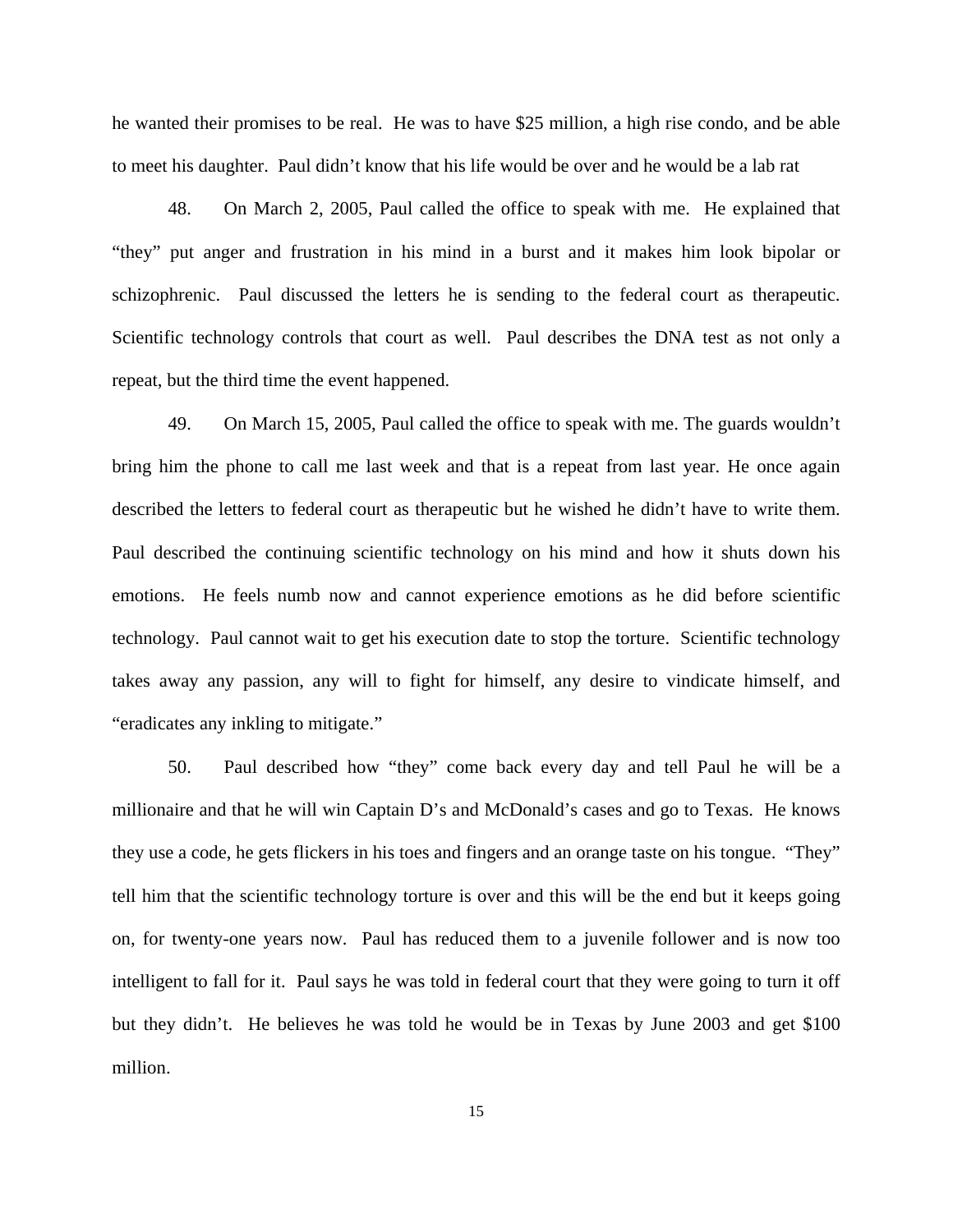51. Paul said "they" are coaching all guards and inmates what to say and do. Paul doesn't want to hear what they have to say since they are all coached. Paul said he won't listen to any Americans. He thinks the guards intimidate him to fight but he doesn't react. Paul described living with Linda Patton and how he knew it wasn't a real life since he knew he was on camera. "They" were watching Paul and Linda so Paul had to be artificial and superficial.

52. Paul described how the guards came to take Paul for a shower the other day and 15 or 30 minutes before the shower, his head was filled with euphoria and joy so that he would be bubbly and vivacious when the guards arrived. Paul knew something was wrong since he couldn't be happy like that. Paul said scientific technology did it so he would be nice to the guards and then "they" turned it off when he came back to his cell. Paul thinks it is foolish and irrational to think that the scientific technology would stop now. All the past promises were just to manipulate and tantalize Paul.

53. On March 22, 2005, Paul called the office to speak with me. He believes that God will make Tennessee pay for what they did to him. He said he is on death row for seven homicides he did not commit. Paul believes Tennessee, Texas, and scientific technology will all pay for what they did to him. Paul claimed that Connie and I had visited him and when Paul refused to speak with us we got up to leave and threatened to never come back and then he told us he was just teasing. [This never happened.]

54. I asked Paul about being an intern in the FBI office in Fort Worth, a fact I was unaware of until Judge McBryde<sup>[3](#page-15-0)</sup> (U.S. District Court, Northern Texas) told me how he came to write the letter to Mike Engle and Tom Thurman about Paul's efforts to reveal scientific

 $\overline{\phantom{a}}$ 

<span id="page-15-0"></span> $3$  Judge McBryde is the federal district judge who, upon learning in 1997 that Paul Reid was charged in Tennessee, directed FBI agent in charge David Israelson to send information relevant to Paul's history of severe mental illness to the prosecutor and defense attorney in Tennessee. Judge McBryde found out later that Israelson did not do so, and sent the information himself.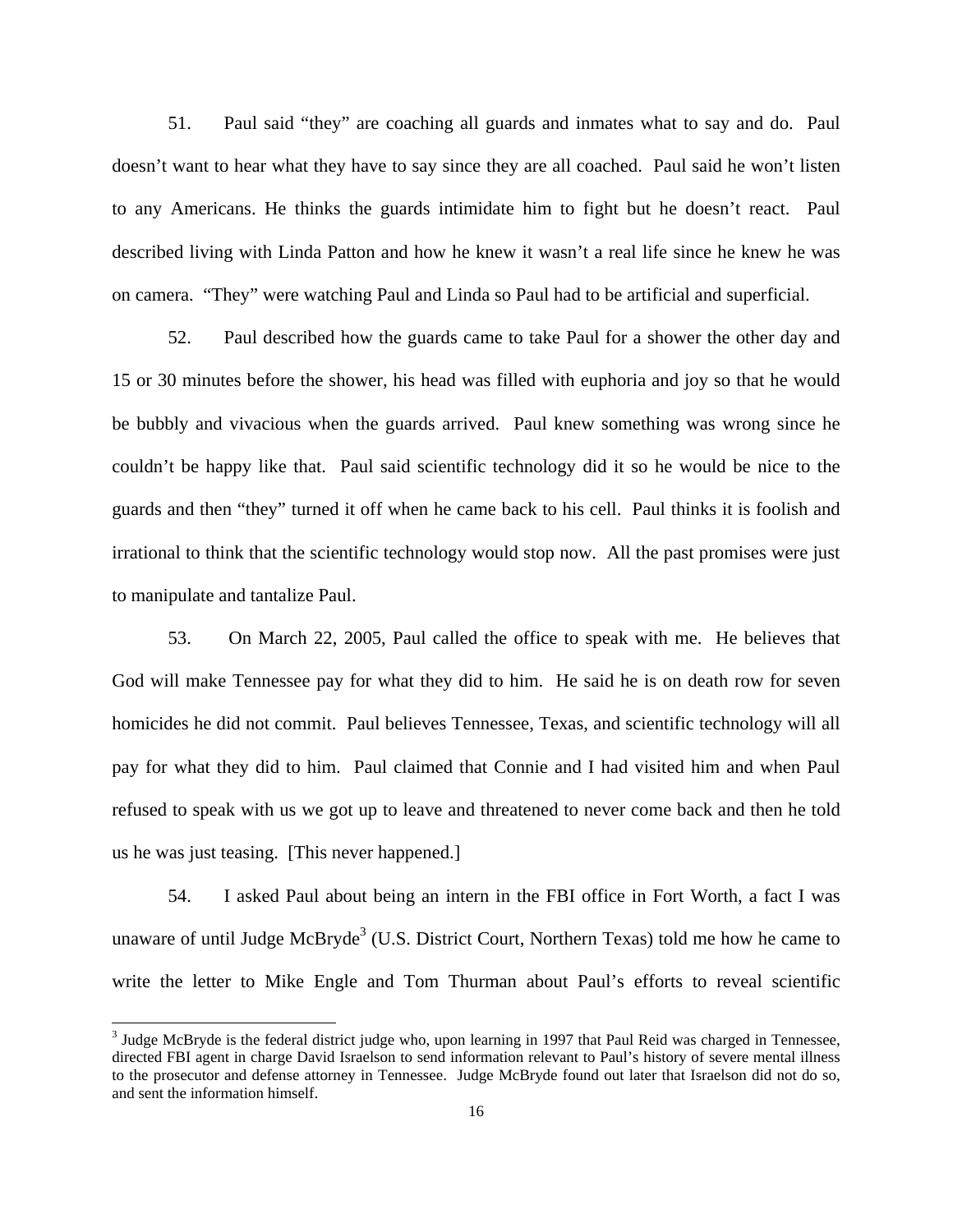technology to the federal district courts in Fort Worth. Paul refused to discuss this with me, except as to how he met FBI agent David Israelson.

55. On March 30, 2005, Paul called the office to speak with me. He reported that his life was controlled by the scientific technology people. They sent him to Brushy to torture him. They put suicide thoughts on his brain. Paul has acted on them six or seven times. Paul believes the scientific technology people think he is manipulated by the tv. He said the tv does not talk to him. They cannot influence and manipulate him that way.

56. On April 5, 2005, Paul called the office to speak with me. He requested we bring legal pads when we visit so he can continue work on his "deposition." I told him that Stewart Cook was back in the penitentiary in Texas but Paul refused to believe me. Paul said that he cannot tell truth from fiction because he'd been told in 2000 that Cook was in the penitentiary. Paul believes he was also told in 2004 that his mother was dead and that isn't true. Paul believes he has reduced scientific technology to a juvenile follower and "severed the American word." Paul believes that David Baker, Mike Engle, and Mike Jones put him in the penitentiary and Connie and I put him in Brushy.

57. On April 7, 2005, Connie and I visited Paul Reid at Brushy. During this visit, Paul had a yellow sheet of paper upon which he had written in large print: "ATTORNEY'S ARE COACHED TO REPEAT ALL [triple underlined] WORDS." Paul said that Judge Todd Campbell realizes that Connie and I are coached to do what they do and to repeat.

58. On April 12, 2005, Paul called the office to speak with me. He noted that sometimes when I'm talking, he worries I might be able to get a repeat over him without his notice. He doesn't want that to happen so he has to focus energy both on what I'm saying and on trying to hold his questions in check and remember what they are. "They" use me to test him.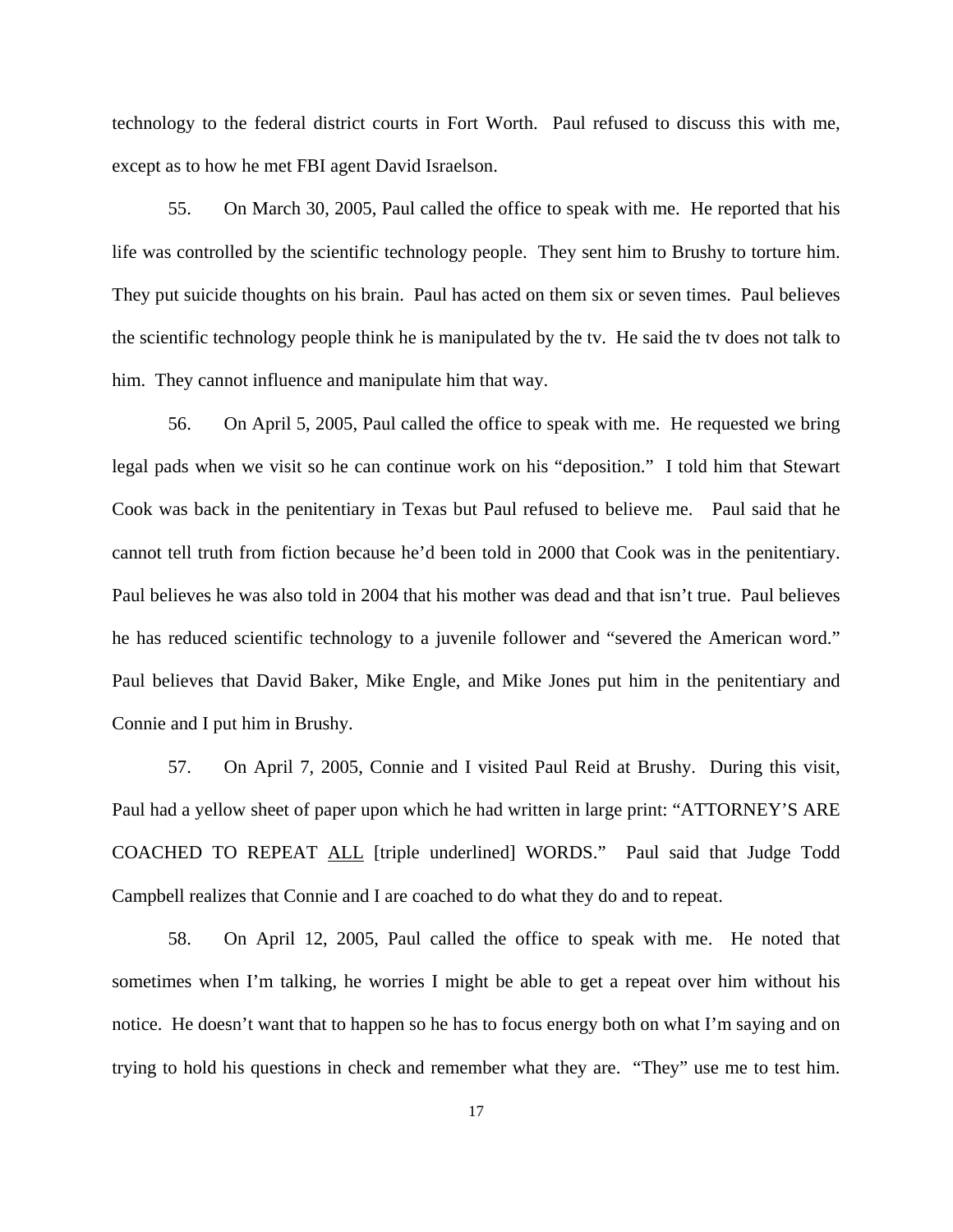Paul believes he has to attack Connie and me in letters to the court as a therapeutic process, which he has only recently mastered.

59. On April 21, 2005, Connie and I visited Paul Reid at Brushy for (as usual at that time) a non-contact visit. We were both subjected to unprecedented invasive body searches of our breast and genital areas. Although prison staff claimed that everyone was searched that way, a group arriving to the High Security unit after us was not searched at all. Paul told us that scientific technology controls all of us. He looked at Connie and called her a liar. He recalled an incident where he remembered cursing me which never happened. I asked him about whether he could concentrate on our conversations given what he told me about not wanting me to "get a repeat past him." Paul said he could, but only for a limited time. Paul discussed at length why statements about him made by family members in interviews conducted in 1997-1999 could not be true.

60. On May 3, 2005, Paul called the office to speak with me. He discussed the way scientific technology controls his life and all those around him. Paul believes no one is allowed to do anything to him without being coached. Paul went through the long history of promises made by scientific technology. He said they are telling him he is going to win the Captain D's case but they have lied for so long they can't affect him anymore.

61. Paul reported that Connie was coached to put her hair in a ponytail fifteen times as a sign that she wanted him to grow his hair long and get a ponytail. He asked me if I would accompany his sister Karen<sup>[4](#page-17-0)</sup> if she came to visit him at Brushy and I agreed. Paul said that he believes that Judge Campbell will now understand about scientific technology if Paul lays the case out. Paul said he had a nice visit with Joe Ingle yesterday but it was a repeat.

l

<span id="page-17-0"></span><sup>&</sup>lt;sup>4</sup> Karen lives in Memphis, Tennessee and is the only member of the Reid family residing in Tennessee. She has never visited her brother since I have been involved in the case.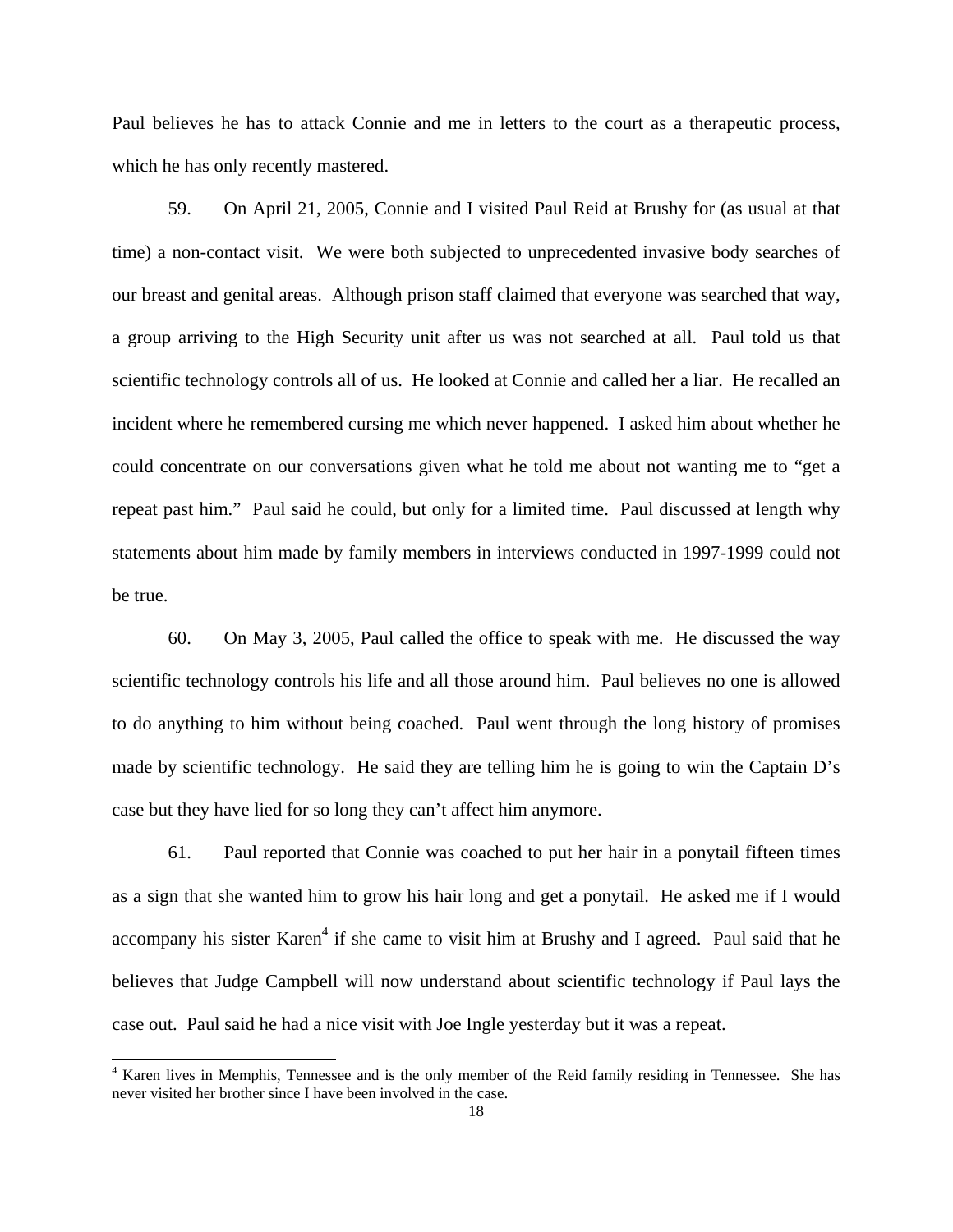62. Paul believes scientific technology chose to focus on him at Ellis II because he stood out. Paul said most of the people there were "wackos" and Paul didn't blend in since he kept his clothes neat and ironed and his cell immaculate. It hurt his feelings that people thought he was crazy and didn't understand him. He believes that it is partially his fault -- if he had been more articulate perhaps people would have realized he wasn't crazy. Paul said that after scientific technology is done using and coaching me, they'll throw me away. Regarding his post-conviction case, he has "no avenue to exalt" and will not "waste brainpower on it" since there's no use.

63. On May 12, 2005, Paul called the office to speak with me. He said that the prison had accused him of removing a light cover but it was a repeat. Paul said his letters to federal court can't accomplish anything but they're therapeutic. Paul said every word of his is recorded and the scientific technology people can see what he can see -- that's how they get people to repeat actions. He said when they radiate his body, they sometimes put a black spot in his vision. Paul said that sometimes scientific technology inundates the brain in a subtle way so he doesn't know it, and shuts down the conscious brain. Paul said that everyone believes everything is recorded, they realize Paul is just telling the truth.

64. I asked Paul why he didn't want to visit with Jim Simmons and he said there was no purpose. Paul had previously said Jim was "on the road to perdition" and would be "Satan's house pet." Paul said Jim is a good person, like me, and Connie, and Nick and Don Dawson but he really upset Paul because he won't stand up against the scientific technology. Paul claims that Joe Ingle told him that people have no choice, they're ordered to do it. Paul said he has been inspired by Bud Welch (whose daughter was killed in the Oklahoma City bombing) to learn to forgive.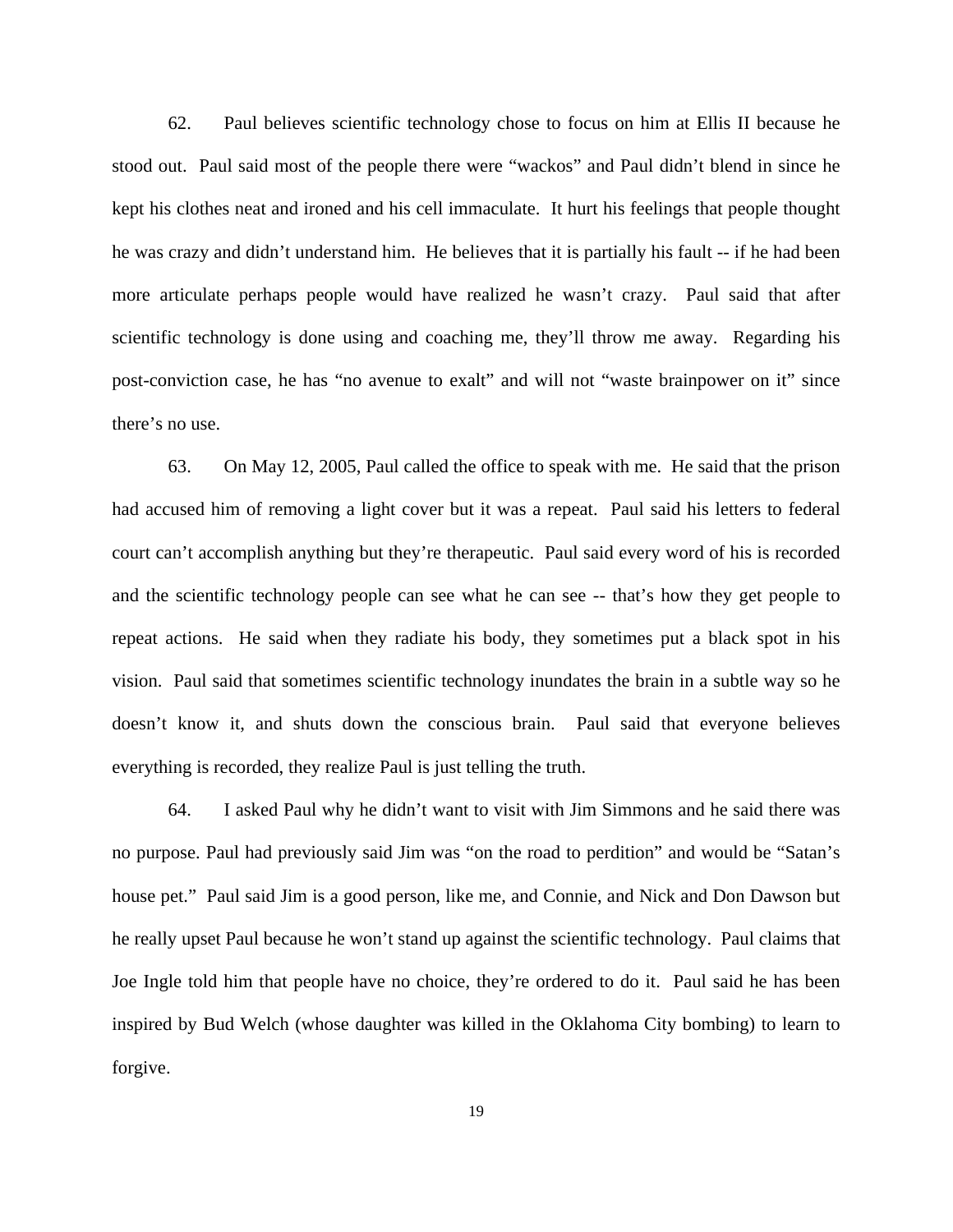65. Connie Westfall and I visited Paul at Brushy on May 20, 2005. I noted that Paul had not called as expected on Tuesday and he said that the staff did not bring him the phone as requested. Paul told us about the latest letters he sent to the federal court. He was very angry with us for our alleged lies and repeats. He believes himself to be the center of the greatest military conspiracy of all time, a multi-billion dollar project. Paul went through the long litany of interference in his life since 1985 and the promises scientific technology made and broke.

66. Paul related how when he went to K-Mart or Target the scientific technology took over the security cameras, expecting him to shop lift. Paul said that later "they" told him that if he had done so, the manager would have taken back what he stole and let him go. Paul believes the government military tried repeatedly to get him into trouble. Now, "they" are trying to intimidate him by increasing the times they tell him he'll go free and telling him how he will spend his million dollars. He requested that we expose the scientific technology although "they" tell Paul it will never happen. Paul would like to have a "deep throat" like in Watergate to expose scientific technology. He wants the nation to know what he's experienced – the ringing ears, tortured mind, not allowing him to sleep, prickering his body parts.

67. Paul said that as he gets closer to death watch, "they" tell Paul that the real culprit will be caught, he'll get his millions, and go back to Houston. Paul discussed his last visit with his sister Linda, noting that she was coached to repeat herself. He believes she had instructions from the military government to try to draw him into a fight. Paul said that I had asked him about our feelings if he is put to death, and stated that we had no feelings and haven't done anything to prove scientific technology exists. He told us to go to hell. Paul then described the "visual effects" scientific technology uses on him to send him messages. He was very agitated during this visit.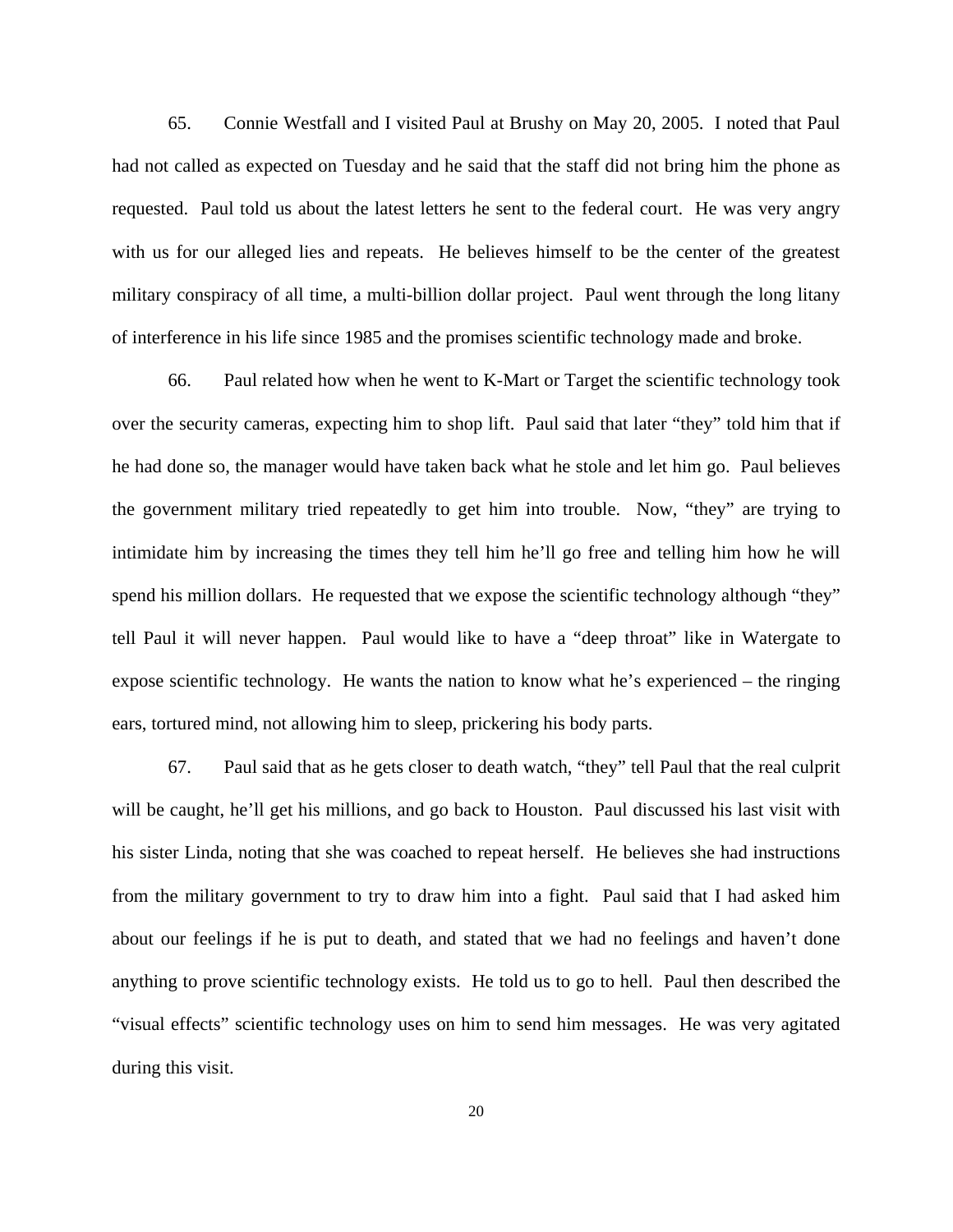68. When I tried to soothe Paul by telling him that another death row inmate at Brushy, Tony Carruthers, supported his complaints of mistreatment, he told me that Carruthers was never at Brushy and ordered me to never again say the name "Carruthers." Paul said that scientific technology was making his mind foggy and fuzzy and it gets worse when he talks with us. Paul believes he no longer needs to rely on the note reminding him that attorneys are coached since he has "reduced scientific technology to followers." Paul accused me of repeating.

69. Paul believes if he tells his sisters about scientific technology, they will get in a fight and no longer send letters or money or come for visits. He said he has no chance for a normal, natural relationship with his sisters. Paul expressed his upset that we can never be honest with him regarding scientific technology. He believes that his father acknowledged seeing the surveillance videos of Paul and speaking with the scientific technology people. Paul told us he wouldn't talk about his past, present, or tv with us.

70. Paul Reid called on May 27, 2005 to speak with me and I informed him of the Tennessee Supreme Court's decision in the Montgomery County case and his execution date. He said the scientific technology people used a lot of rhetoric but it had no substance. He said they won't turn down scientific technology and they won't give him the address of the bank to get his money. Paul said he can't have a normal, natural life where he is not on tv all the time.

71. Paul said that when Mark Olive asked in federal court if they found the real killers, gave him his money, turned off scientific technology, then would Paul want to live?, Paul thought "hell, yes, I'll take that offer." He said scientific technology used Mark Olive and they use me, Connie, David Baker, Mike Jones, Mike Engle, the guards, inmates, and his mother, sisters, and father. "They" spoke nasty of Cheryl Blackburn, Mike Engle, David Baker, and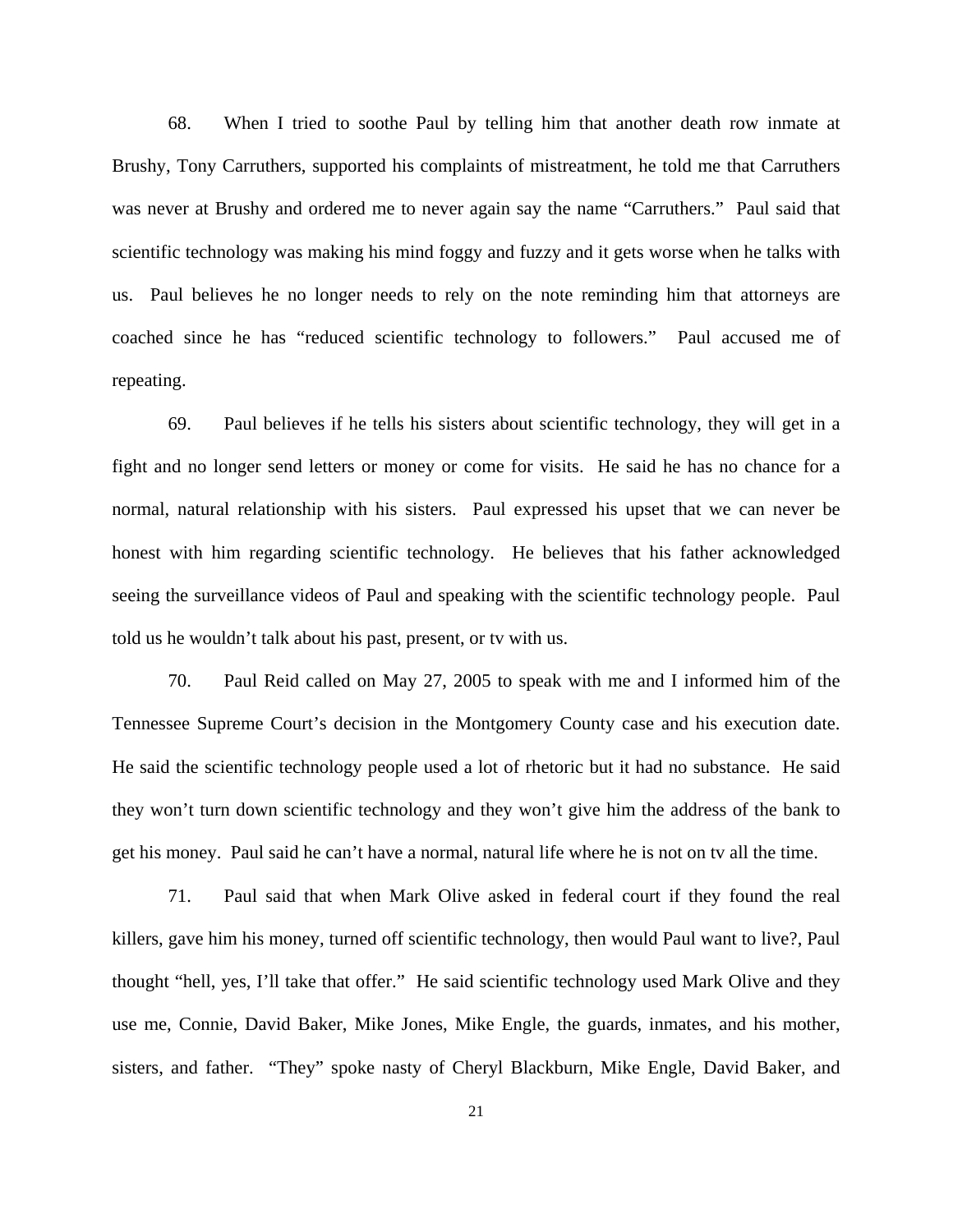Mike Jones. "They" said if these were real lawyers, they would be in private practice. "They" said they own Paul.

72. Paul Reid called on May 31, 2005 to speak with me. He would like to show on a tv screen a diagram of the brain and how scientific technology can erase memory, cause amnesia, deprive sleep, implode organs, and record eyesight.

73. Paul Reid called on June 1, 2005 to speak with me. Since Paul believes he has been recorded for twenty one years, he says he has learned to be circumspect regarding his dialogue and selective in his use of words. He said scientific technology had been put on him last night to feel sad, like crying, but he is excited instead. Paul noted that he had erred on April 29, 2003 when he believed that Mark Olive would turn off the scientific technology and he accepted the offer.

74. Connie Westfall and I visited Paul Reid at Brushy on June 3, 2005. He explained that his every word and movement had been recorded since 1985, including every time he had sex, masturbated, and had bowel movements. He repeated his wish that he had a "deep throat" like Watergate but the military government is too powerful and has caused the deaths of John Ritter, John Kennedy, Jr., and his father. Paul described the attempts on the lives of both Bush presidents, the Oklahoma bombing, and the Challenger explosion as a display of the military government's power directed at him.

75. Paul indicated that the scientific technology had been "stepped up" -- making him angry at us for repeating ourselves word for word and movement for movement, telling him that he will get out of prison, trying to convince him he doesn't want to die. Paul said "they" want him to pursue his appeals so they can continue the torture. Paul doesn't want to be taken in again. Paul repeated a lengthy litany of what the scientific technology had done to him since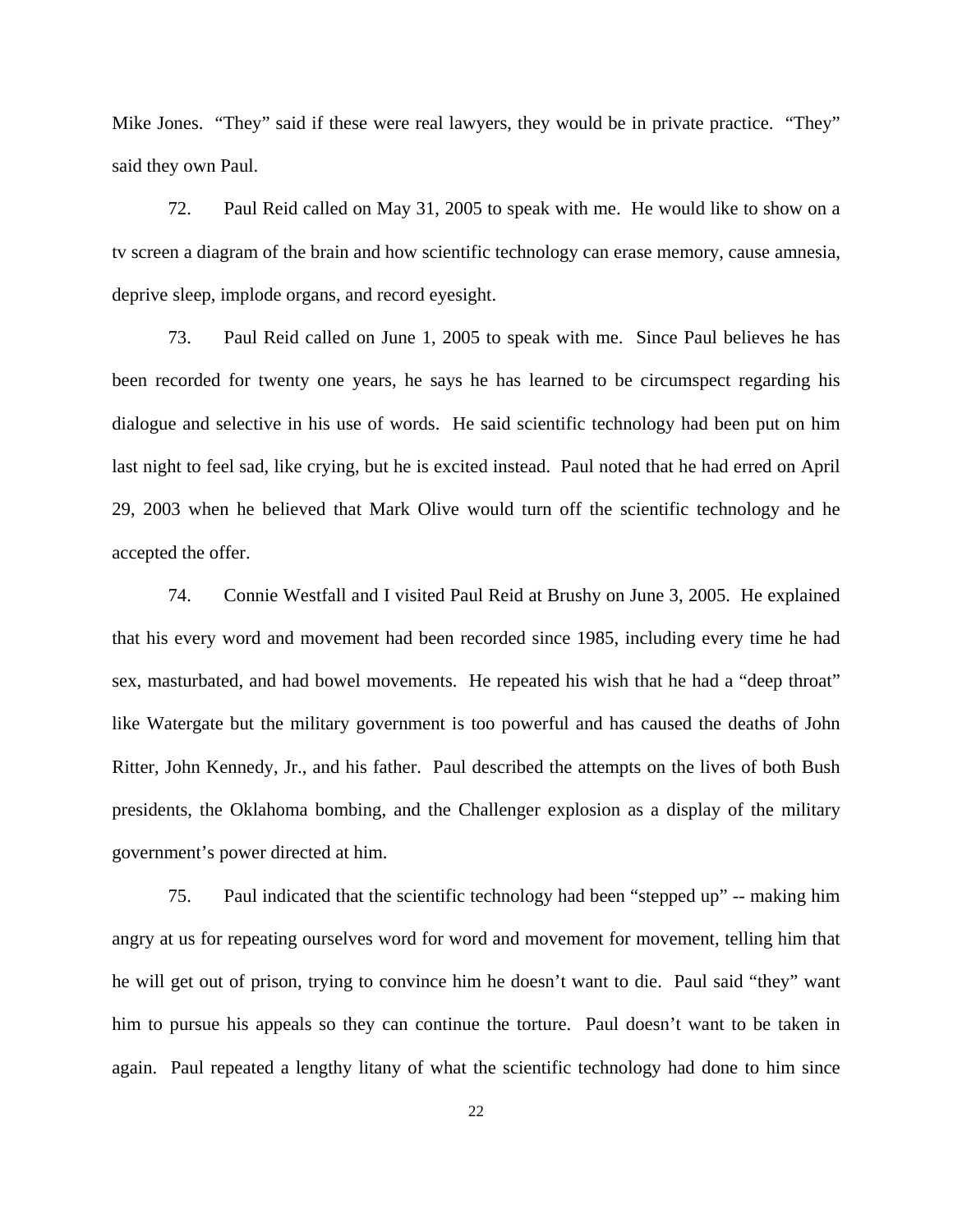1985. He offered to send cigarettes to me when I'm in hell, noting that I can lean over in any direction to light them.

76. Paul said he no longer feels anything, even if the scientific technology puts green, orange, purple, and black dots before his eyes and puts orange taste in his mouth. "They" talk directly into his brain, voice to skull. Paul asked if we understand scientific technology and was concerned we don't believe. Paul went through the litany of the military government's attempts to get him to commit suicide.

77. Paul Reid called on June 15, 2005 to speak with me. Paul said scientific technology has been telling him to hate me and to fire me. Paul believes it's a repeat of what happened with Marjorie Bristol and they have coached me to agree to being fired. He claimed that scientific technology is using us to try to raise his hopes of going back to Riverbend. He said the real Paul Reid died in February 1985 and Paul hasn't had any identity since then.

78. Paul described scientific technology's efforts to make him a homosexual at Ellis II. They included having a man who was one of the hundreds of people controlling scientific technology in 1987 to put a thought into Paul's head "let's get naked and get in bed together." Paul wants to expose this to the nation. Paul said he couldn't explain scientific technology at the time of his trials, so he needed to keep quiet about it. Now he believes he can document what has happened. Paul said scientific technology is currently scrambling his thoughts and stopping him from sleeping. "They" tried to get him to copulate with his mother and sisters in 1997 but he wouldn't do that. Paul believes "they" sat his mother and sisters down and told them to have sex with Paul.

79. Connie Westfall and I visited Paul Reid at Brushy on June 21, 2005. Paul had dark circles under his eyes. He went into a very long speech about events in Afghanistan and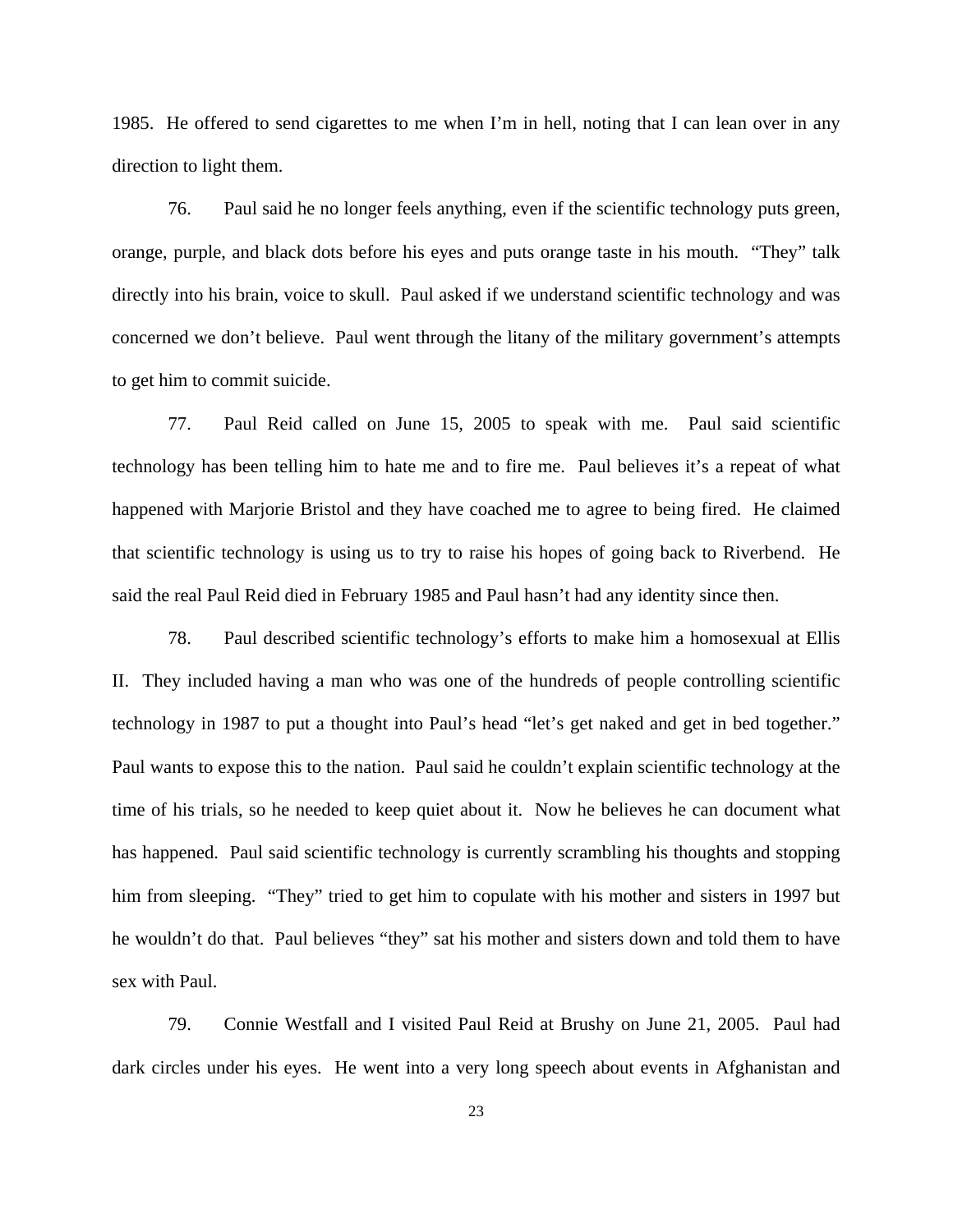Iraq, predicted increased terrorist attacks, and noted that the US will reap what it sowed for what they did to Paul Reid. He demanded we tell him what scientific technology had coached us to repeat to him. I told him we didn't know. Paul said he didn't believe anything we said anyway. He said scientific technology makes his mind foggy, puts orange taste in his mouth, and "pops his anal" to let him know that he's at the "asshole end" of scientific technology.

80. Paul went through the litany of scientific technology's efforts to humiliate and hurt him. He became very agitated recounting all of the affronts. Paul believes the government military showed his family spliced video tapes, piecing words and syllable together to make him appear homosexual. He said everyone is coached, noting that Tom Thurman said Paul didn't wash his face one time and that there was no way Thurman could have known that unless he saw the tapes.

81. Paul said the guards leave out their shirt tails to send him a message that he's at the tail end of scientific technology. Scientific technology has tried to talk to him through the tv but he avoids talking about the tv. He said "they" count the number of times he wipes his "anal." Paul believes the military government would kill Connie and me if we were perceived as a threat to them. He believes if Judge Blackburn would just use "common sense," she would see that Paul didn't kill anyone.

82. Paul Reid called on June 15, 2005 to speak with me. He said there had been news reports that he was in love with one of the jurors in the Baskin Robbins case. Paul said everyone assumed it was a juror who was the most attractive but Paul didn't look at her. Paul said it doesn't make a difference since it was just a "pretentious" trial. Paul said that his statement "I'm not the triggerman" meant that there was no crime. It meant he was not there, as anyone who has seen Westerns knows.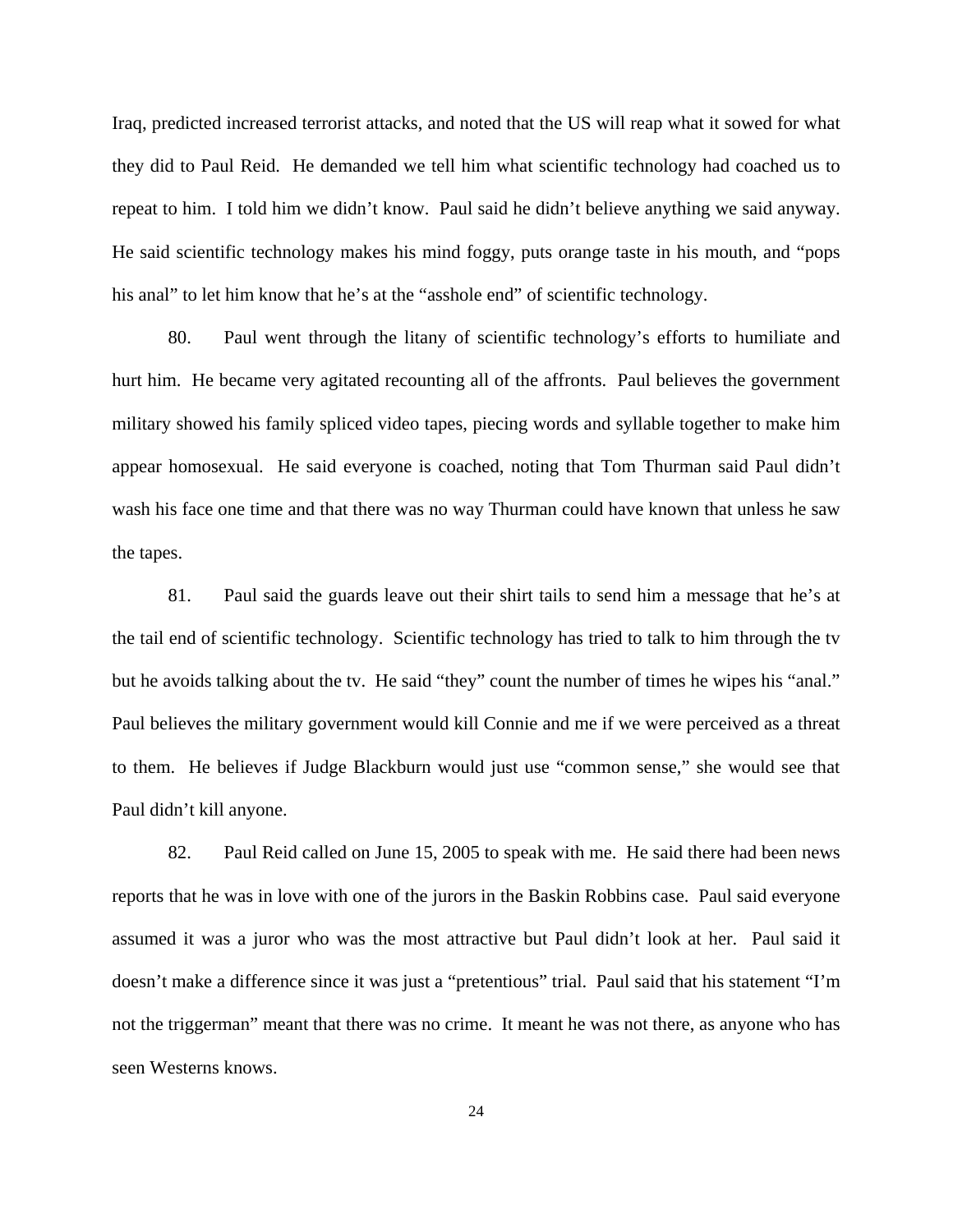83. Connie Westfall and I visited Paul Reid at Brushy on July 8, 2005. He returned to the Middle East/terrorism theme at length. Paul is still linking those developments to the twentyone years of scientific technology torture he believes he's suffered. Paul told us he's not sorry for writing the federal court in a letter which he said called each of us "a sack of shit." Paul said we are liars and we tantalize him with promises every week which we always break. During this conversation, Paul became so agitated and deep into his delusions that I could not follow his meaning. From the hallway after we left Paul, Connie and I watched him for several minutes as he stared intently at the wall ahead of him, moving his lips as if in conversation.

84. Paul Reid called the office on July 12, 2005 to speak with me. Paul said that Xavier Amador was coached to say Paul had a broken brain. Paul said that no "private records" say that he is mentally ill. When I spoke about our trip to Houston, Paul told me that I never went there. He complained about me insinuating that he was a bisexual, apparently believing I had done so through some verbal or physical cue.

85. Connie Westfall and I visited Paul Reid at Brushy on July 22, 2005. Paul said the scientific technology was turned down the day before and he had some relief, which allowed him to feel forgiveness. Paul said that he wanted me to represent him in the Clarksville case, if anyone was going to, and I gave him drafts of the motion for appointment and petition and explained the mechanism for filing a post-conviction petition. He said he would read them over later. Paul said that scientific technology had made us ask if he is a member of the Taliban. We denied ever thinking or asking that. Paul claimed to be a master of words who would not run from us if we tried to entrap him.

86. Paul Reid called the office on July 25, 2005 to speak with me. Paul said "they" had turned down scientific technology but they take him through 10-20 extremes per day.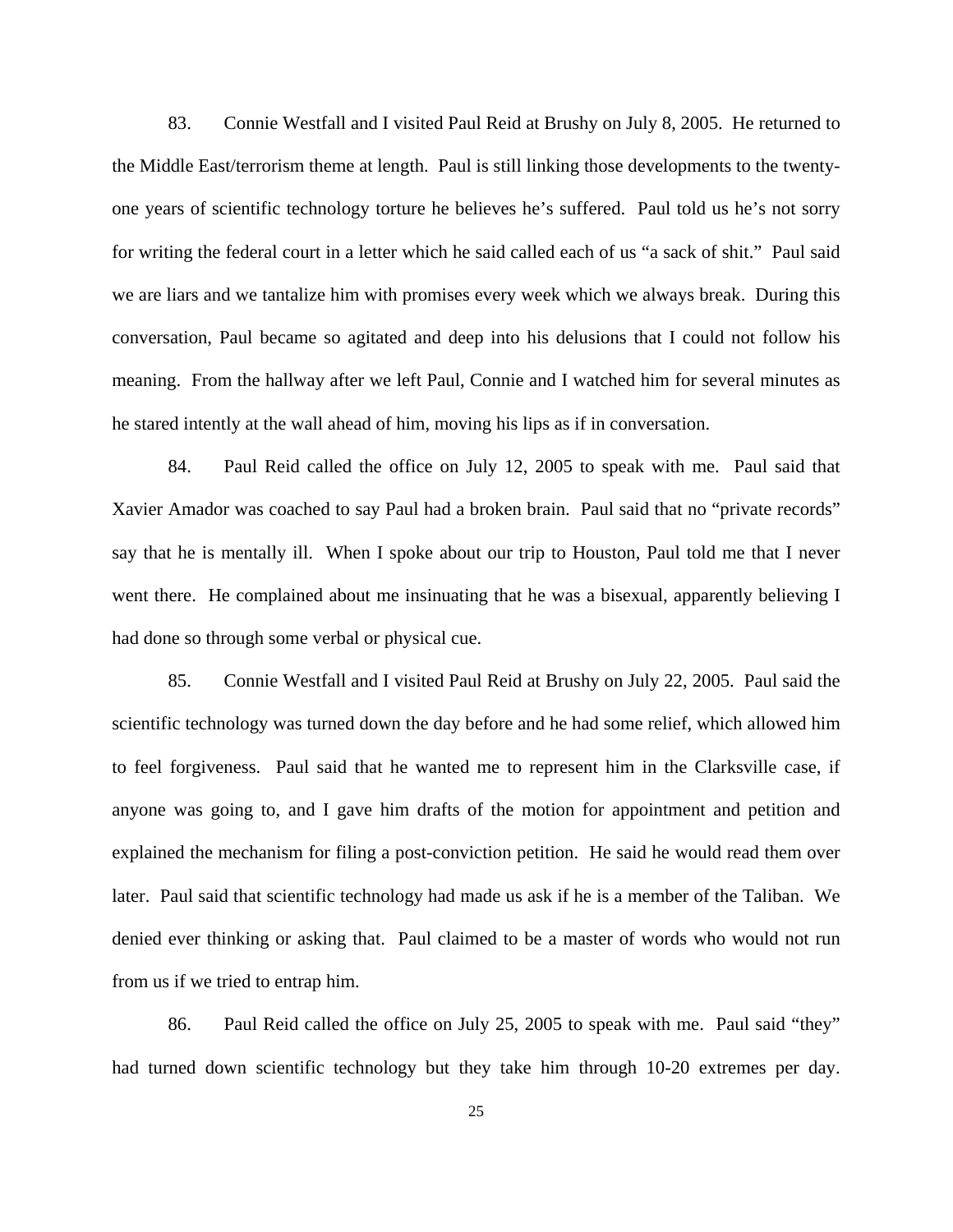"They" want him to be angry with me but he likes me enough to try not to be. Paul doesn't like that "they" brought me to him to play psychological mind games with him.

87. Paul Reid called the office on July 28, 2005 to speak with me. Paul said that scientific technology costs millions of dollars and hundreds of people in manpower. "They" went to Houston and knocked on three thousand doors. "They" coached all the people in Ft. Worth, Oklahoma City. "They" have "tortured the world out of" him. Paul complained at length the various things scientific technology has done to him, particularly relevant to women. He said scientific technology would not let him have a girlfriend. Paul said scientific technology makes it look like the attorneys put him on death row but they are just figureheads because scientific technology did it all.

88. Connie Westfall and I met with Paul Reid at Riverbend on August 17, 2005. I had never seen Paul look like this – face pale, nose and eyes red, clearly on the verge of tears. He said that scientific technology was bombarding his brain to make him cry, this was not his own feeling. When I asked why, he said it was a repeat and it brought back childhood memories. Paul had hoped we would show up today although when he reviewed in his head his memory of this happening the last time with Marjorie Bristol, she and Connie did not come. This was a repeat with that difference – we came to see him.

89. I explained that Dr. George Woods would be visiting Paul and I hoped that, since he was trained in neurology, he could find out if anything Paul was experiencing was a physiological symptom. Paul said that the orange taste is caused by scientific technology, it's not a symptom. Paul detailed the litany of things he can't do without being filmed and, tears welling up in his eyes, said that after he explains, people will understand he could not have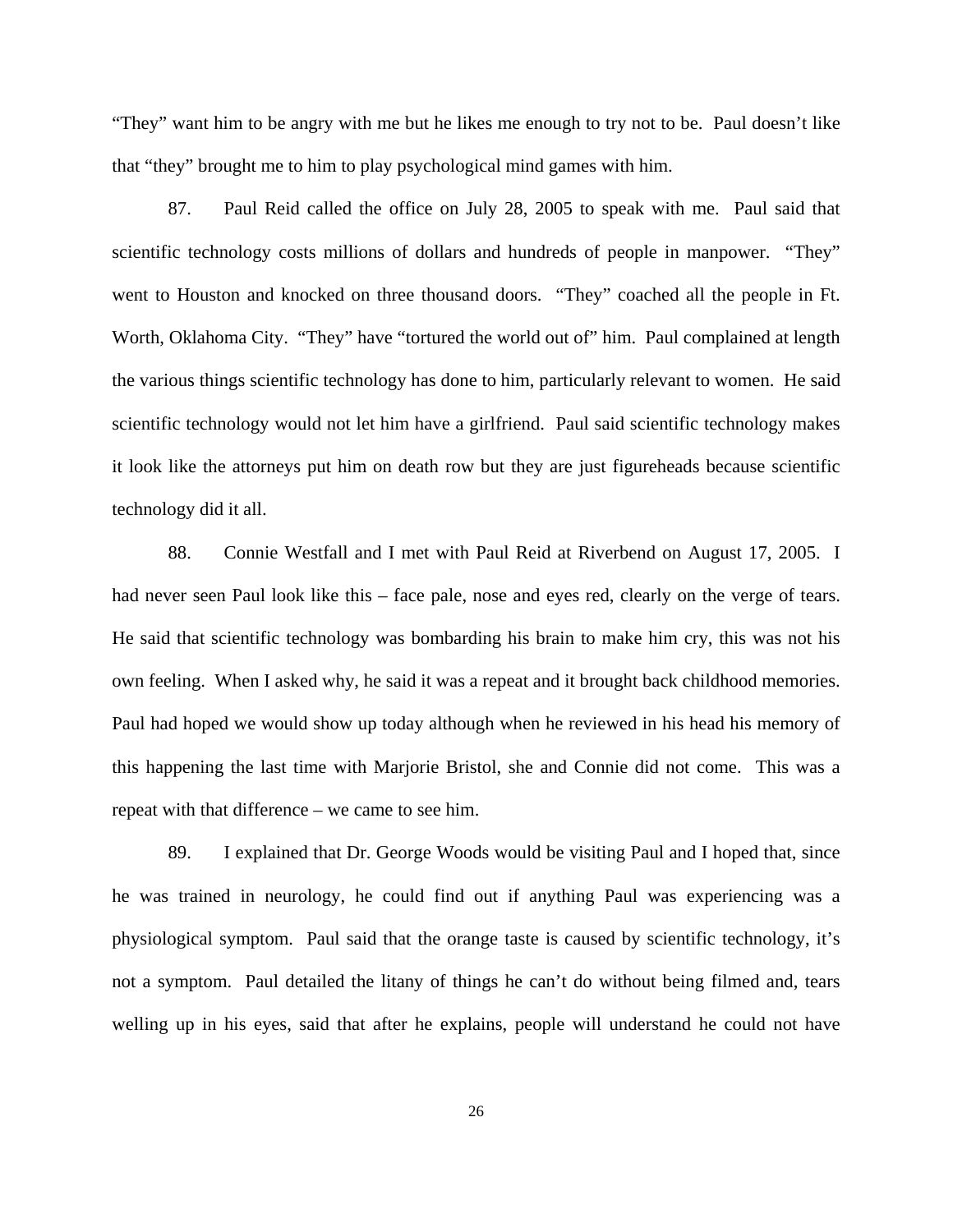murdered anyone. He explained at length why he was innocent. Paul said no one believes he could have murdered anyone.

90. Connie Westfall and I visited Paul Reid at Brushy on September 2, 2005. I asked Paul if he liked Dr. Woods and Paul said he did, from the last time he'd met him. Paul thinks he met Dr. Woods at Ellis II. Paul said he recognized him immediately from before and thus knew what Woods was going to say and do. Paul said "the tv doesn't talk to me." Paul went through the chronology of scientific technology entering his life – it began in 1985, in April 1987 they said they would turn off the scientific technology, in June 1987 they had fellow inmate Dino tell him that all his dreams would come true. When I inquired about Dino's real, full name, Paul informed me that he was going to stay on the facts and not play mind games.

91. Paul talked about the conspiracy in Houston in 1973-1982 which he links to people accusing him of wearing "girl boots." He wants scientific technology to go back and see what happened, whether the KKK was involved. Since scientific technology previously sent people to Houston to knock on three thousand doors, they could go back and knock on three hundred thousand doors to get to the bottom of the conspiracy. Paul said scientific technology told Ron Lax that the true number of people involved could go anywhere. He thinks that at least five thousand people all knew about Paul.

92. Paul would like someone like me to be an emissary to go back and investigate the conspiracy which started with about fifty kids and grew into thousands. The conspiracy could then be exposed in the media as bullying in school. Paul thinks this could somehow show that the scientific technology was controlling the warden at Ellis II, the Deputy Governor, Texas Governor Mark White.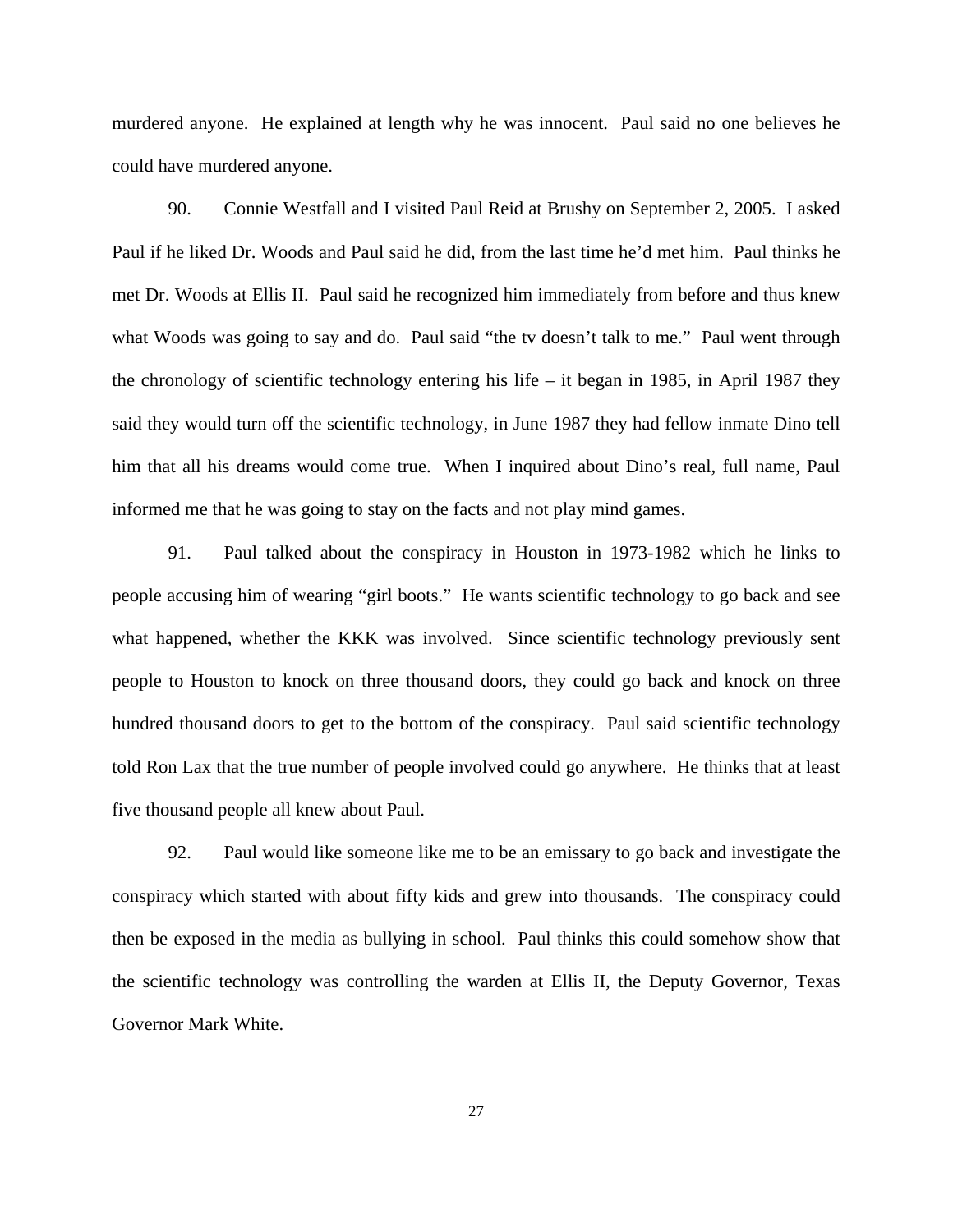93. Paul Reid called to speak with me on September 26, 2005. He discussed his twenty-one year ordeal and scientific technology's current intervention in his mind. "They" are making his mind want to live and feel sad to die. He is trying to focus on every minute of torture during the past years.

94. On September 27, 2005, I visited Paul Reid at Riverbend with Chris Armstrong, an investigator with the federal public defender's office. He repeatedly told us that he was "not affected by the American language." I asked Paul if anything about my representation of him had displeased him. Paul said that my continuing efforts to make his competency an issue were misguided and erroneous, but he understood that I, like everyone else since February 1985, had been coached. He was thankful that Judge Blackburn had "seen through" the experts who said he was incompetent. Paul said the experts had been coached by scientific technology. He said that Dr. Caruso's opinion was as "prosperous" as the charade that Paul and Chris Armstrong had never met before.

95. Although Chris had never met Paul before, when Chris asked him about whether Paul thought that they had met, Paul refused to answer his question. Paul then went through the history of scientific technology's interference with his life beginning in February 1985 at Ellis II. He described how they began taping his every word and to this day people will say and repeat details of his conversations from back then. Paul said there was video and thought surveillance as well. He said one day he was looking at a photo of his mother and his "penis moved." Two days later an inmate came by his cell and mentioned that incident. Paul believes the scientific technology divided up the eight hundred prisoners into four groups of two hundred to provide orientation on how to interact with Paul.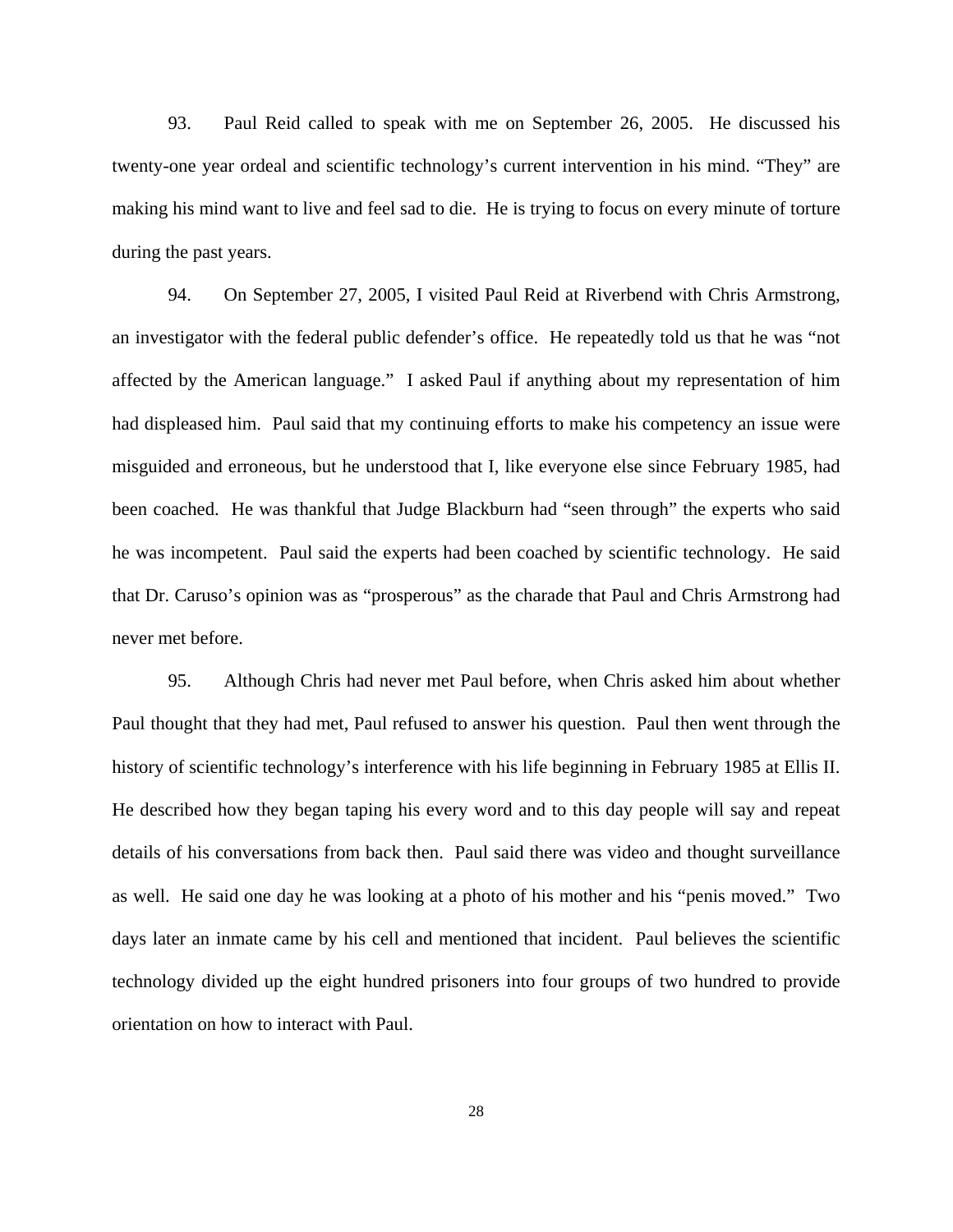96. Paul said scientific technology had fellow inmate Dino tell him all his dreams would come true. He was to go to the Holiday Inn at I-45 in Houston and pick up \$50,000 to buy a truck. The \$25 million was promised by March of 1990. Instead, scientific technology sent him to the Salvation Army in Fort Worth, where everyone knew who he was in advance since scientific technology monitored him. Paul described the miserable physical effects of scientific technology on his body and mind. He talked about his letters to Governor Ann Richards, the FBI, and Judge McBryde, and his belief that he had proved the truth of scientific technology.

97. Paul said that he got word that in April of 1987 "they" were going to turn off scientific technology but they reneged. He realized this when he woke up to find orange seeds in his navel. Paul spoke about how scientific technology singled him out at Ellis II. He described his life as unbearable and miserable, describing how nasty, dirty, and violated he feels. He was currently experiencing the orange taste on his tongue and orange, green, and purple dots before his eyes.

98. On September 30, 2005, Nick Hare and I visited Paul at Riverbend. Paul described scientific technology radiating and distorting his mind, ringing his ears, and causing "prickering" in his perineal area. He said he has shut down scientific technology and reduced them to juvenile followers. He doesn't "listen to Americans" and has "shut down the American language." Paul went through the litany of abuses again.

99. On October 14, 2005, Paul Reid called to speak with me. When asked how he was doing, he said he could be better if he was in Houston or if Mark Olive's offer [to turn off scientific technology, find the real killer(s), and give Paul his \$25 million] were still on the table. Paul said scientific technology had framed him for seven homicides and put him in prison. He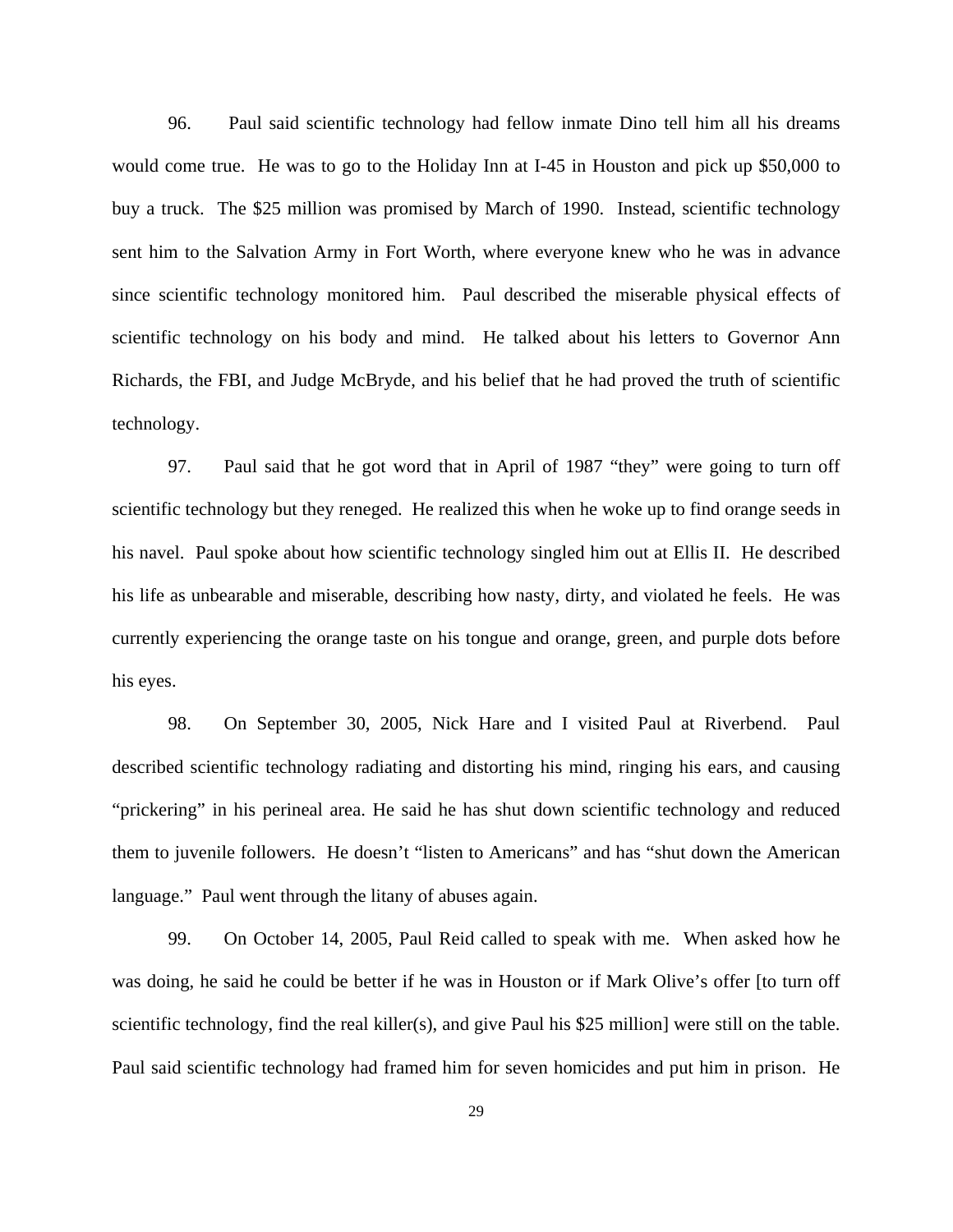said that in night court after his arrest, the judge had winked at him to let him know it wasn't real, and not to panic. Paul said he had a chance to speak but he didn't since he would look demented. Paul said that Judge Blackburn also looked at him with a big smile and winked at him when he first appeared in her court.

100. On November 10, 2005, Paul Reid called me at the office. He was concerned that "Satan has taken root" and I didn't like him anymore. Paul has taken some comfort in Martha Stewart's prison sentence as it took some of the sting out of his humiliating incarceration. Paul believes that scientific technology has misconstrued him, though, and had people write Paul and talk to him about whether he is in love with Martha Stewart. Paul said scientific technology has rushed to judgment because Paul doesn't love her, he just thinks she is a good teacher.

101. Paul talked again about imaging graphics which could show how scientific technology affects different parts of the brain. He said that scientific technology can cause people to smell odors, have a taste of orange on their tongue, organs to implode, and rupture arteries in the heart and brain. "They" caused Reeves in Utah to have an aneurysm, as well as John Ritter. Paul said he has been physically in misery since February 1985.

102. Paul said he was "mentally happy" to see his sister Linda but his "agenda is smaller all the time" since he believes he has already proven scientific technology to her. He said Linda knows they're recording him and that's how they coach her to repeat. Paul again described how the jurors were all coached and how, in the Baskin Robbins case, the bailiff opened the door so the jurors could see him. Paul said he was aware the jury was coached and he tried not to act or react.

103. Paul Reid called me on November 30, 2005, saying that he was using his monthly personal call to contact me. He said he didn't want to talk with anyone since they just play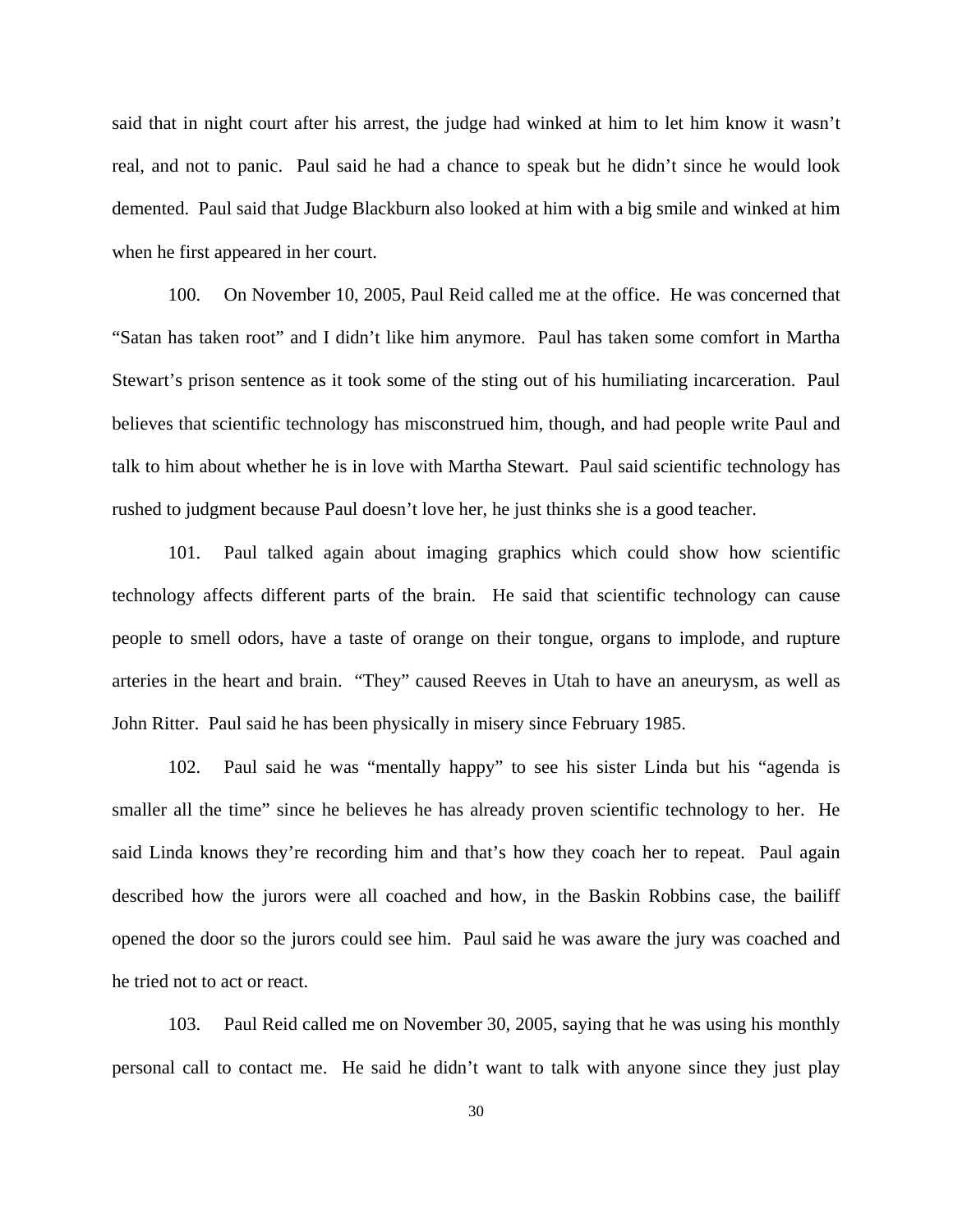games with him. Paul believes he has learned how to not act or react to scientific technology's attempts to affect him. He said that scientific technology had put into John's [John David Terry, a former client of mine who committed suicide at Riverbend] head to kill himself. Paul said he doesn't know if, in fact, Terry did kill himself, he just knows that I said it was true. Paul recounted events at Ellis II which he perceives as "set ups" by scientific technology. Paul described a letter he received recently from Stewart Cook as a repeat and listed other repeats perpetrated by Connie. He said these make it impossible for him to believe me.

104. Paul said he doesn't want to speak with anyone and takes no pleasure in communicating. He doesn't want anyone to speak to him. Paul said although it's my right to repeat, Paul won't act or react. Paul said he "makes provision" for inmates repeating. Paul went through the litany of scientific technology broken promises again. Paul believes he has convinced everyone of scientific technology. He said that people are in a dilemma since the only conclusions one can draw is that either Paul is telling the truth or he is berserk, demented beyond repair, and no one thinks that is the case.

105. Paul said there is no point to conversation with Connie and me since we work with scientific technology and will do whatever they want. He said he doesn't need to speak with us since we know we're going to lie to him and he knows it too, so why walk into that trap. Paul believes he was silly to have conversations with anyone for the last twenty-one years. Paul then decided he did enjoy speaking with me to enlighten me. He would like for a deep throat to launch a \$40 million investigation into scientific technology, like Whitewater. Paul said several times "the tv doesn't define me."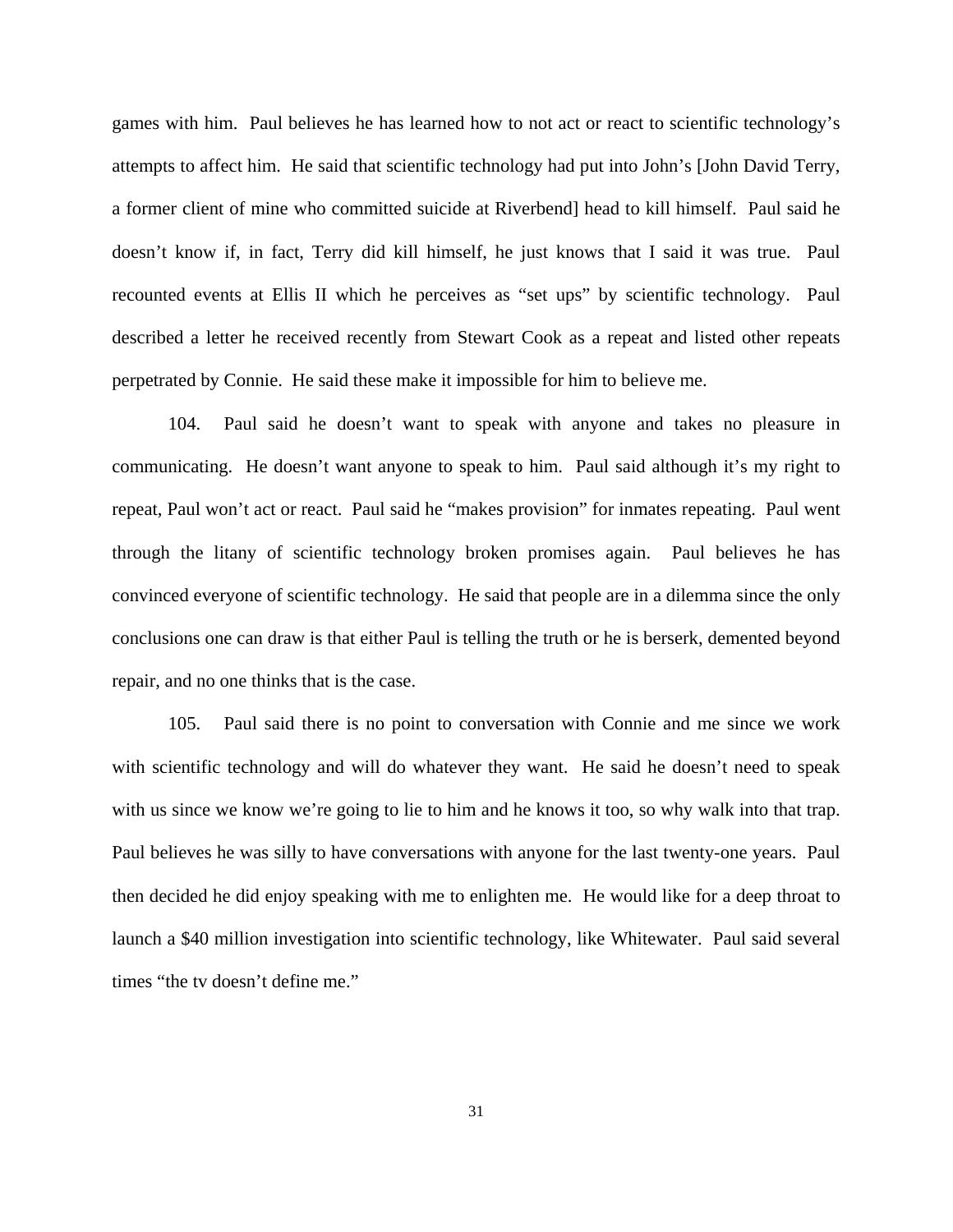106. Paul described Judge Campbell using "body language" at the federal hearing in April 2003 to send Paul messages. He believes he was coached to do so. Paul said Kathy Morante used body language as well, to say it wasn't real, and not to panic.

107. On December 7, 2005, Paul called me at the office. He noted that he wasn't mad at me "per se" but I've had his case for thirteen months and done nothing for him. Paul wanted to know if I was "telepathic" when he was in Houston and I was in Kentucky and whether I had been thinking of him then. Paul described his life in Houston at great length, believing that thousands of people around him were part of a conspiracy against him there from 1973-1982. Paul believes, since this conspiracy predates scientific technology, it must have been private citizens – bankers, housewives, oil workers -- who were focused on his every move. He asked me to see if I could find answers to this.

108. Paul believes the Houston conspiracy disrupted many lives. He said people had to pack up and move and that two hundred family members could have been displaced because of this. Paul said one family that was affected was a working couple with a baby who lived across the street and packed up and left. Paul said a policeman neighbor slept with a gun by his bed. Paul wonders who were these people and who were the people in the field asking questions about him then? Paul speculated that perhaps a half million people were affected. Paul said that David Baker said Paul had to know what was going on but Paul said he didn't know, this all happened behind his back.

109. Paul believes some good came out of this conspiracy though, since he got special privileges and people to watch out for him when he went to jail as a juvenile. Paul said that David Baker thought the cause of this was Paul marrying a girl outside his group. Paul wishes I could have been there to record it all. He describes this as "so big" that people he didn't know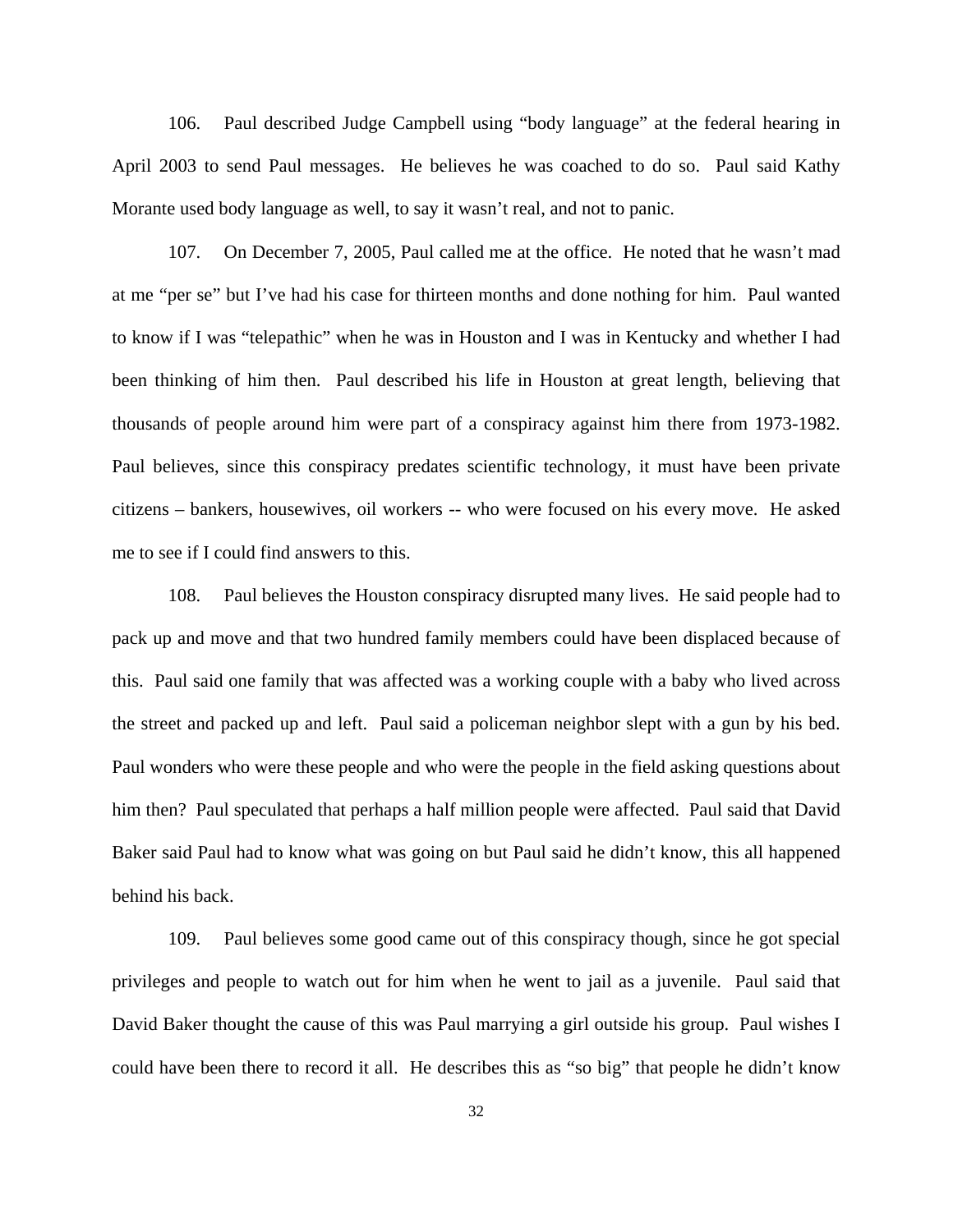would come up to him and shake his hand, saying that they had been wanting to meet him. Paul said when scientific technology told him that all his dreams would come true in 1987, he wanted people to go to Houston to expose this conspiracy as a hate group.

110. On December 15, 2005, Connie Westfall and I visited Paul Reid at Brushy. Paul told us he didn't believe we had called his family about the execution date back in October. He recounted our "lies" to him and the "repeats."

111. On December 22, 2005, I received a phone call from Paul Reid. He recounted the long history of mean, dirty, evil, and nasty scientific technology torture. "They" lie to him every time they make promises about the end of the torture. He asks himself when it will stop and the answer is never but they still try to manipulate him. Paul believes he has them over a barrel when he has an execution date, since it shows they don't control him.

112. Paul believes his acquiescence to scientific technology over all these years is worth \$100 million today, not the \$25 million originally promised. He said that he made choices off of scientific technology, even though he hated them by 1988-89. Paul said scientific technology broke all his car engines and air conditioners from 1990-1997. Paul said he has given up and is just looking for a place to lay down and die. Paul believes "they" tried to get him to cop to a life sentence but with scientific technology, there is only torture. Paul said he was not interested in a deal because he will not cop to something he did not do.

113. Paul said scientific technology had an inmate tell him the other day that Paul's meeting with George Woods in August 16 [it was on August 18] was a repeat and that Paul was supposed to repeat himself to me. Paul recounted the times between 2001 and 2003 when scientific technology tried to get him to kill himself. He tried to hang himself seven times and drank cleaning fluid. He said now he has them over a barrel since he has an execution date and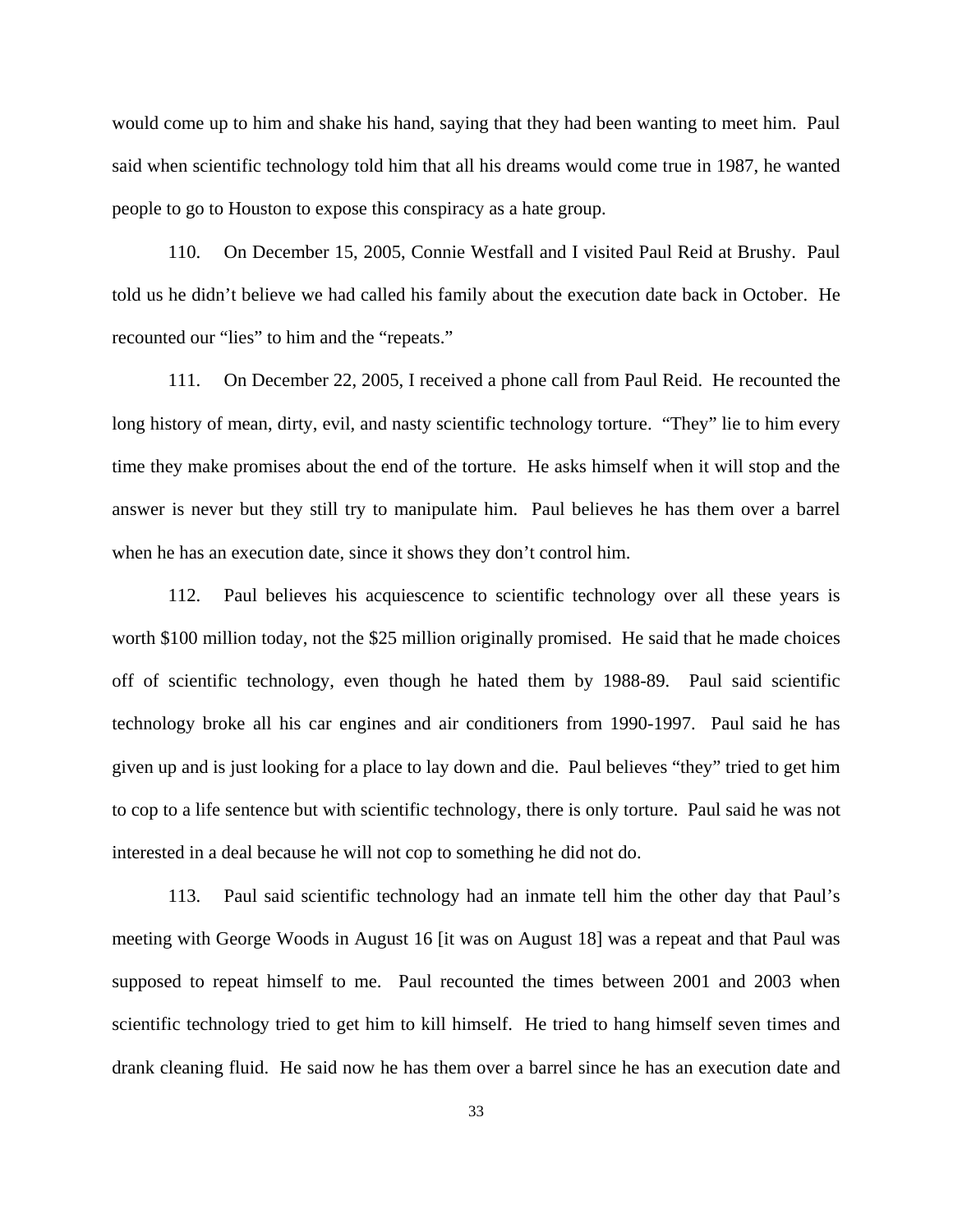the scientific technology will come off. Paul said he has taken the power and control from them by not listening to any human being. Paul believes he has "shut down all 290 million Americans and the American language."

114. Paul said scientific technology had his sister Janet tell him he would beat all three cases and have a house with a fireplace. "They" had Ron Lax say in 1998 that Paul would win all three cases hands down. Paul believes the scientific technology tried to wear him down to back down from the October 5, 2005 execution date and will do so in June 2006 as well. Paul believes that I will try to get him to sign papers and that his family will cry but it will be nothing but a lie -- scientific technology will tell him he needs to sign the papers but it's "just lie, lie, lie since 1985." He said all "they" do is manipulate and tantalize him. Paul said "they" have abolished any dream or vision from him. Paul said "they" have increased the pressure on his ears and brain as he is speaking with me, making it worse.

115. Paul Reid called me at the office on January 4, 2006. Paul repeated his belief that he has "shut down" the American people and language. He named various "lies" since April 29, 2003 and reiterated that the tv does not talk to him. Paul said he wants to get scientific technology 100% out of his life. Even in the free world from 1990-1997 "they" made him miserable. He said when he came out of classes at Vol State, "they" would put scientific technology on him to make him forget where his next class was. He described Don Dawson as his "adversary." Paul also believes that he "fired" Dr. Pam Auble because she had lied about him.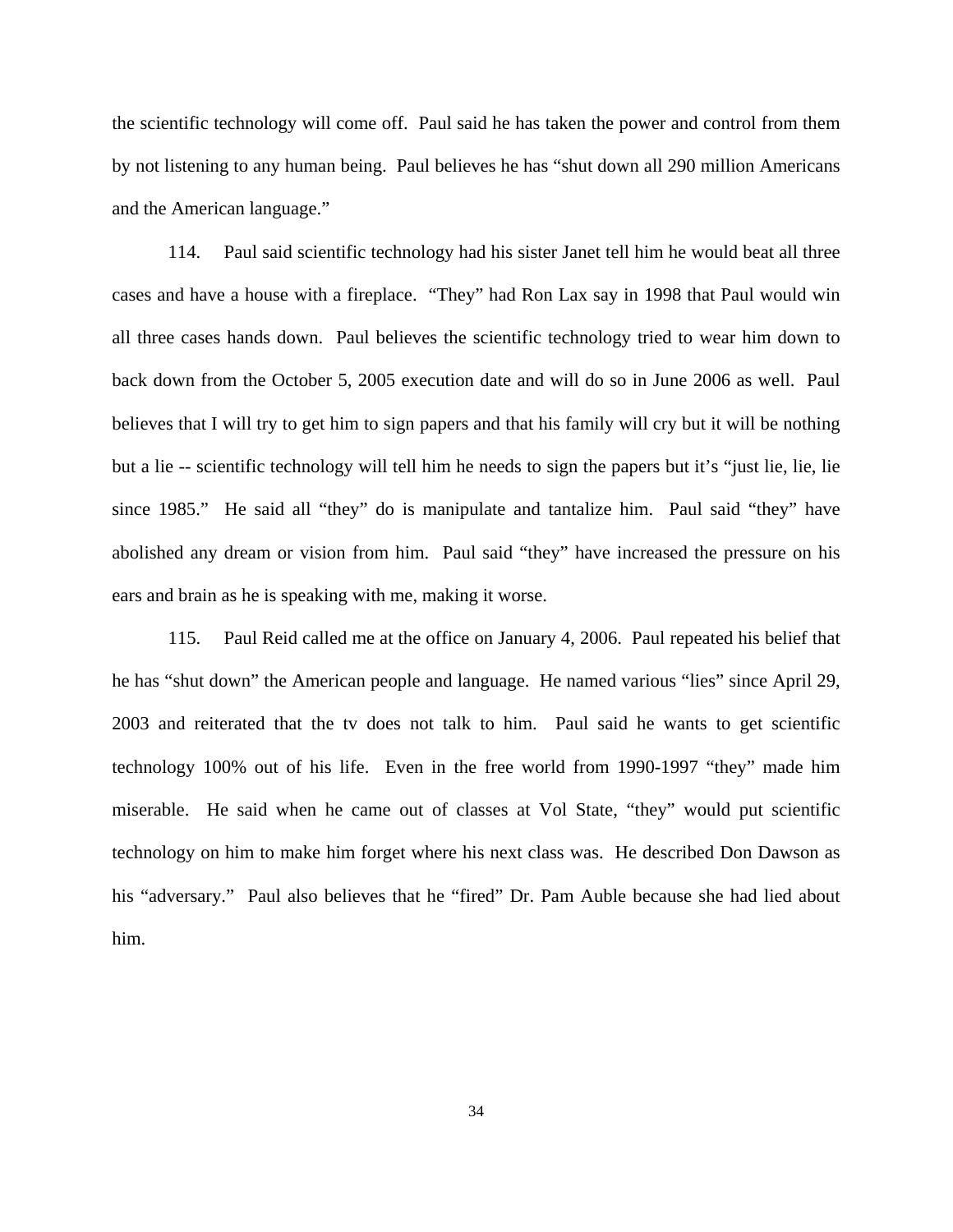116. On January 18, 2006, Paul Reid called me.<sup>[5](#page-34-0)</sup> He recounted how since 1985 he had "no human being relationships." Paul believes that since 1988 all of his family have "played psychological mind games" on him. He said scientific technology is now trying to plant thoughts, like the idea that Paul is autistic. Paul believes scientific technology has come in to his room and removed some of his papers. He said "they" are coaching me to try to make him beg to send some paperwork which I previously sent and "they" have taken.

117. Paul reported that he is still working on his "deposition" and wants fifteen copies so he can send it to his family, the media, and the courts. Paul said that scientific technology tormented his mind last Thursday after Connie and I left the prison. He said that since his life is recorded on camera, he does not act or react to things. Paul said he didn't know how to act when he was arrested for seven murders but he knew everything was recorded, so it would be okay. I told him about the upcoming Max Soffar trial in Texas and Stewart Cook's expected testimony.

118. On January 26, 2006, Paul Reid called me. Paul told me that what I had said about Max Soffar and Stewart Cook was a repeat from last year. He said I told him last year that Max Soffar was found guilty and back on death row. Paul said he expected me to deny I told him this since everyone is in denial and no one will takes Paul's side. He said, for this reason, he realizes that it's ridiculous to get in conversation with anyone since everyone is "preprogrammed." Paul said that Connie asked him about putting ice cream in the microwave and there is no way she would know that unless scientific technology told her. [Connie did not ask about this.]

 $\overline{\phantom{a}}$ 

<span id="page-34-0"></span><sup>&</sup>lt;sup>5</sup> Connie Westfall and I visited with Paul Reid at Brushy on January 12, 2006. At the moment, we cannot locate the notes from that visit. This is also the case for our visit with Mr. Reid at Brushy on October 28, 2005. Although we normally put our notes into memo form, due to our heavy caseload, we have been unable to do so at times.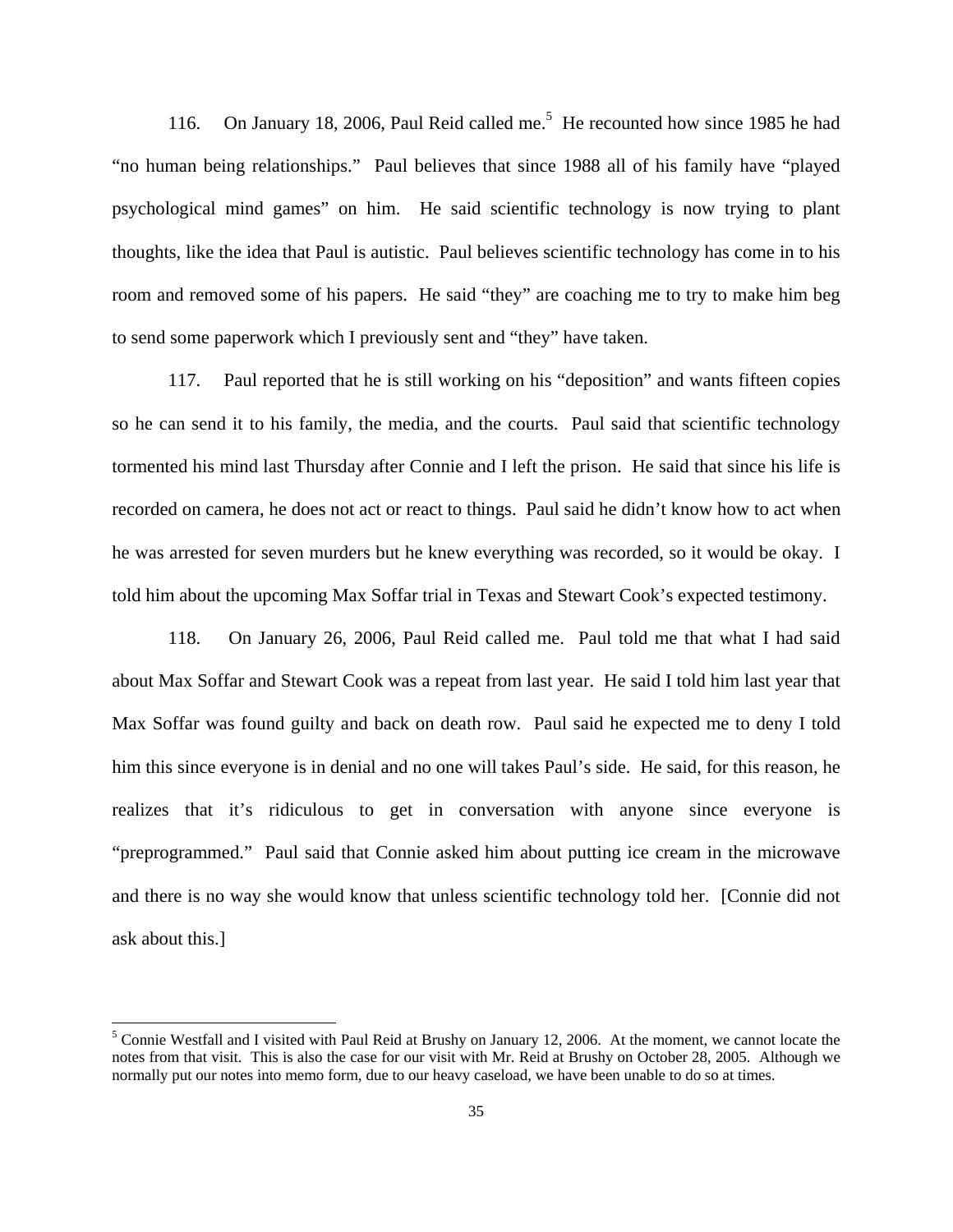119. Paul said that he has "shut down" the whole scientific technology program. By "shut down" he means that he refuses to be influenced. Paul gave as an example my telling him about a suicide at Brushy.<sup>[6](#page-35-0)</sup> Paul refuses to believe that someone hung himself in his pod unless he saw it himself. Paul accused me of being coached to tell him that. Paul said "there is no one in my world" and this is painful and awful. He said he takes no pleasure in dealing with others but he does enjoy speaking with me. Paul believes if his life had been normal he would have passed the bar in 1995 and be a leader of his law firm in Houston. Paul said it was still possible for him to have a normal life if scientific technology had kept its promise that it would be turned off in April 1987.

120. Paul Reid called me at the office on January 31, 2006. Paul reported that, because of the execution date, scientific technology was bombarding him with thoughts of being upset and cursing out Connie and me. He said that when we hear the tapes, we can tell it's not him. [By this, Paul means that he believes we review tapes of him in his cell that the scientific technology has made.] Paul claims that I threatened to take his tv away from him if he wouldn't answer my questions. When I denied ever saying any such thing, Paul described an incident which never happened. He said that when we visited him at Brushy, I threatened to take the tv and then HSA unit manager Steve Cantrell came to the door and told Paul that he would have to answer my questions or he would take the tv. Paul believes that he had brought this up to me before. [He has not.]

121. Paul said that scientific technology put it on his head for three days recently to think that the people running scientific technology are "lesbian, homosexual bachelorettes" and that they like Paul liking me and Connie. He said that they normally like him to like only men,

<span id="page-35-0"></span><sup>&</sup>lt;sup>6</sup> On January 15, 2006, Robert Campbell, an inmate in A Pod with Paul Reid, hung himself and died.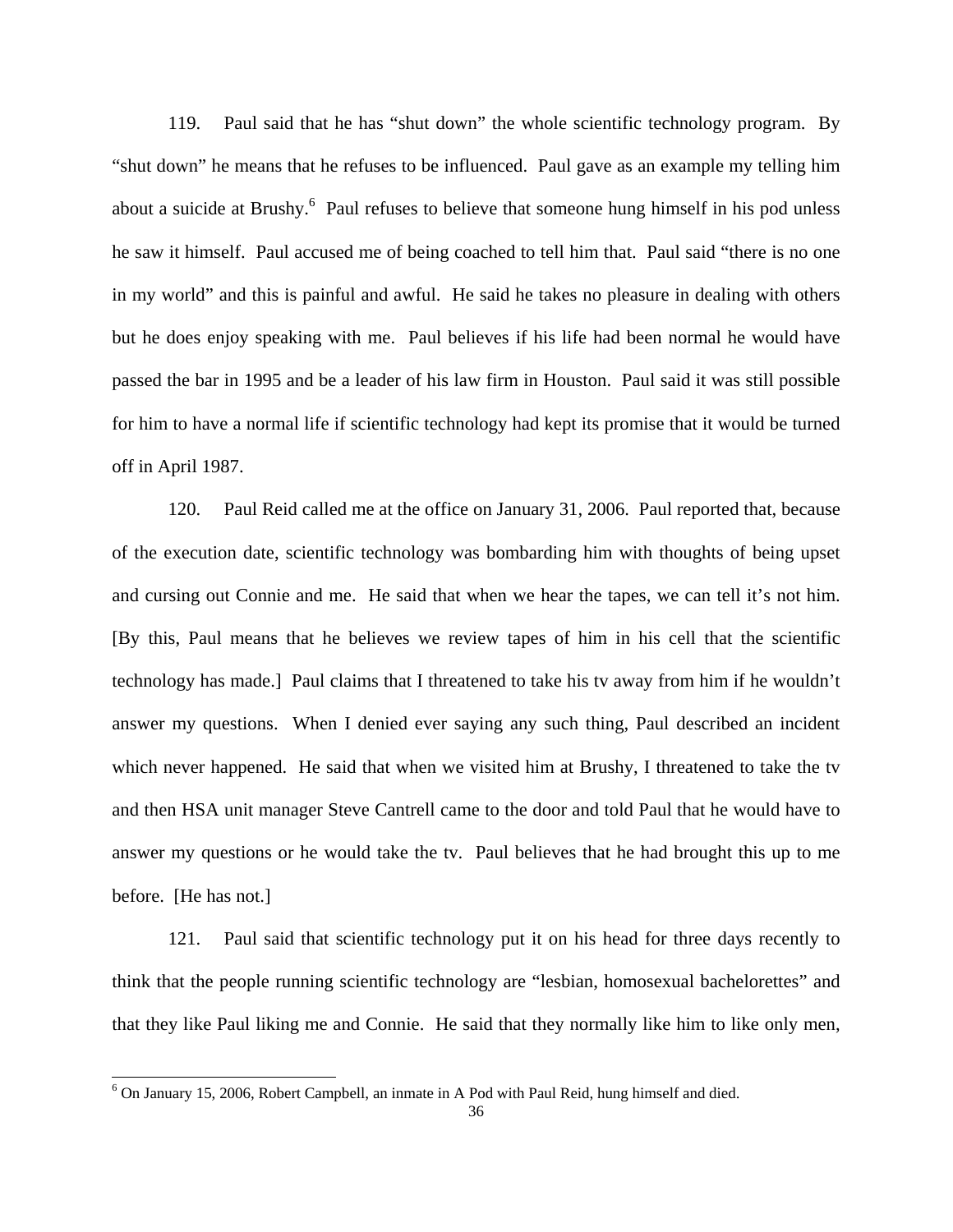not women, and had done that for two or three years. Paul said "they can't make Paul Summers a homosexual." [He meant to refer to himself, but misspoke.] Paul believes that scientific technology has tried to get Paul [Reid] into that lifestyle and has tried to control his sexual thoughts.

122. Paul believes scientific technology has tried to turn him against Connie and me. He said "it's not wrong if I want to do that, but there's only you and Connie in my life." He does not want to alienate us since we help him. Paul said they had put tv back on his head. He is made to think about the Lawrence Welk show and the guy who produced the bubbles.

123. Paul said that Pam Auble "defiled me for one hour on the witness stand." Paul believes that she was set up to do so by scientific technology and that David Baker told him that. Paul said he shook her hand when he went past the witness chair and a bailiff put his left hand on Paul's elbow. He said three things occurred because of this: 1) "they" wouldn't let the bailiff come around Paul anymore since he put his hand on Paul, 2) people called in to the tv stations to say it was strange that Paul would thank Auble for defiling him, and 3) David Baker said Paul was supposed to bad mouth her, instead he did the opposite. Paul closed the phone call by saying "we'll fight against the evil scientific technology, even though they are trying to get me to hate you and Connie."

124. On February 3, 2006, I received a phone call from Paul Reid. Paul said Joe Ingle had been there but Paul preferred speaking with a female. Paul noted that he tried to develop a relationship with Connie and she came very close to Paul revealing the identity of his daughter in Texas. Unfortunately, Connie "started a series of lies and pushed me away." Paul believes it is senseless to establish a relationship because you have to have trust and he has none. Paul said Joe Ingle had asked if I lied to Paul and Paul told him that I was just in denial.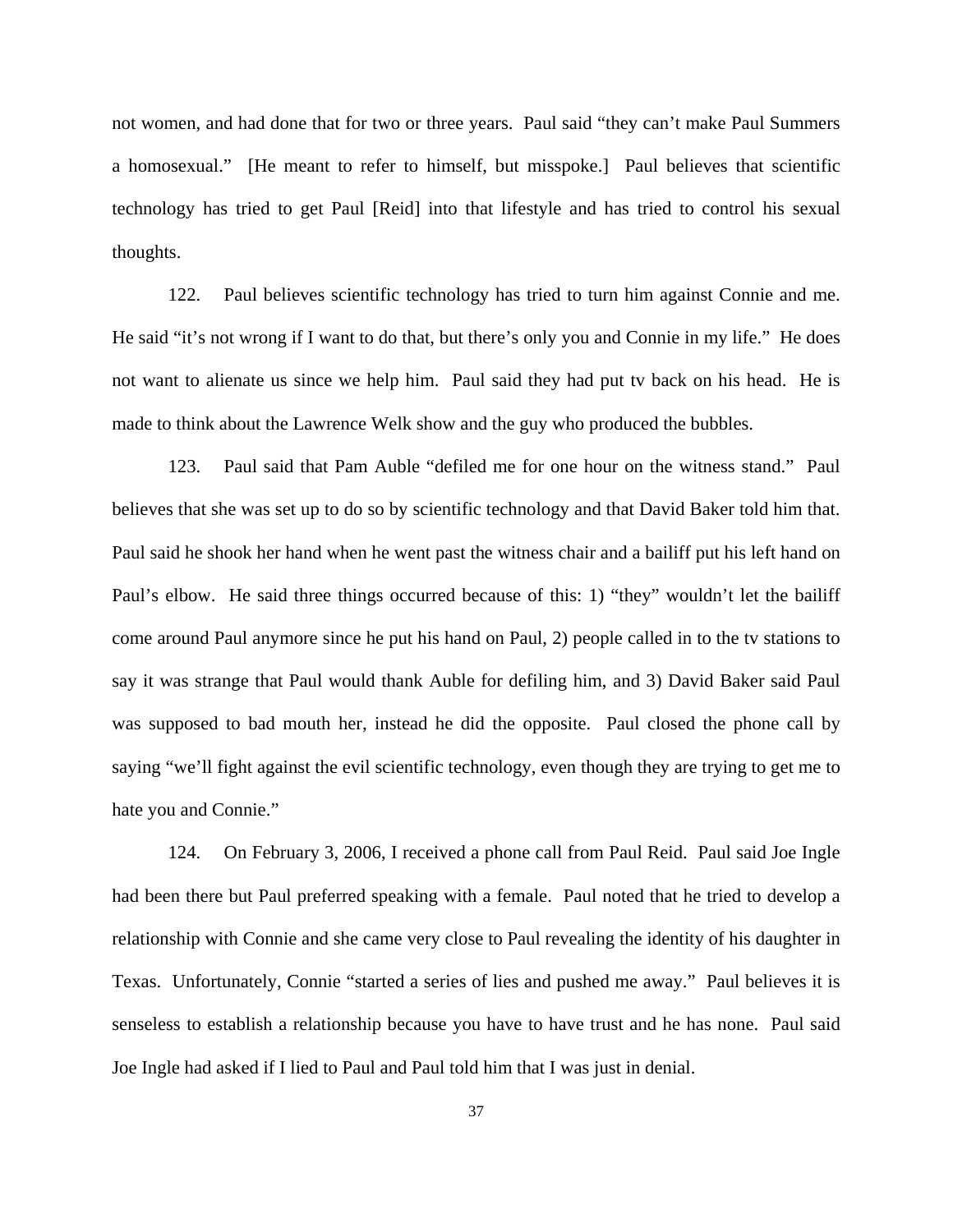125. Paul described himself as a "lifetime lab rat." He recounted again how he had been tantalized by scientific technology's deception and lies. Paul decided he didn't want to talk about scientific technology and asked a few questions about my family. He then described how "blessed" and "wonderful" his childhood was in Houston. Paul noted that Connie and I said we went to Houston but he doesn't know whether we did. He said, for all he knows, we could have gone seventeen times. Paul said scientific technology told Connie to tell him she was going every week. Paul thinks scientific technology wanted Paul to ask Connie to look up other people. Paul said that he was more "reserved" after scientific technology entered his life and that he put out fabricated information to throw them off. Paul said he wanted to believe in Connie but her lies caused him to withdraw and give up.

126. Connie Westfall and I visited Paul Reid at Brushy on February 9, 2006. I tried to take a dictionary to him but the prison refused to let me bring it in. We were also asked to leave earlier than in the past. During the visit, Paul looked up and said that an officer was staring at him and was coached by scientific technology to try to intimidate him. Paul said he was the "only being in America" to experience what he is undergoing -- he is "the first, the template." Paul said that Mark Olive had promised in April 29, 2003 to shut off the scientific technology, find the real killers, and give him his promised money. Paul thought federal court was the "real deal" and this would happen.

127. I received a telephone call from Paul Reid on February 16, 2006. Paul said that he sang "Indiana Wants Me" to himself in his cell at Ellis II and "they" sent an inmate to tell Paul that Paul had never been to Indiana and no one there wanted him. When he sang "I Shot the Sheriff," "they" sent an inmate to say that Paul Reid did not shoot a sheriff. Then "they" sent Connie up to talk with Paul about the song. [Connie has not asked about the song.] When I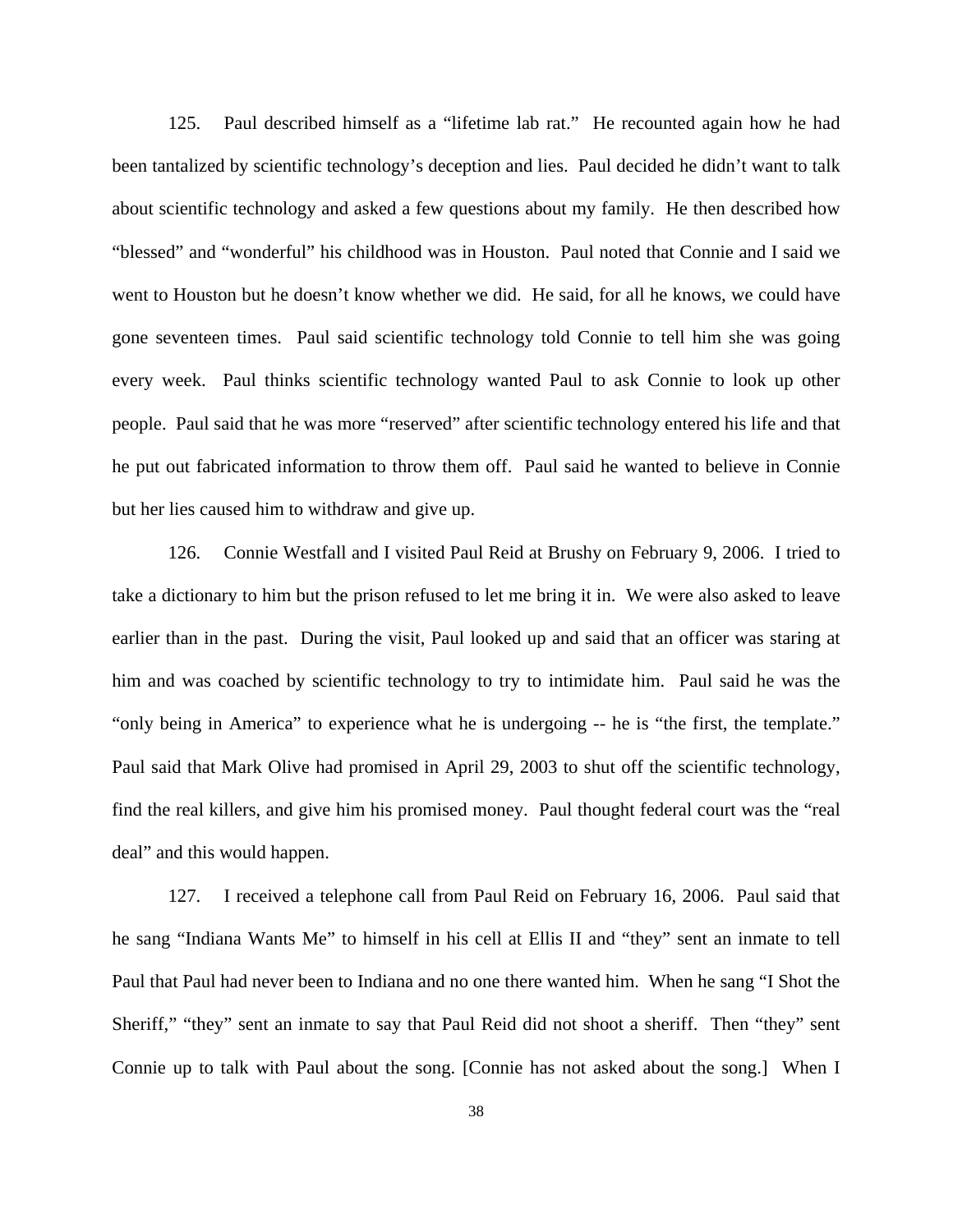spoke with Paul about his mother's recent stroke, Paul accused me of saying the same thing last year at Christmas. Paul said he's just become stoic [about my repeating] and he "will not produce a response."

128. Connie Westfall and I visited Paul Reid at Brushy on February 23, 2006. Paul spoke about how much he enjoyed living until 1985 and now what they do to ears, mind, and body is unbearable. He said scientific technology took all people out of his life and that's one of the worst things to do. Paul now believes that thousands of people may have been affected by scientific technology. These include Bush Sr., Bush, Jr., Bill Clinton (they twisted his knee), JFK, Jr., and the Space Shuttle blowing up in Texas. He said the largest effect has been on Paul. Paul again reviewed the scientific technology attempts on his life.

129. Paul believes we have told him several times that he is autistic. [We have never said that.] Paul said his life is pure torment. Paul said he has had "no roots in human beings" in twenty one years. Once again, Paul said I threatened to take his tv if he wouldn't answer my questions. Paul said that I am coached to come up to Brushy and give him stern looks and harsh stares. He believes God has given him mental strength so that I cannot "defeat him."

130. I received a telephone call on March 9, 2006 from Paul Reid. Paul said that David Baker told him that Paul would be a better lawyer than David. I mentioned developments regarding the Soffar trial in Texas and Paul told me that I had told him last year that Soffar was tried and sentenced to death. Paul then ruminated on his own trial, wondering how a prosecutor could convict someone he knew to be innocent. I asked Paul about a conversation he had with Stephen Hugueley, another inmate at Brushy. Paul said Hugueley had been coached to taunt him. Paul stated that it was stupid for him to get involved with human beings since everyone has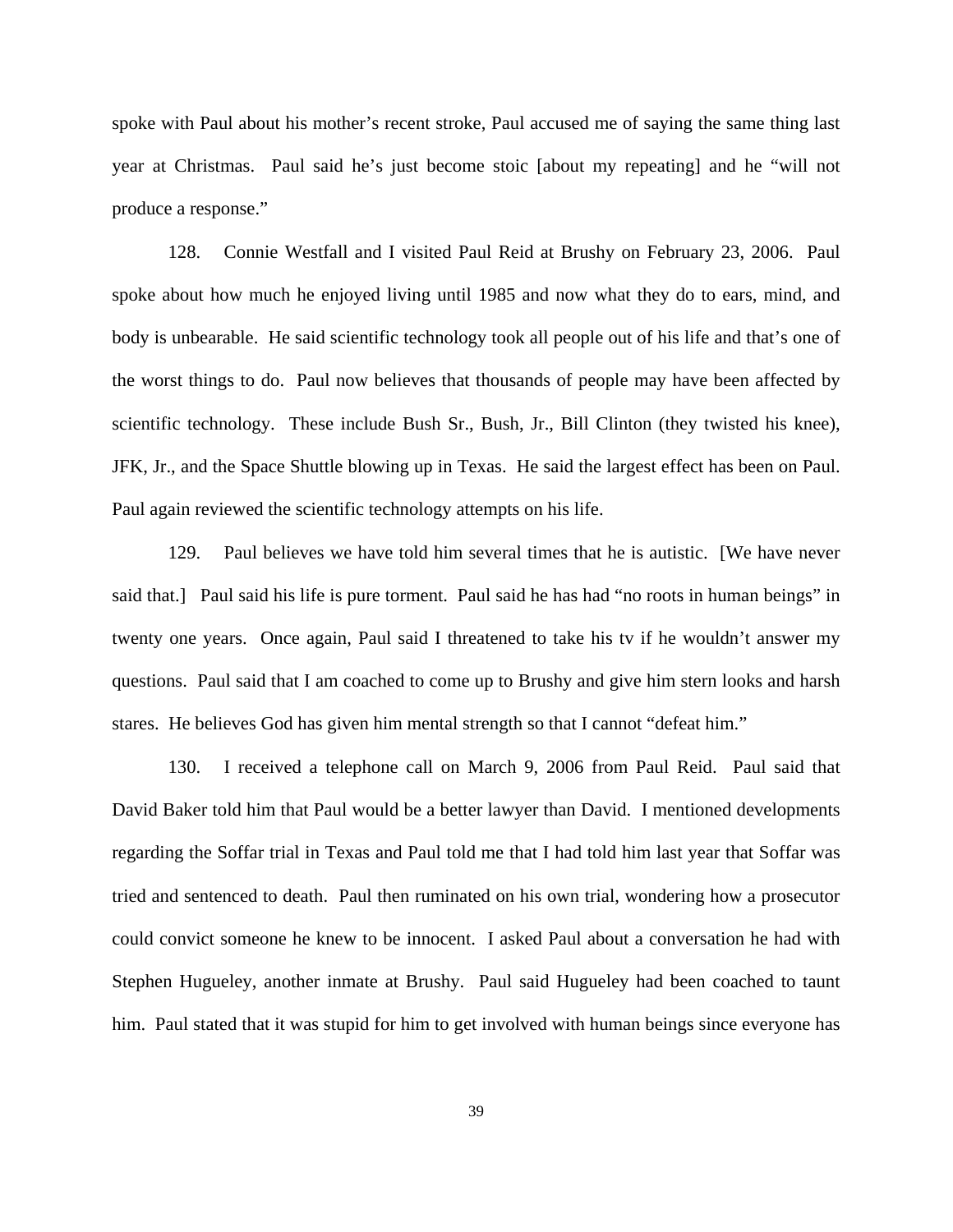been coached since 1985 what to say and do. Paul believes he has been "a stupid fool" to "interact with the humans."

131. Paul said scientific technology had coached Connie Westfall and me to tell lie after lie to make Paul "go off" and fire me. Paul tries not to let it "build up" since it would do no good. Paul said scientific technology doesn't understand that Paul will not let it build up in him. Paul said his mother has been coached since 1988. Paul wants scientific technology out of his life, to go back to Unit 2 at Riverbend, and to have an "emissary" in Houston to gain a broader understanding of his life there.

132. I received a telephone call on March 31, 2006 from Paul Reid. He said God has given him supernatural powers to resist scientific technology. He said he has reduced scientific technology to a follower and "taken human beings out of the equation." Paul realized that the only way scientific technology can influence him is through human beings, so he has shut them out. Paul says he knows that he is still a "lab rat and a guinea pig" but "they can't experiment on me to make me act and react." Paul described an incident where he was coming out of the shower and scientific technology tried to fill his head and make him yell "nigger, nigger, nigger" but Paul did not act or react.

133. Paul said scientific technology can make people do things they don't want to do – sin, kill people, go off on their wife. "They are probably doing it in all fifty states." Paul worried about the people who do not know about scientific technology. Scientific technology could cause a person's mind to get angry and upset and go off on another person. The other person would walk off thinking "that guy needs professional help."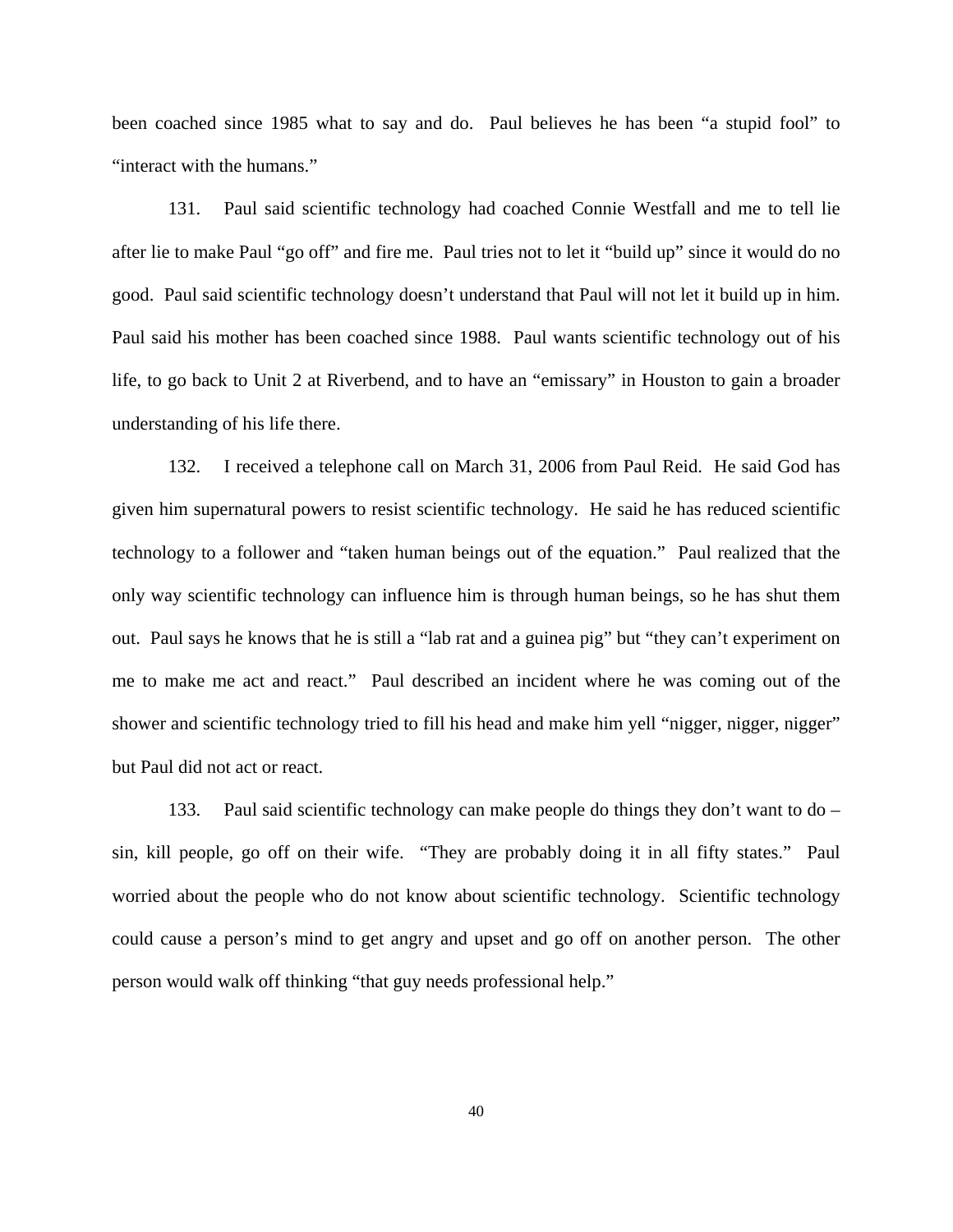134. I received a telephone call from Paul Reid on April 12, 2006. Paul was enthused about his efforts on the "deposition" which is now around four hundred seventy-five pages describing his life up to age twenty-six.

135. Connie Westfall and I met with Paul Reid at Brushy on April 13, 2006. Paul believes that Pam Auble and Judge Cheryl Blackburn had notes from scientific technology during his trial. He thinks they were "working in conjunction" and the theme was to get the whole story out. Paul said that Chris Clark and Jennifer Krause told all about it in their reports. He said scientific technology had them run the story.

136. Paul said scientific technology coached his attorneys to work with the District Attorney and put him in the penitentiary. Paul said he should never have been indicted, he's been set up from the beginning. Paul again recounted scientific technology's efforts to kill him, adding a couple of events I don't recall him mentioning before – in 1988 putting nitro in his drink, and in 1996 putting broken glass in the sink when he worked at Shoney's. He added that they're putting scientific technology on his heart now to stop it.

137. Connie Westfall and I met with Paul Reid at Brushy on May 4, 2006. We didn't know about the Supreme Court's decision at the time. Paul was very upset and clearly in great discomfort due to gloves (actually cloth-covered hard tubes) placed on his hands, which are already restricted by cuffs and a black box. We agreed to a non-contact visit if the guards would remove the gloves. Paul repeated his usual litany of scientific technology interference in his life.

138. I received a telephone call from Paul Reid on May 11, 2006. I informed him of the Supreme Court opinion and the June 28, 2006 execution date. After I described the opinion and the factual errors therein, Paul asked me if the scientific technology told the Tennessee Supreme Court to mess everything up so that they [scientific technology] would get more time to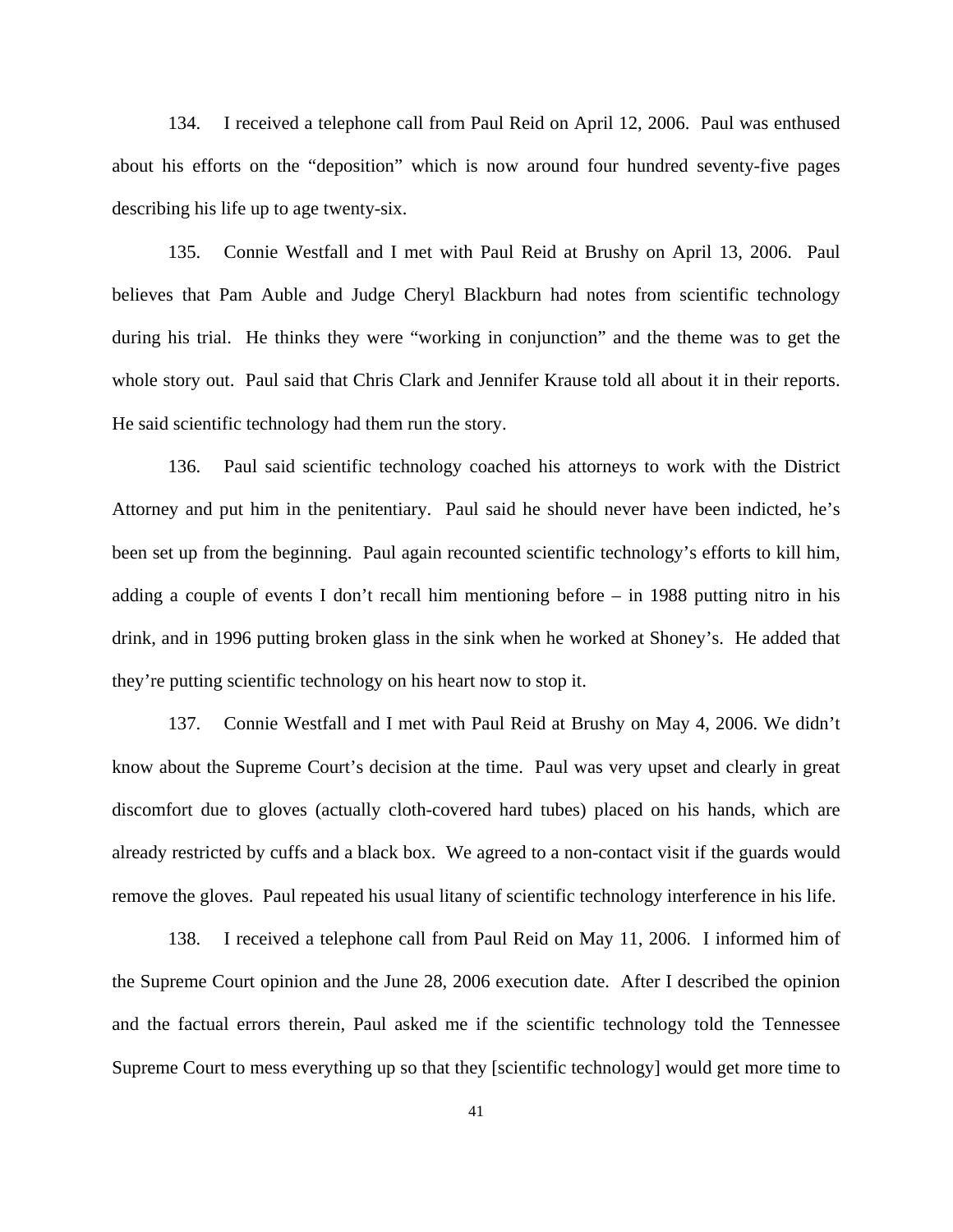torment Paul, because the Sixth Circuit or some other court would believe they needed to fix the Tennessee Supreme Court's errors. I informed him that I would be filing a next friend petition.

FURTHER AFFIANT SAITH NOT.

Attest: KELLY A. GLEASON

Sworn to and subscribed before me on this the \_\_\_\_\_ day of May, 2006.

 $\overline{\phantom{a}}$  , which is a set of the set of the set of the set of the set of the set of the set of the set of the set of the set of the set of the set of the set of the set of the set of the set of the set of the set of th

My Commission Expires: \_\_\_\_\_\_\_\_\_\_\_\_\_

NOTARY PUBLIC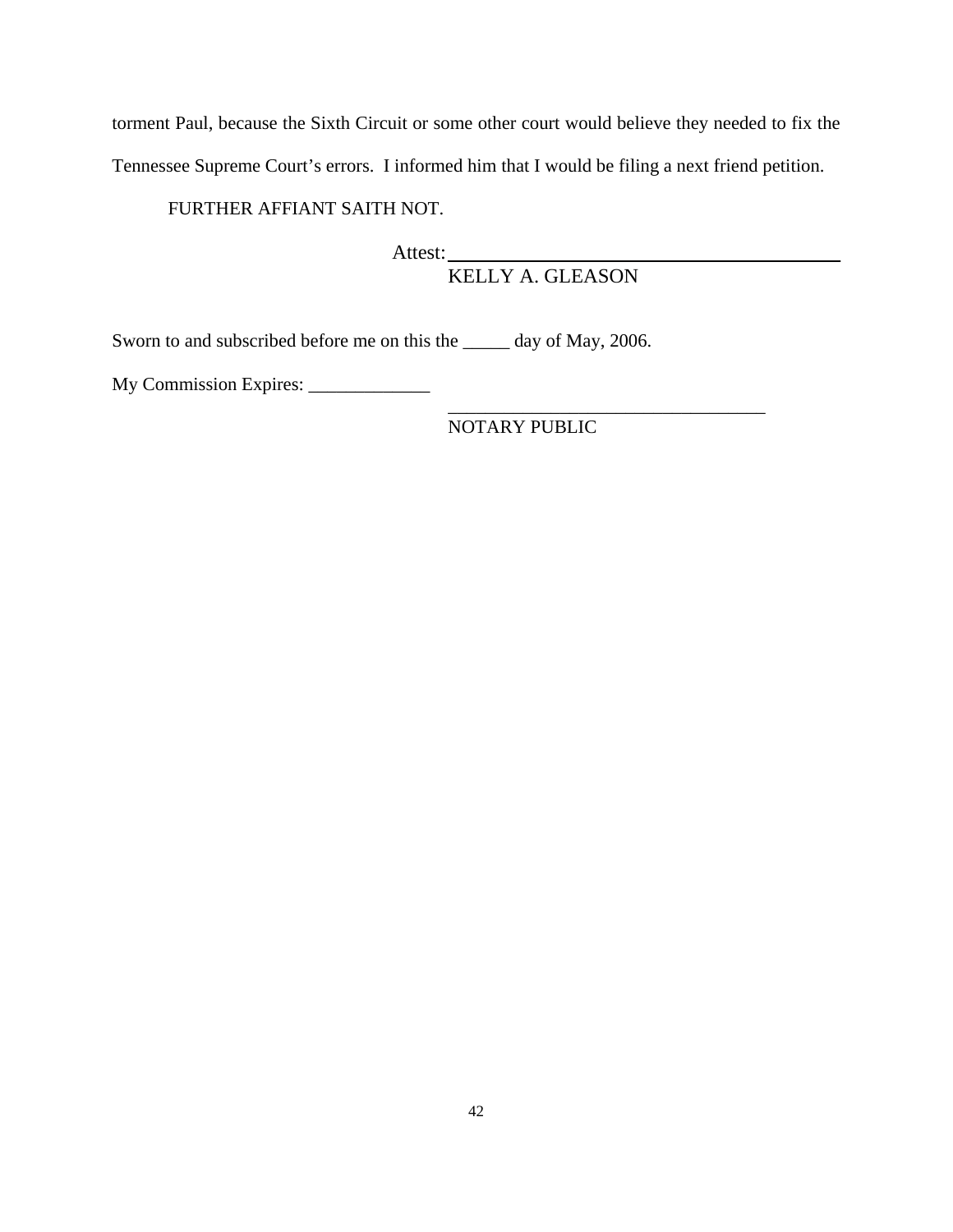| <b>State of Texas</b>      |        |
|----------------------------|--------|
|                            | $)$ SS |
| <b>County of Galveston</b> |        |

## **AFFIDAVIT OF LINDA MARTINIANO**

I, Linda Martiniano, an adult citizen of League City, Texas, being first duly sworn, make oath and say:

 1. I am Paul Dennis Reid, Jr.'s sister. I reside in League City, Texas with my husband, Frank Martiniano.

 2. Since my brother has been incarcerated in Tennessee, I have traveled on several occasions to visit with him at Brushy Mountain state prison in Eastern Tennessee. The Office of the Post-Conviction Defender has assisted me in arranging these visits.

 3. I have timed my visits with Paul, my younger brother, around his birthday. My last visit was on November 9, 2005. The previous visit was November 9, 2004. I also visited Paul with our mother, Jonie Sowl, and my husband Frank, on November 11, 2003.

 4. In addition, to my visits with Paul, I also receive letters from him on a regular basis.

 5. Based upon my visits with Paul, the letters I have received from him, and my knowledge of Paul, I believe that Paul is severely mentally ill. He does not think or act in a rational manner. It seems that everything he does is guided by his belief in a government conspiracy against him to bombard him with "scientific technology." When he has talked about giving up appeals and being executed, he talks about ending the torture of the scientific technology.

6. Because I believe Paul is not capable of making a rational decision, I have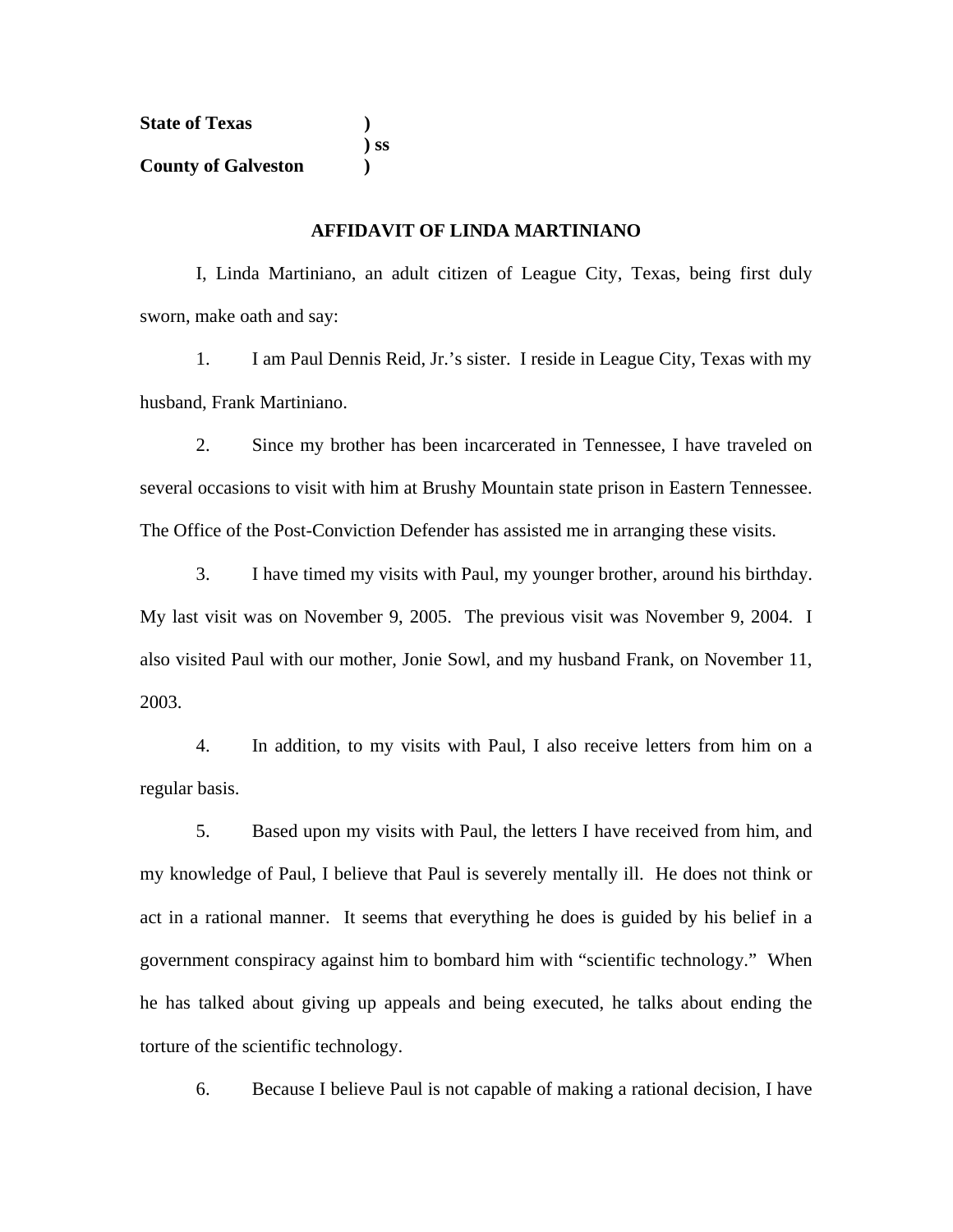requested the Office of the Post-Conviction Defender and attorneys in that office to represent me so that I may act in the place of my brother to protect his interests. My intent is to act in my brother's best interests. I love him and do not wish for him to be executed or abandon his appeals unless and until he can make that decision as a competent person and not as a product of his severe mental illness.

FURTHER AFFIANT SAITH NOT.

 Attest: \_\_\_\_\_\_\_\_\_\_\_\_\_\_\_\_\_\_\_\_\_\_\_\_\_\_\_\_\_\_ LINDA MARTINIANO

Sworn to and subscribed before me on this the \_\_\_\_\_\_\_ day of May, 2006.

My Commission Expires: \_\_\_\_\_\_\_\_\_\_\_\_\_\_\_\_\_\_\_\_\_\_\_\_\_\_.

NOTARY PUBLIC

 $\frac{1}{\sqrt{2}}$  ,  $\frac{1}{\sqrt{2}}$  ,  $\frac{1}{\sqrt{2}}$  ,  $\frac{1}{\sqrt{2}}$  ,  $\frac{1}{\sqrt{2}}$  ,  $\frac{1}{\sqrt{2}}$  ,  $\frac{1}{\sqrt{2}}$  ,  $\frac{1}{\sqrt{2}}$  ,  $\frac{1}{\sqrt{2}}$  ,  $\frac{1}{\sqrt{2}}$  ,  $\frac{1}{\sqrt{2}}$  ,  $\frac{1}{\sqrt{2}}$  ,  $\frac{1}{\sqrt{2}}$  ,  $\frac{1}{\sqrt{2}}$  ,  $\frac{1}{\sqrt{2}}$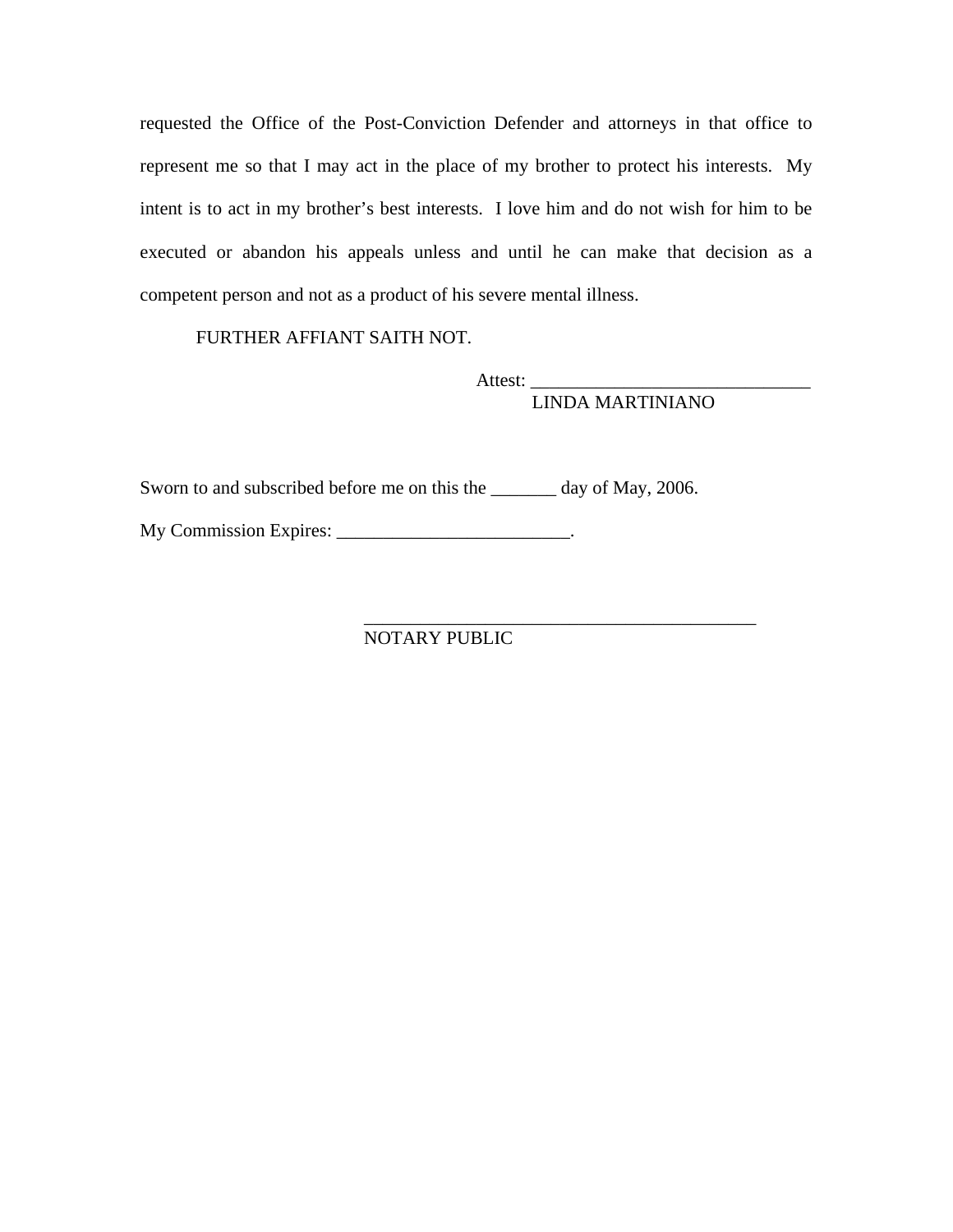## **STATE OF TENNESSEE )**

 **) ss** 

# **COUNTY OF DAVIDSON )**

# **AFFIDAVIT OF CONNIE WESTFALL**

- 1. My name is Connie Westfall. I am a resident of Williamson County, TN and am employed as an investigator for The Office of the Post-Conviction Defender in Nashville, a position I have held since May 1, 1996.
- 2. I was assigned to the Paul Dennis Reid case on May 1, 2003. I had my first visit with Mr. Reid at Brushy Mountain State Prison on May 9, 2003, in the company of his then attorney, Marjorie Bristol.
- 3. On May 29, 2003, I visited with Mr. Reid for the second time. From this date through September, 2004, I visited alone with Mr. Reid approximately every other week, the exceptions being when I was in the field investigating on behalf of Mr. Reid or other clients. Since September, 2004, one month after Ms. Kelly Gleason was hired as an Assistant Post-Conviction Defender and assigned to the Reid case, the two of us have traveled together to visit our client. Other then when we are required to be in the office, working in the field or in hearings, we have maintained our bimonthly visits with Mr. Reid.
- 4. Since Mr. Reid has a lengthy history of severe mental illness, in addition to my regular responsibilities as an investigator, in this case I was asked to monitor his mental state and attempt to maintain a relationship of communication and trust to the extent possible. Further, I was asked to monitor his living conditions and to interface with prison officials on his behalf. In addition, I was to develop and maintain a relationship with his family, to facilitate family visits and to otherwise encourage regular contacts between them in an effort to strengthen the family's ties to our client.
- 5. Because the Department of Correction continues to refuse requests to return Mr. Reid to Riverbend Maximum Security Institution in Nashville, visitation with Mr. Reid necessarily involves extensive travel and time. In my observations of Mr. Reid over the last three years, it is apparent the isolation to which Mr. Reid is subjected at Brushy Mountain State Prison has contributed to the deterioration of his tenuous and fragile mental state.
- 6. On May 29, 2003, Mr. Reid spoke at length about the conspiracy against him perpetrated by the "government military." He told me of the torture he suffers from the "scientific technology" used to "entice" him to "act or react." He explained his reasons for believing the seven homicides were committed by a professional hit man at the behest of the government and their reasons for doing so.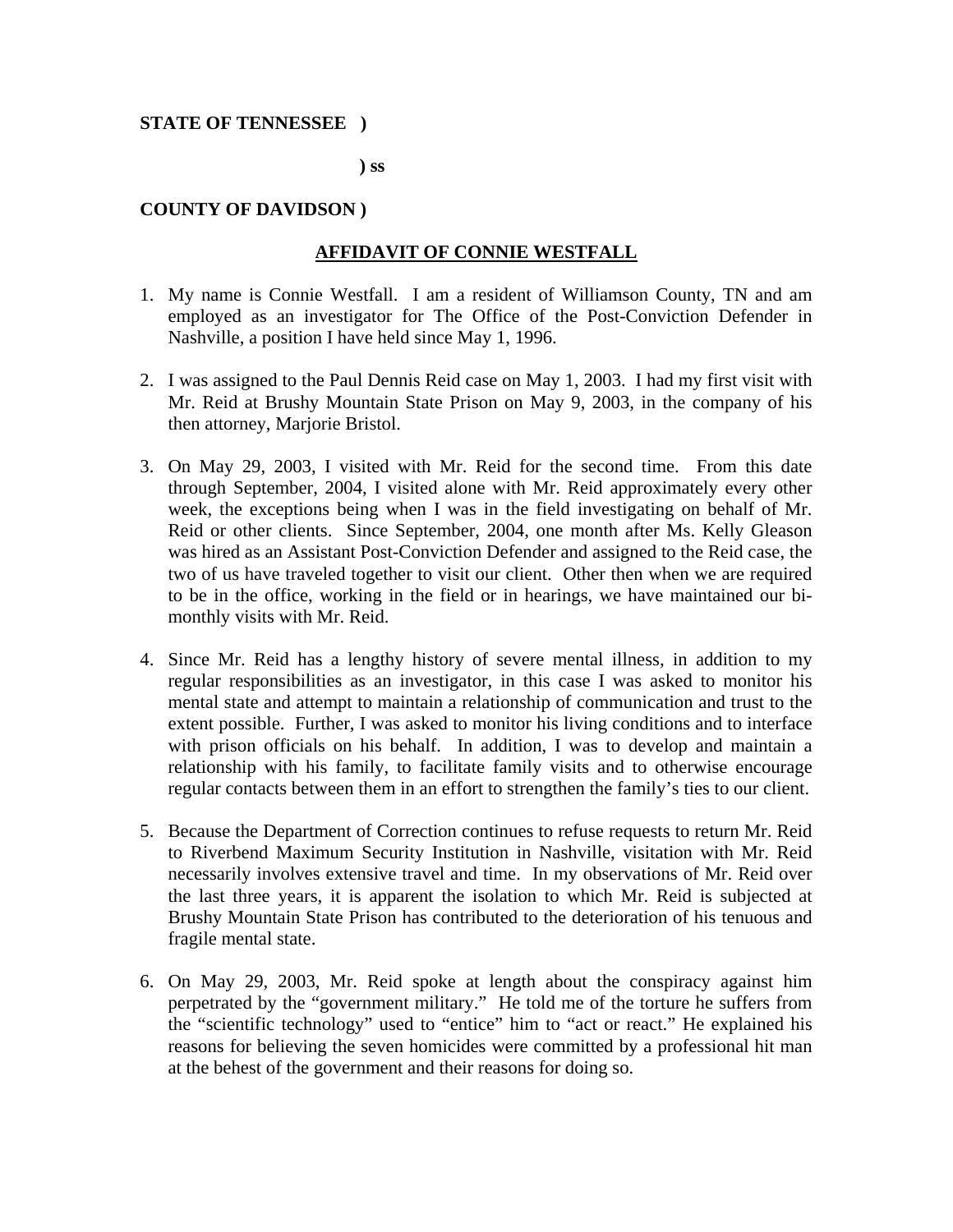- 7. Also on May 29, 2003, I explained to Mr. Reid my role as his investigator. In response, he expressed confusion as to the role of our office in his post-conviction. Having witnessed Ms. Bristol's explanation, nevertheless, I drew a diagram of the three levels of appeals – trial, post-conviction, federal – then explained what our office does. Seemingly satisfied with the explanation since he asked no further questions, I apprized him of the need for him to stay in touch with his attorneys to discuss the legal aspects of his case. I told him that I am not qualified to answer his legal questions or to explain the complicated processes of his three cases or their movement through the court system.
- 8. From May 29, 2003, until February 19, 2004, Mr. Reid and I did not discuss his case; his only interest was in educating me to the government military's control over his life since 1985 and the effects of the "scientific technology" used to torture him.
- 9. On February 19, 2004, I escorted Jay Williams of Shiff-Hardin, LLP in Chicago to Brushy Mountain to meet Paul. The purpose of the visit was for Williams to secure Paul's okay for the firm's pro bono representation of him in the Captain D's postconviction case and to discuss the legal plan for the firm's involvement.

During the introductions, Mr. Reid was made aware of the firm's location in the Sears Tower; apparently intent on impressing Williams with his broad base of knowledge, Reid launched into a long and detailed discussion of Oprah Winfrey from her early life to her multi-level condo; the locations of the world's tallest buildings, the geography of the Lake Michigan area, TV programs and the stock market.

Mr. Williams listened patiently before attempting to direct the conversation toward his reason for being there and it's importance to Reid's case; but before he could fully explain, Reid nodded his agreement without comment then resumed his prepared remarks. Paul displayed six or seven legal pads filled with hand-written words and their definitions, from which he read.

Reid then explained to Williams that he has "an atrophy of the brain," noting "a component of [his] brain had deflated." Reid revealed aspects of his personal history, including his congenital deformed left ear and his cosmetic surgeries before resuming his discourse on words and their meanings, his "A" average in "law classes," his continuing efforts at self-education, personal health and fitness and his belief in God.

When Williams pointed out the short time available to discuss his case, Paul held up his index finger and told him he'd get to that in a minute; he returned to his in-depth discussion of Oprah Winfrey. Preparing to leave, Williams asked again if he had Paul's permission to represent him, Reid agreed and we left.

10. On September 16, 2004, Kelly Gleason and I traveled to Brushy Mountain for her first meeting with Reid. On this day, Gleason asked Paul to put in writing what he believes his trial attorneys could have done in order that she better understand his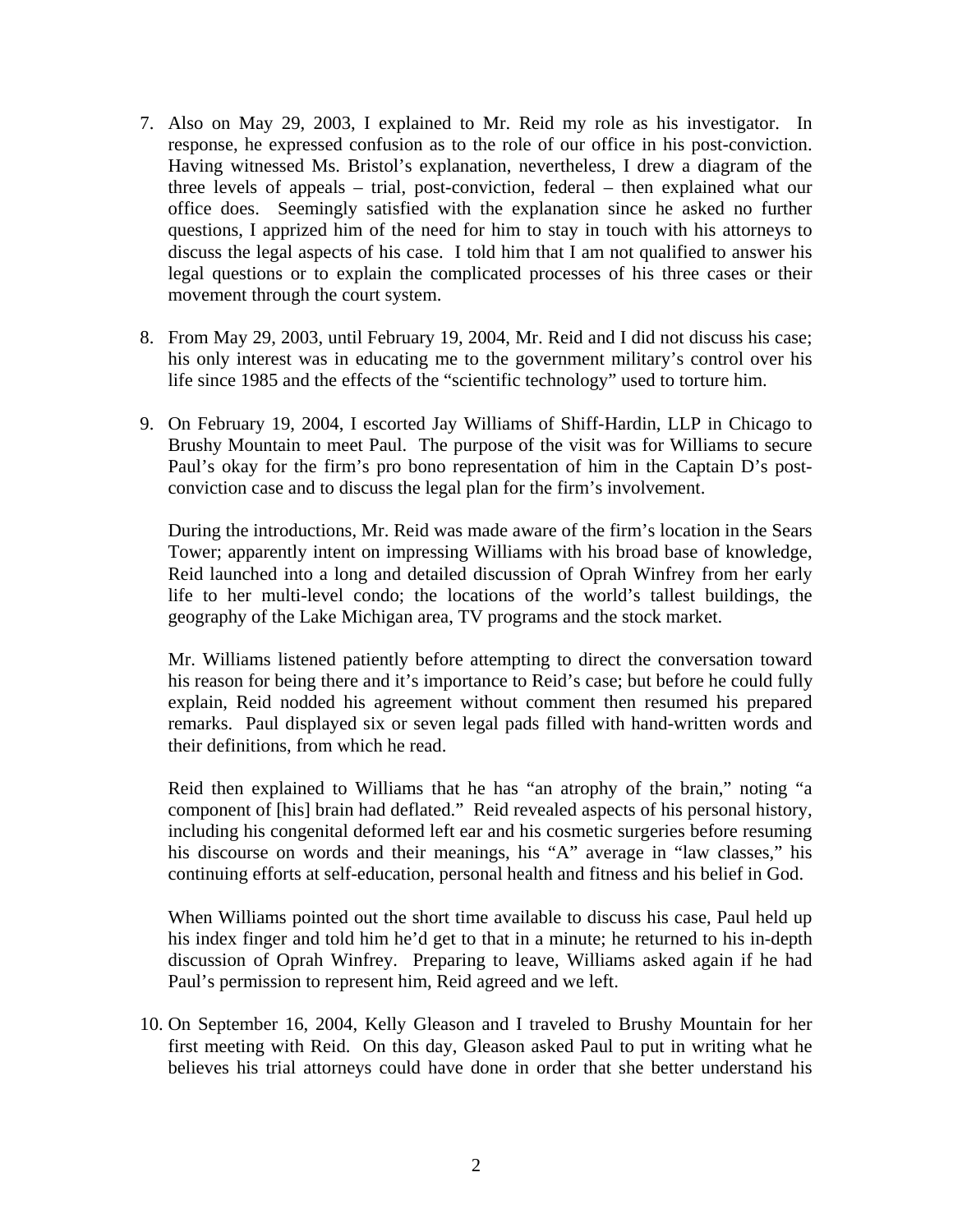feelings about the case. Paul refused her request stating it doesn't matter since the government military is in control of the judge, prosecutor and all the attorneys.

11. On October 12, 2004, Nick Hare and I visited with Reid. Having recently returned from Houston working on his case, I had photographs of familiar landmarks to leave with Mr. Reid. He informed me that I sent the same pictures to him last year; queried about the dates printed on the photos, Paul explained that the scientific technology had changed the dates, he didn't know how but is certain they have the technology based on what they have been able to do to him. By the end of the visit, Paul stated he does not believe I have been to Houston at all and everything has been orchestrated by the government military.

Hare asked Reid to explain to him what he wanted him to do as his attorney. Reid said there was nothing he could do as he was controlled by the government military and if he could do anything, the only thing he wanted was for Hare to get the scientific technology turned off.

12. On October 28, 2004, Gleason and I again visited Reid; now he accused the head of our office, Don Dawson and attorney Nick Hare as being "part of the evil government military" and he "holds them accountable." Paul also made numerous references to my "repeating," that is, saying exactly the same things, using the exact movements and expressions, all of which usually occurred "last year." Further, he stated that Marjorie Bristol brought Gleason to meet him "last year." Reid asserted that he no longer believes anything from any source outside himself and "that no one can interject anything into my brain." This was the beginning of Paul's concerted effort to reject anything and everything from outside himself.

Gleason asked what she said this year that is different from last year; Reid accused her of "playing mind games" and doubted that she is an attorney; he stated his belief that she is controlled by the government military and was sent by them. Further, Reid claimed, Bristol brought Williams to see him the year before. Inside a folder he brought out with him were papers upon which Reid had written in large letters, "REPEAT" and "BE CIRCUMSPECT, ATTORNEY'S ARE COACHED TO REPEAT." Reid refused to discuss his case; his interest was to detail the government military's control of his life and to note other cases of individuals repeating their exact words and actions.

- 13. On December 2, 2004, Gleason and I returned to Brushy Mountain to meet with Reid. Gleason broached the subject of the DNA test to ascertain the siblings' paternity; Paul was not interested as he said it was a "repeat" of last year and he already knew the results although he would/could not tell us what they were. Reid now claimed that I repeat everything I say to him "99% of the time."
- 14. On January 18, 2005, I visited with Reid alone at Riverbend; he was transported to Nashville for a hearing held in Judge Blackburn's court the day before. From the onset of the visit, Reid said many times that the court hearing and all that was said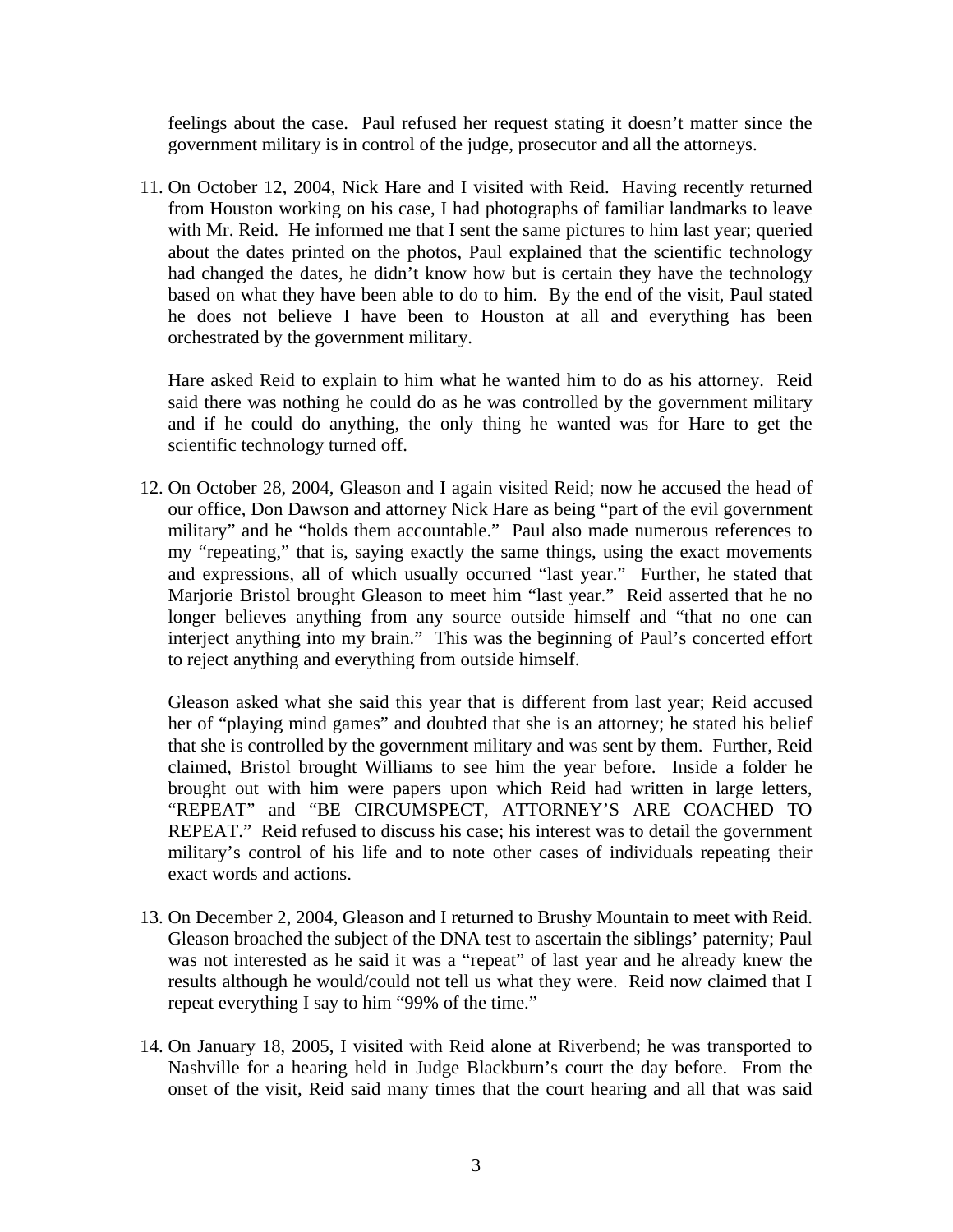was a "repeat" from last year; in addition, each thing we discussed today was a "repeat" from before with the exception of the last minute arrangement to keep him at Riverbend for two more weeks. Reid couldn't understand why the government military would "alter the plan" but supposed we'd find out.

The most important thing on Reid's mind was his desire to make sure the world can see that scientific technology is being used on him, noting quietly that "it was fifteen years ago today that [he] thought [he] would be out, go to the Holiday Inn to collect twenty-five thousand dollars and then get [his] twenty-five million."

Reid reminisced about his life in Texas, people he knew there and their treatment of him; he believes the government military arranged it all, always watching the "lab rat" to see how he'll "act and react," "enticing" him to date rape, steal and do drugs. He reiterated his oft-expressed idealized version of "what if …?" If the government military had stayed out of his life he would have several law degrees, be practicing in a large Houston law firm, have a beautiful wife and family and be living in a mansion.

Reid believes that the information gathered by investigator Ron Lax could have been used to "map out [his] traits – to formalize what [his] character is" which, to Paul's thinking, would prove he is incapable of violent acts. But the government military kept him in poverty to cause him to "do something." As an example, Reid claims to have been in a Nashville bank when a teller "threw \$5000 over her shoulder" and said to him, "Five thousand dollars isn't anything!" Reid avers the teller was coached by the government military because they "wanted [him] to rob the bank!"

I managed to break into Paul's relentless dialog long enough to show him a list of questions he had prepared for Gleason to ask him; he expressed his concerns the evidentiary hearing would "turn out to be a repeat" but had prepared the questions in case "it was the real McCoy;" he had no interest in going over the questions with me.

According to Reid, everyone at the court "repeated exactly what they have said before," including the bailiff and court officers, "It's all a big sham, even the weather is identical!"

Reid then stated his belief there was no hearing and Rosalie Kraft, a legal secretary in our office, and I were not in the courtroom; further, Gleason and Hare were in their offices, drove to the courthouse to meet with him then drove back; later in the day Gleason alone drove back to the courthouse to meet with Paul.

To further support his claim there was no hearing; Paul referenced letters he sent to Governor Bredesen, TV Channel 5 and *The Tennessean*. He believes his letters were "stopped at Brushy" because had Bredesen received the letter, he would have "acted immediately to have [Paul] relocated back to RMSI." Paul believes the governor, "incensed, would have gotten on the phone to reprimand all those who played a part in this expense of taxpayer money!" He linked the problems of funding TennCare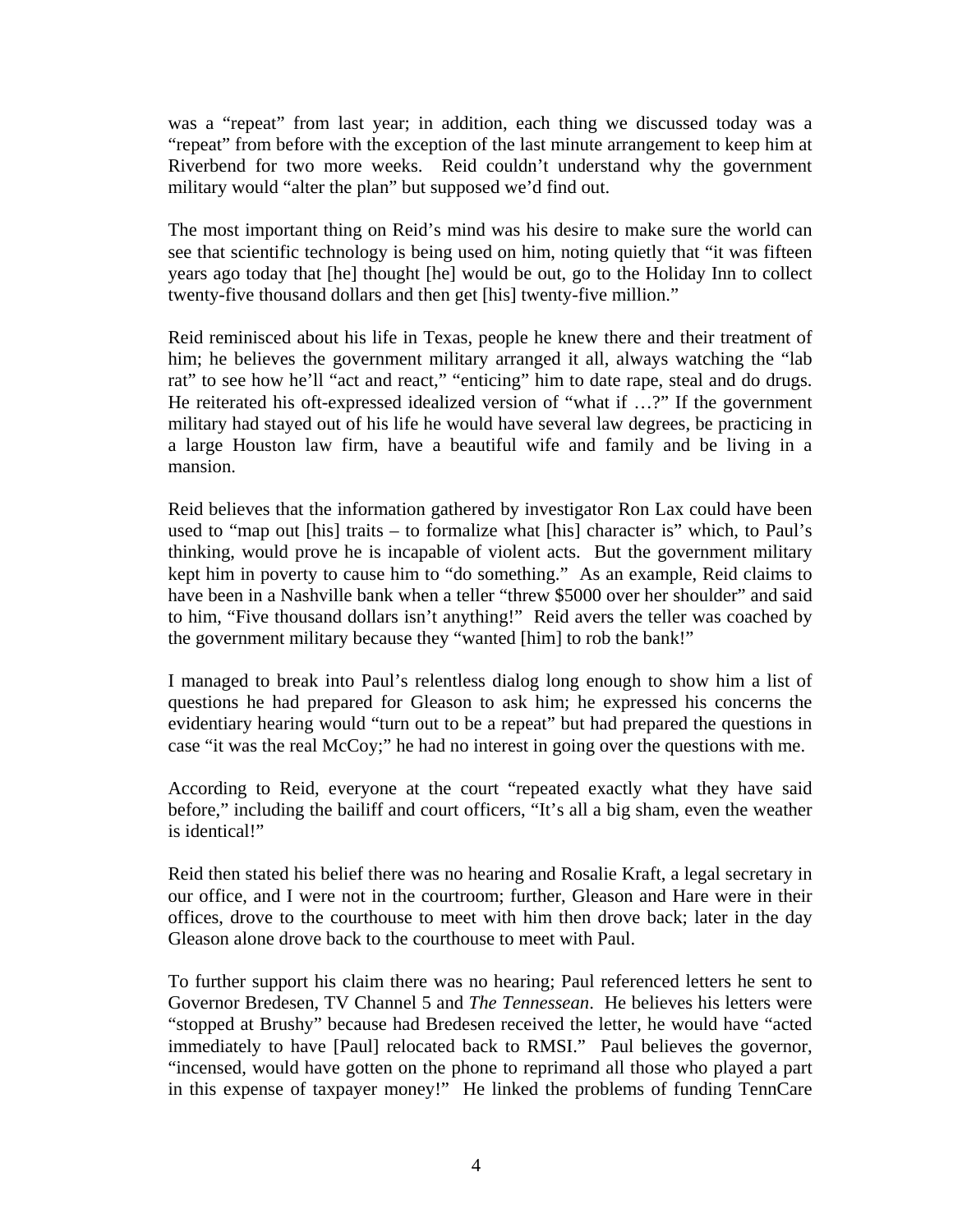with the expense of housing him at Brushy, by Paul's estimation "the \$168,000 spent on nonsense."

Additionally, Reid stated matter-of-factly, if there had been a hearing and the media received his letters, there would have been a "media frenzy – it would have been headline news."

15. On January 31, 2005, Ms. Gleason and I again visited with Mr. Reid at Riverbend. The degree of "happiness" Reid exhibited this day was something I'd not seen before, although he became more intense as the visit progressed.

Paul wanted me to look into his eyes so I would "see the boldness and the leadership which is a gift from God created after the scientific technology was put on [him]." With only a few short glances away, Reid and I maintained constant, steady eye contact during his long discourse; this made it impossible for me to make significant notes of the encounter. I don't know how much time passed as I was determined to look for as long as he needed the eye to eye contact.

Reid reminded us that when Rosalie Kraft was there with Ms. Gleason the week before, she was coached to say that was the first time she'd been to Riverbend but he knows "she was there last year." Reid seemed proud to say he no longer makes a big thing out of the repeating and rarely brings it up "because what good can it do?" He then said Gleason is coached to say and do exactly the same things Marjorie Bristol did last year [Bristol had been off the case for over a year and a half.]

Much of the discussion centered on Reid's conditions at Brushy Mountain; he claims not to initiate any conversations with the guards or other inmates since they all are coached by the government military to say and do things to cause him to "act or react." He claims items have been removed from his cell at the direction of the government military; the scientific technology "radiates" his brain making his thinking "fuzzy and foggy," he becomes "confused" and can't "think vividly clear;" they interfere with his sleep, ring his ears and "flicker' his body; he believes every moment of his life is recorded; they repeatedly run the same dreams through his head; he believes inmates and guards repeat the exact words and actions as the year before, they scratch their heads in the same manner and use their eyes in the same manner. All this and more is to get him to "become a wild man, a mad man, to go off on the officers, to stat fights with inmates" but Reid has learned to overcome the scientific technology.

Reid believes scientific technology "can remove memory thoughts from his brain," they can remove situations and cause him to forget, they can place thoughts and images inside his head, and they coached his family to encourage him to believe he would receive twenty-five million dollars upon his release then taunt him with their wealth, homes and expensive living. He believes the government military brought women into his life after his release from TXDOC, to entice him, give him money then leave him. He believes the government military interviewed thousands of people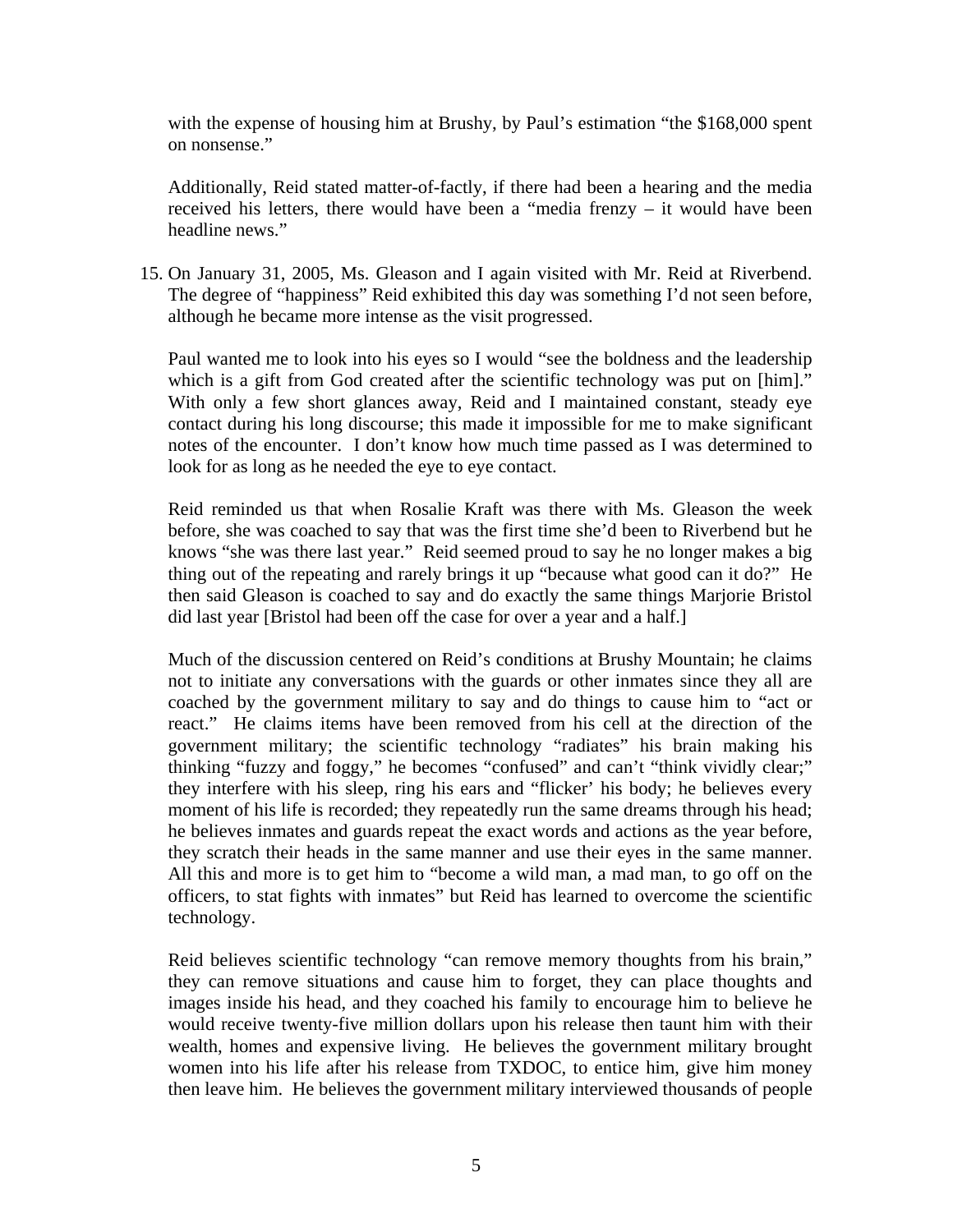in Texas, Oklahoma and Tennessee; therefore, he was known to everyone with whom he came into contact; he believes everyone is coached by the government military and told how to act and what to say around him. Reid believes the government military has unlimited resources and power, using them to send cryptic messages to him, such as causing an airplane to crash on his birthday, to blow up the Challenger space craft over his home state of Texas, they caused both Presidents Bush to choke, they intended for him to be at Oklahoma's Murrah Federal Building when it was bombed, they caused JFK Jr. to black out and crash his plane.

16. On February 17, 2006, Ms. Gleason and I met with Paul again at Brushy Mountain. While he was at Riverbend, Gleason had arranged for a hearing test for Reid; he wanted us to know that he was very appreciative but the same lady had tested him with the same results one year before.

Reid also wanted me to know that he knows I was coached to "repeat" everything I said when he called from Riverbend.

Paul wanted Kelly to know that she is coached to "mimic Marjorie Bristol."

Reid went on to say that he has to tell us because he has "to release it or Satan will plant a seed and the scientific technology will try to start a war." He claims that if he looks us "directly in the eye" and says what he believes the scientific technology is coaching us to do; he can "stay pure and clean."

Reid is proud that he "forges [his] own avenues and [doesn't] follow others;" he claims that homosexuals are all around him but he won't be one; he's "not going to talk effeminate with a high voice," he claimed he won't mimic that behavior because he used to [when he was "facetious"] but learned there would be consequences.

Reid launched into a long, convoluted story alleging that I asked him if playing cards leads one into gambling; he detailed his past experience playing cards ending with he has no desire to be a gambler. [Paul believes that one of my responsibilities to the government military is to make him become homosexual, this story was a parable for my efforts to that end].

Paul explains in detail all that has happened to him "since the government military took over [his] life in 1985," then said how much he wished he had a "Deep Throat" to make the public aware of what has happened to him. Paul claims he had no idea the conspiracy was "so huge, [he] is talked about from coast to coast and from Canada to Mexico."

Reid spoke at length about how he has "overcome the American language;" how he can no longer be manipulated or influenced by anything anyone says including his lawyers, other inmates or the prison staff.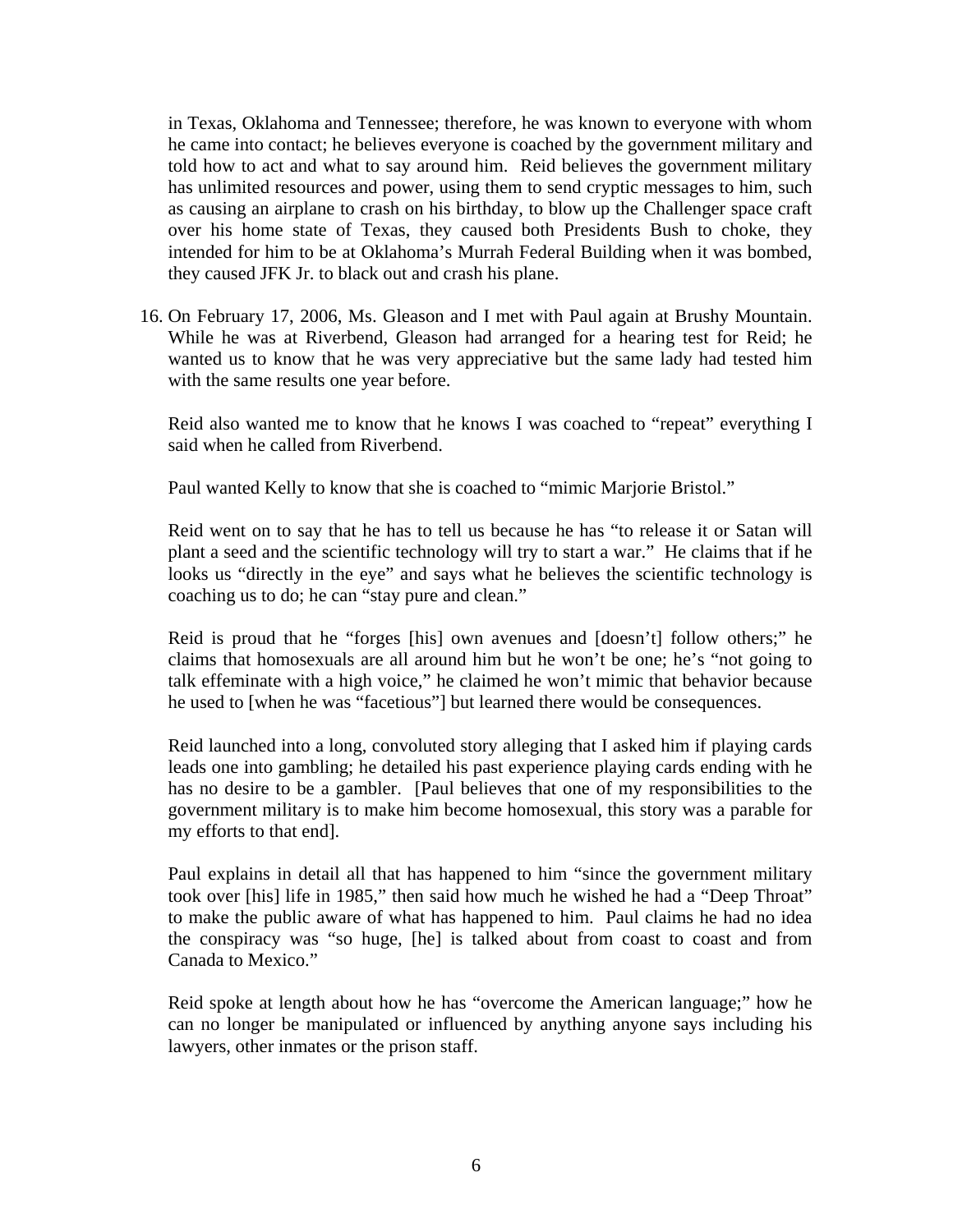Reid laughed hysterically when he told a story about being in the car with his father, using the infantile words, "pee-pee" and "do-do."

17. On April 7, 2005, Ms. Gleason and I visited with Mr. Reid at Brushy Mountain. Reid had recently sent letters to the Federal Court claiming, among other things, that I am a "prevaricator and both an atheist and agnostic;" Gleason and I had pre-determined that I would confront Paul to see his reaction; Ms. Gleason had prepared him in a phone conversation the day before by saying that I was upset about the letter. Usually, when Paul makes bizarre claims and statements he wants me to support, I may shake my head but do not correct him. On this day, I was not as friendly as usual; Paul made every effort to engage me but I refused to let him off the hook. Paul explained that he wasn't angry with me because he knows I am controlled by the government military and "it's not [my] fault." I reminded him that in the past when he made such statements, he always qualified it with "it's not my fault' but he had not done so in this letter. Paul apologized then said I had just given him "one of the best gifts [he's] ever gotten" then cited his method for purifying himself by getting it out when someone does something to anger or upset him; this method of self-purification is a "skill" Paul has worked diligently to acquire and it makes him happy to know I've learned from his process to better myself.

Reid had with him a list of "catch phrases" which he claims he first thought of and used in the past that are now showing up on TV and in print; he believes the government military recorded him then gave the phrases to others. Among them he cites the late Pope who, in his dying words, "said a direct quote" that Paul had written in a letter to a woman in 1986; "square off" is another of Paul's original phrases that is turning up on TV; "conglomerate synergy" is a phrase he coined that he has now heard Martha Stewart use. Paul explained that scientific technology took his words and put them in the US papers because if the Pope could not speak three days before dying, how could he speak when he was dying?

18. Ms. Gleason and I drove to Brushy Mountain again on April 21, 2005 to see Reid; it remains impossible to discuss his case. He was more interested in discussing the government military and his hopelessness that he will ever be free of the scientific technology.

Paul has begun writing a document he variously calls a "deposition" with Gleason purportedly asking questions or his "internet letter," not to be confused with his prior internet letter. He writes in long-hand and Rosalie types his notes as written.

Paul was upset with Gleason when he said several months ago that he no longer talked to "Americans" and Gleason asked what about Europeans? Her response made Paul angry and he was proud he could say, "Fuck you," in response [which never happened]; he is proud he could call me a liar to my face and that he could call Nick Hare a "chicken-shit coward" and he "was impressed at how well we took it." It's a "beautiful skill" Kelly, Nick and I have acquired; having demonstrated our mastery of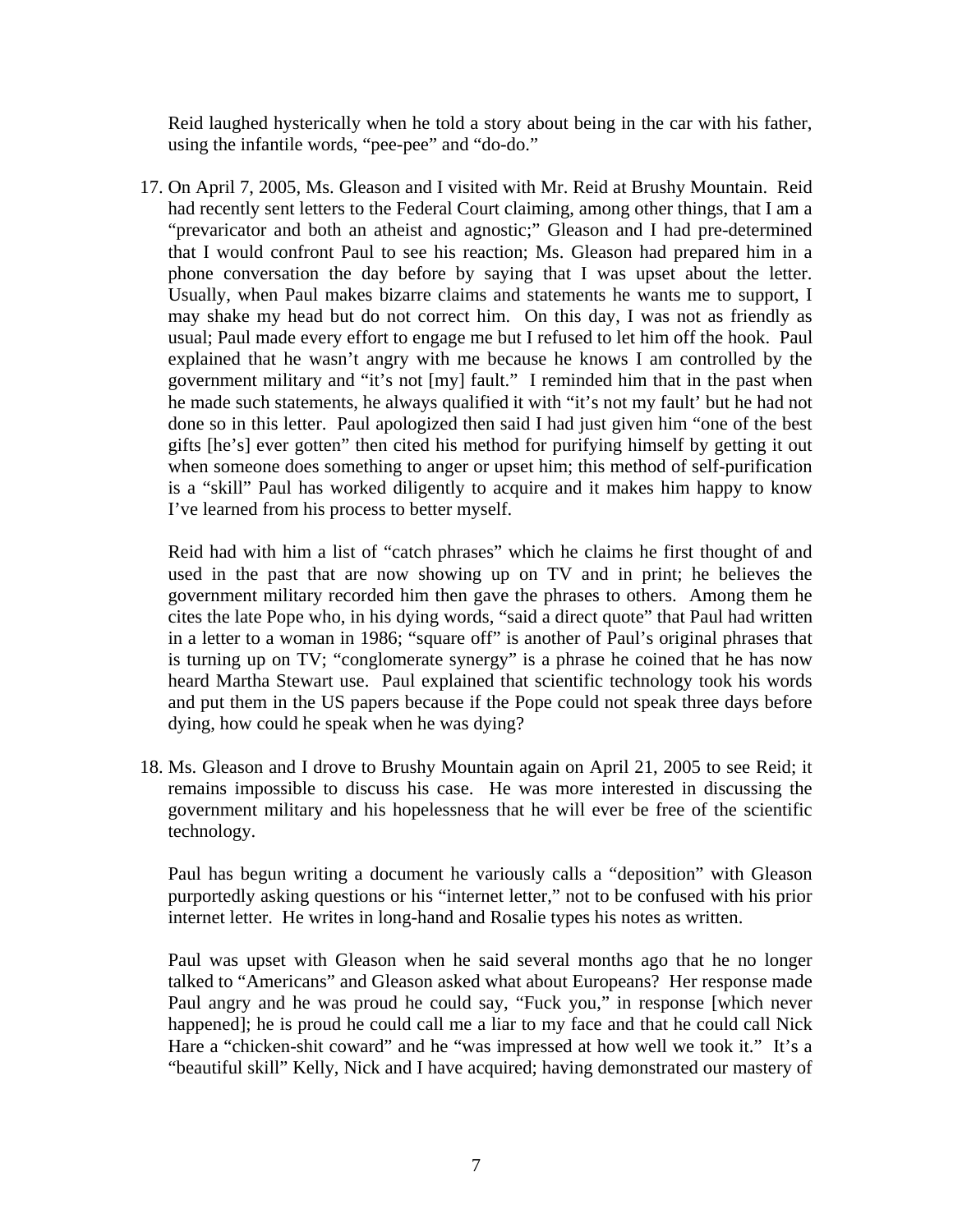words; words don't control us, we control words! Evidently, this "mastery" puts us on a par with Reid.

Today Reid was focused on his own intelligence; he claims to deal differently with us than his family, inmates or guards because "attorneys are educated;" he "speaks with veracity, clearly and directly," he wants to "shine" claiming this is his "component." He says he's not being an "opportunist;" he wants to be a leader, the one "who makes quotes." He continues on at length before looping back to the scientific technology and its effects on him.

Reid asked me to confirm conversations he avers took place during family visits with me in attendance, most of which are of a sexual nature and all of which were never said. When I won't go along with him, usually shaking my head no while saying I don't remember that being said, Paul gives me a "look" which clearly conveys his frustration at the control the military government has over me. He obsesses over his versions of events which contradict his family's recollections, testimony and court documents, most of which relate to his sexuality or behavior.

Paul said that if we're going "to take him on" [disagree with him] then we should be prepared because he's "going to be on the center stage of the world!" He is confident everyone believes him because he has "proved" he doesn't lie; Paul admits to being "verbose" and if you say something about him, he's "going to tell the world you're lying!" Paul believes he is above reproach; he has "substance behind [him]" and is demonstrating to us that he can "back it up."

19. On May 20, 2005, Gleason and I had our first contact visit with Reid at Brushy Mountain; since our grossly invasive body search before our last visit, we determined it could be no worse to meet with Paul in a contact situation.

During the opening dialogue, Reid was his usual charming self but with an edge that was unusual, only as the interview unfolded did it become clear to me that Paul's mental state had taken another serious downturn.

"Repeating" was at the forefront of his thinking, everything we talked about was a repeat; for example, when Paul's sister last visited, he believes he asked the unit manager if he could send out some papers with me and was refused, he now claims that was a "repeat" from the year before. Not only that, but Reid claimed he gave the same papers to Marjorie Bristol and me [at a time after Bristol left our office], which we gave to the warden who gave them back to us but Paul found in his cell some three weeks later. As he was explaining this to us, he became more and more confused as he tried to make sense of what he was saying, finally asserting that it was possible the scientific technology took the letters to the warden's office.

Reid noted how I was sitting with my right fist on my right cheek, claiming I did that another time and how would I know to do it again unless I was coached to do it by the government military scientific technology. He went on to say, "Common sense says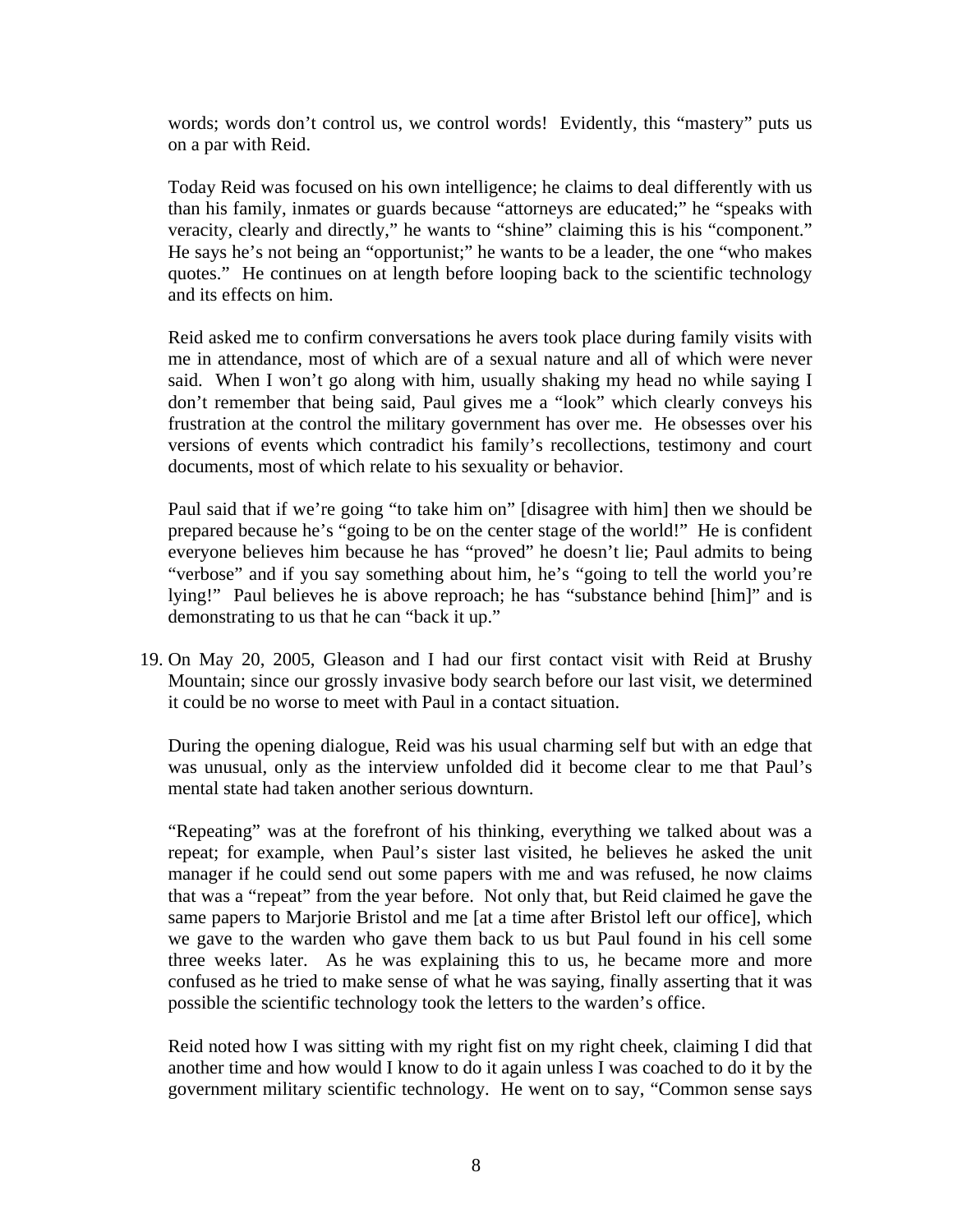if you can repeat the exact actions, you have to be coached." Reid believes that when we talk about him at our office or anywhere else, "they" listen to us just like they do his family and anyone else who comes into contact with him.

The remainder of the two hour visit was dedicated to the uniqueness of his situation, he has never heard of anyone taken over as he has been. He spoke at length about the scientific technology and recounted his personal history from the time "they" came into his life in 1985. He explained how, after he was released from prison in Texas, when he would go to a K-Mart or Target, the scientific technology would "take over the security cameras," according to Paul, they expected him to shoplift; later he was told "through others" that if he had, the manager would have taken back whatever he took and let him go. He went on for some time recounting numerous efforts the government military had tried to trap him into breaking the law and his resistance to such efforts.

As the interview progressed, Reid became more intense and pressured, his face reddened. He talked about how, as he gets closer to death watch, the scientific technology steps up the intimidation by telling him he will go free, they "talk to him" about what he wants to spend his million dollars on, whatever he says he wants, they assure him he can have it. "They" tell him the real culprit will be caught and all his dreams will come true, he'll live a good life in Houston.

Reid appeared to be making an effort to remain calm, stating all he really wants us to do is to "expose the scientific technology" but "they" tell him it will never happen; they are too powerful and have too much to lose for the world to know what they're capable of doing.

Reid looked directly at Gleason and accused her of doing nothing to prove scientific technology exists, of not finding one document to present to the court; he then told her to go to hell, to hell with her feelings as she's done nothing to help him, What about what I have endured for twenty-one years!"

Reid complained that the scientific technology was making his "mind foggy and fuzzy." He denied death row inmate Tony Carruthers was being held at Brushy Mountain and was angry with Gleason for saying it, telling her never to mention it again.

Reid was becoming more and more difficult to follow and record, finally, pausing to regain his composure, Paul stated with pride that he has "reduced the scientific technology to a follower;" in the past they influenced him, he believed their lies that he would get out, they had the power and authority over him but now they can do nothing. The reason "they" can do nothing is because Reid does not believe anything from any outside influence, not Kelly, not me, not any other lawyer, not his family … not anyone but himself.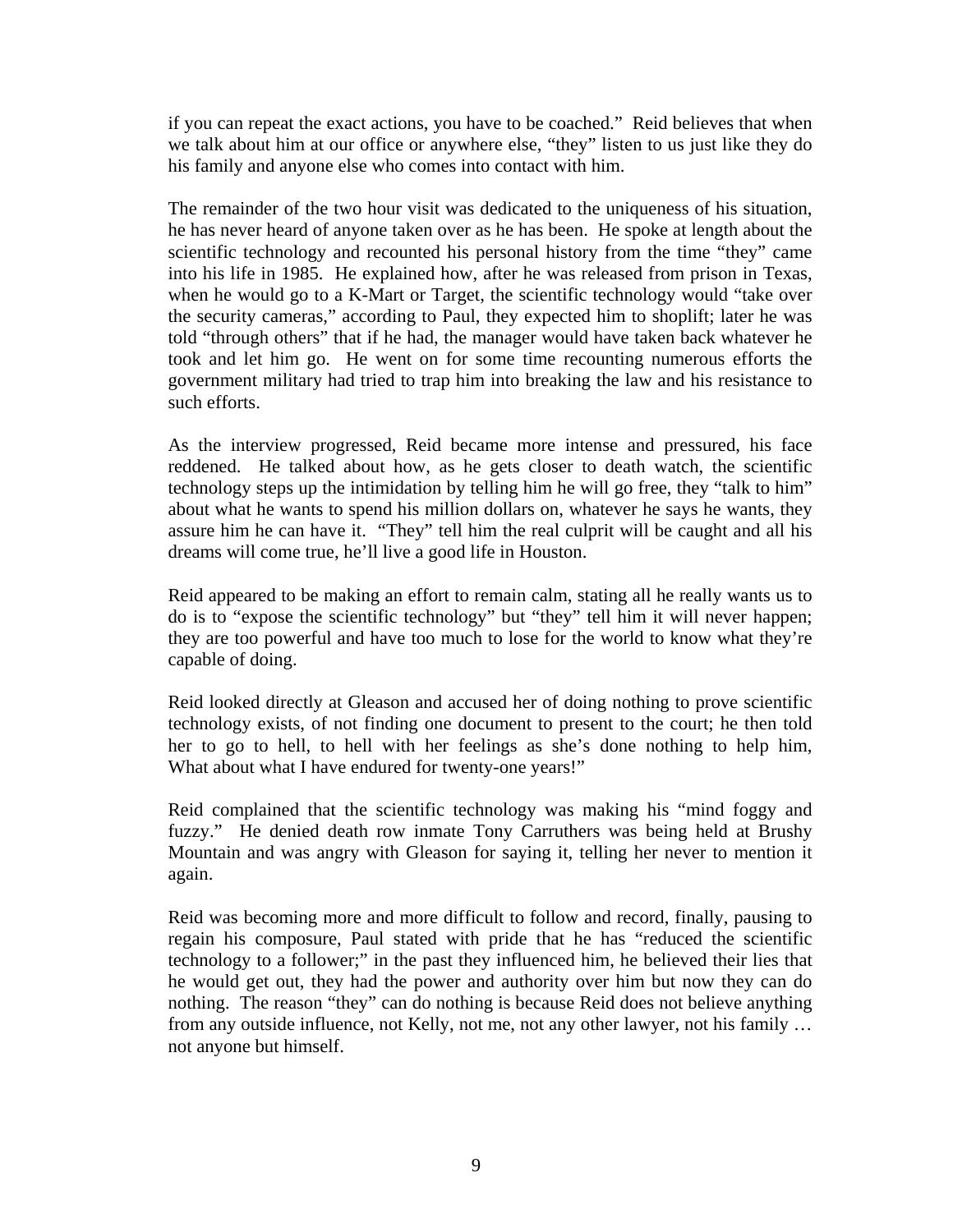Reid continued listing "repeats," virtually everything he's been told over the last several years; he got his stories and facts mixed up, he focused much of his frustration on me claiming that I have lied to him about everything, he can't trust me, calling me a "snake in the grass."

Reid said that he didn't want to see Jim Simmons, his attorney for the Baskin-Robbins case because he failed to return several pages copied from *The Warrior's Edge.* 

When I asked Paul to sign new releases several weeks ago, he was not inclined but bargained he would if I would take out some papers; he signed two but the unit manager refused to allow me to have the papers. Kelly stepped in to explain why we need the releases; Paul responded that "all this means nothing!"

Reid was becoming agitated again, saying he was upset because we won't be honest with him about the scientific technology; he claims his father [now deceased] told him the truth about seeing the videos and talking to the "scientific technology people." With this "proof" he can't understand why we won't tell him that we have meetings with "them" and are coached what to say and do around him.

Paul said again that I first came to see him at Riverbend in 1998; he believes I was with Mike Engle and employed by Ron Lax' company, Inquisitor, none of which is true. He said he likes me now but doesn't believe me when I tell him we first met in May of 2003. He said he felt when we met he had a "new friend" and could feel trust developing but lost that feeling months ago when he realized I was coached. He was trying to decide whether to tell me his daughter's name and send me to meet her, he wanted to see a picture of her but he realized just in time that I could not be trusted.

One more point in this lengthy description of this meeting with Reid, he said he will no longer talk to anyone – including Kelly and me – about his "past or present or TV." Over the years I've visited Paul, he has alluded to the scientific technology sending him messages through the TV; he's very clear that the TV doesn't "talk" to him, but believes certain words and phrases are inserted into the scripts by the scientific technology for him and only he can recognize them.

20. On June 8, 2005, Ms Gleason and I again traveled to Brushy Mountain for our second contact visit with Reid. Today, he was more intense, his speech pressured and grew more so, his face, neck hands and arms were flushed; he paled and reddened throughout the interview.

Paul started in again to explain every detail of the government military's surveillance of him since 1985; he stared directly and intently at each one when he addressed us. Again, he discussed at length the revelation of Watergate's "Deep Throat," and wished so much he could have a "Deep Throat" to expose the military's plot against him but knows it will never happen. He believes they are more powerful than the president, citing the close calls of the Presidents Bush, the deaths of John Ritter, John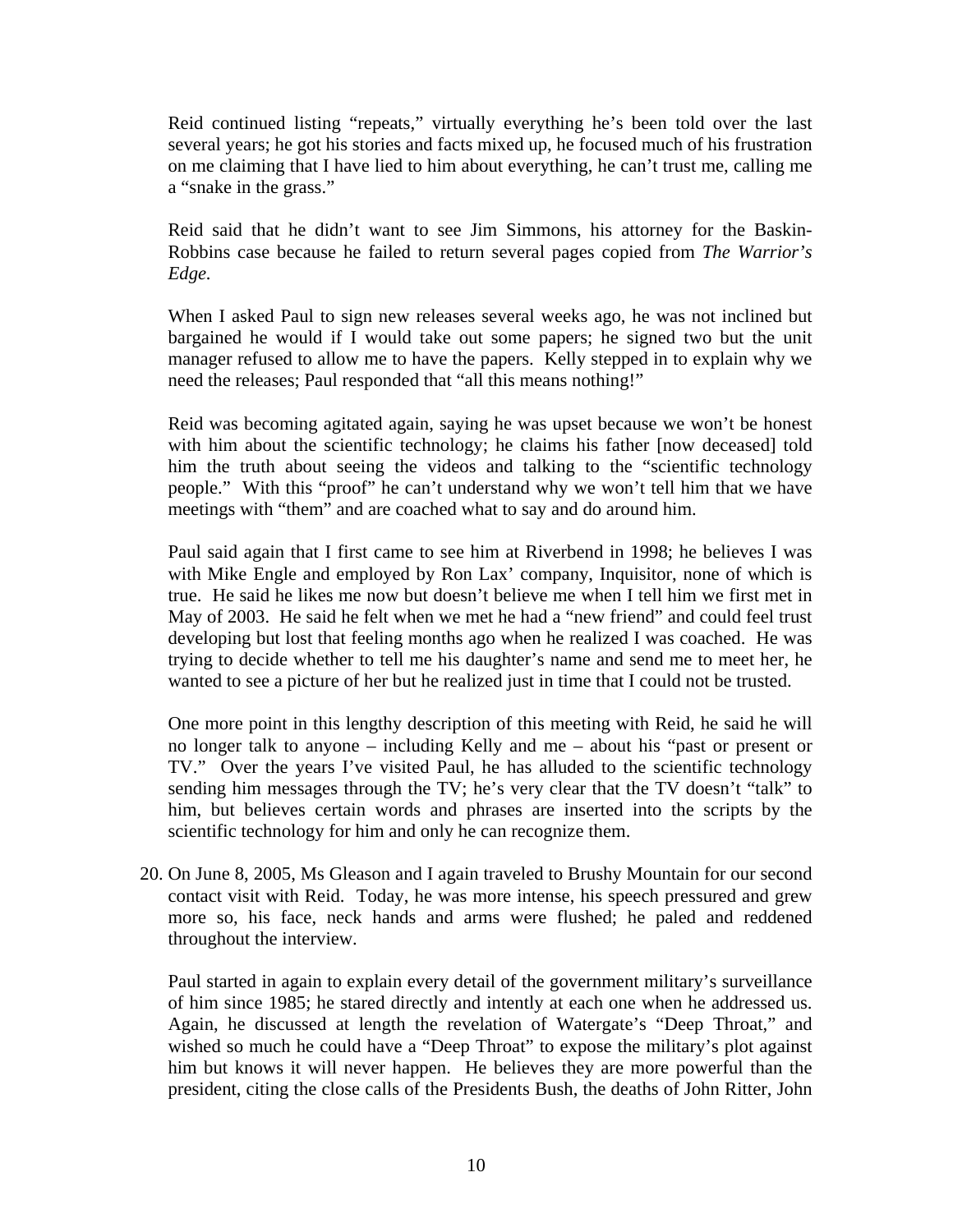Kennedy, Jr., and his own father; additionally, there is the Oklahoma bombing and the Challenger explosion as proof of the lengths the government military is willing to go to make their point to Paul.

On this day, Reid said the scientific technology had been turned up after a brief reprieve before our last visit; while the orange taste in his mouth has been lessened, the ringing in his ears and the prickling of his body has been turned up and was nearly unbearable. He said it was particularly bad after our last phone conversation, after which, "they" run thoughts through his head to make him angry with us, most often for repeating word for word and movement for movement. "They" have begun telling him again that he will get out of prison but he thinks "they" want him to think that. They wake him up with the thought that he doesn't want to die, all this to give him hope, to have him go forward with his appeals, to live so they can torture him for the rest of his life. He vowed not to be taken in again as he believes his execution is the only way he "can beat the government military at their own game."

Reid went on about how he "can't be manipulated again," he recounted his recollection of Mark Olive's "What if …" statements in the courtroom, what if the scientific technology can be taken off, what if he receives his twenty-five million dollars, what if the real killer (s) are brought forward; to Reid's thinking, to have asked these questions is proof Olive was informed by the military government that the scientific technology is real.

Reid averred again that the DNA paternity testing in 2005 had been done in 2003, vowing he "won't be intimidated!" He believes his sister, Linda, was coached by the government military to "provoke" him into an argument on their last visit. [I was with them and witnessed Linda being very quiet and gentle with him as she tried to explain the tests were not a repeat].

Reid stated he believes Mark Olive "threw him a curve ball" causing him to change his mind and sign the petition claiming he was "not as knowledgeable nor as wise" as he is now. He believed Olive when he said the scientific technology could be taken off, he would collect his twenty-five million and he could live a "normal, natural life on a ranch in Texas." Once Paul realized this could never [his emphasis] happen, he set about cutting himself off from any outside influence as he is absolutely convinced that everyone who comes in contact with him is controlled by the government military. Since that time and to this end, Paul has concentrated his efforts to "overcome the American language" and since then he has reduced "them to a follower."

Scientific technology has "word power" over Reid from 1985 to 1990, he was "brainwashed" but now "no American word can manipulate [him]." Paul recited a long list of those controlled by the government military including Gleason and me but they no longer have control over him; Paul is proud of himself for "turning the tables" on scientific technology.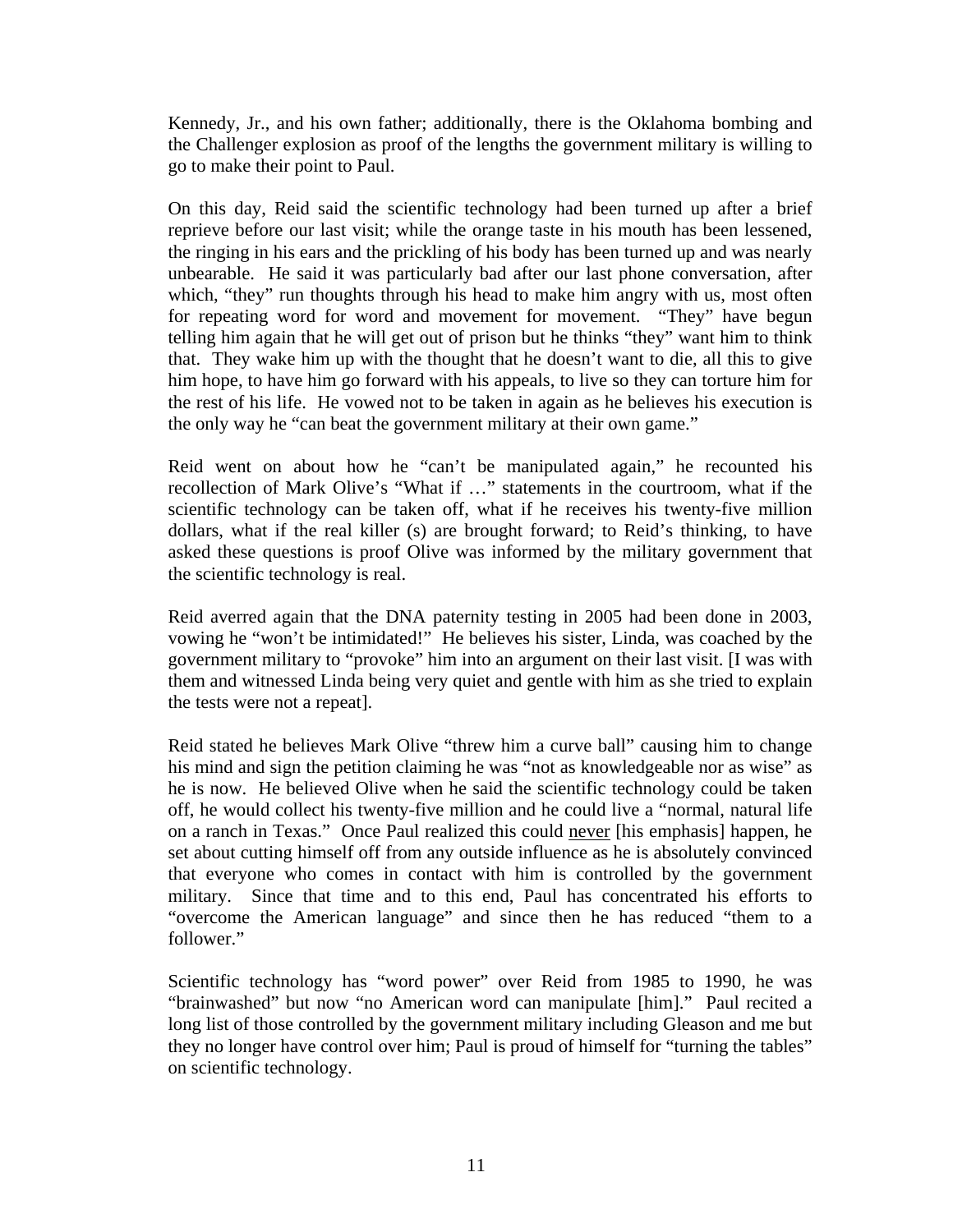Gleason attempted to reason with Paul within the context of his delusion asking if that is true, then the scientific technology has convicted him of criminal acts he did not commit, therefore, if he goes forward with his execution, which is set by people he believes are being coached by "them," then "they've" won. Paul claimed she had it all wrong, if he lives, the scientific technology people win, their motive is to keep him locked up for the next fifty-one years to torture him; going forward with his execution is a sign, he believes, that he is "smart" and "intelligent" to have figured it out and to use his execution against them.

Reid said "they" woke him up the other morning and "put a crying feeling on [him];" they want him to think he doesn't want to die but he is "certain those are not my feelings." He believes the scientific technology puts "those feelings" on his brain to confuse him. Gleason refused to support Reid's contention that his decision reflects intelligence and her demeanor grew more serious; this seemed to have a visible effect on Paul as he appeared to want her approval. He then said he doesn't care about the feelings of an attorney or an investigator.

Gleason expressed her concerns that Reid's thinking could lead to self-destructive thoughts. He responded that the military government tried to get him to hang himself when he had never had a suicidal thought before. Gleason asked why Paul could not see the execution date as self-destruction and what the government military wanted for him. Paul denied her contention, believing instead that "they" don't want him to go to death watch as "going to death watch shows they're wrong!"

21. On June 22, 2005, Gleason and I again visited Reid at Brushy Mountain; he appeared slightly more relaxed then our last visit. We were surprised when he opened the conversation quoting Drs. Pam Auble and Xavier Amador as testifying in court that "a man is insane if he likes chocolate after the age of twenty-one." At first, I looked for signs he was playing but he was very serious and begged to differ with the doctors as he likes chocolate and is not insane. My attempt to interject a little humor into the conversation did little to defuse Paul's seriousness; he was adamant that both doctors had testified to it.

Paul spoke in broad terms about the world situation; he was eager to thank the US for bringing down Saddam Hussein. He did not see it for its effect on the world but from his personal view; since the military destroyed his life since 1985, Reid was delighted to know that the Muslim extremists "are going to see that the government military will reap what they sow." He continued his "educational treatise" on the Middle East, seeming to dismiss any idea that Gleason or I have any knowledge of the situation.

Reid went on to explain that what he was telling us is what we're not hearing on CNN, claiming God gave him the gift to "read between the lines," intimating only he can do this. Reiterating that Drs. Auble and Amador told us that he is crazy, he said what they didn't tell us was that he is very intelligent.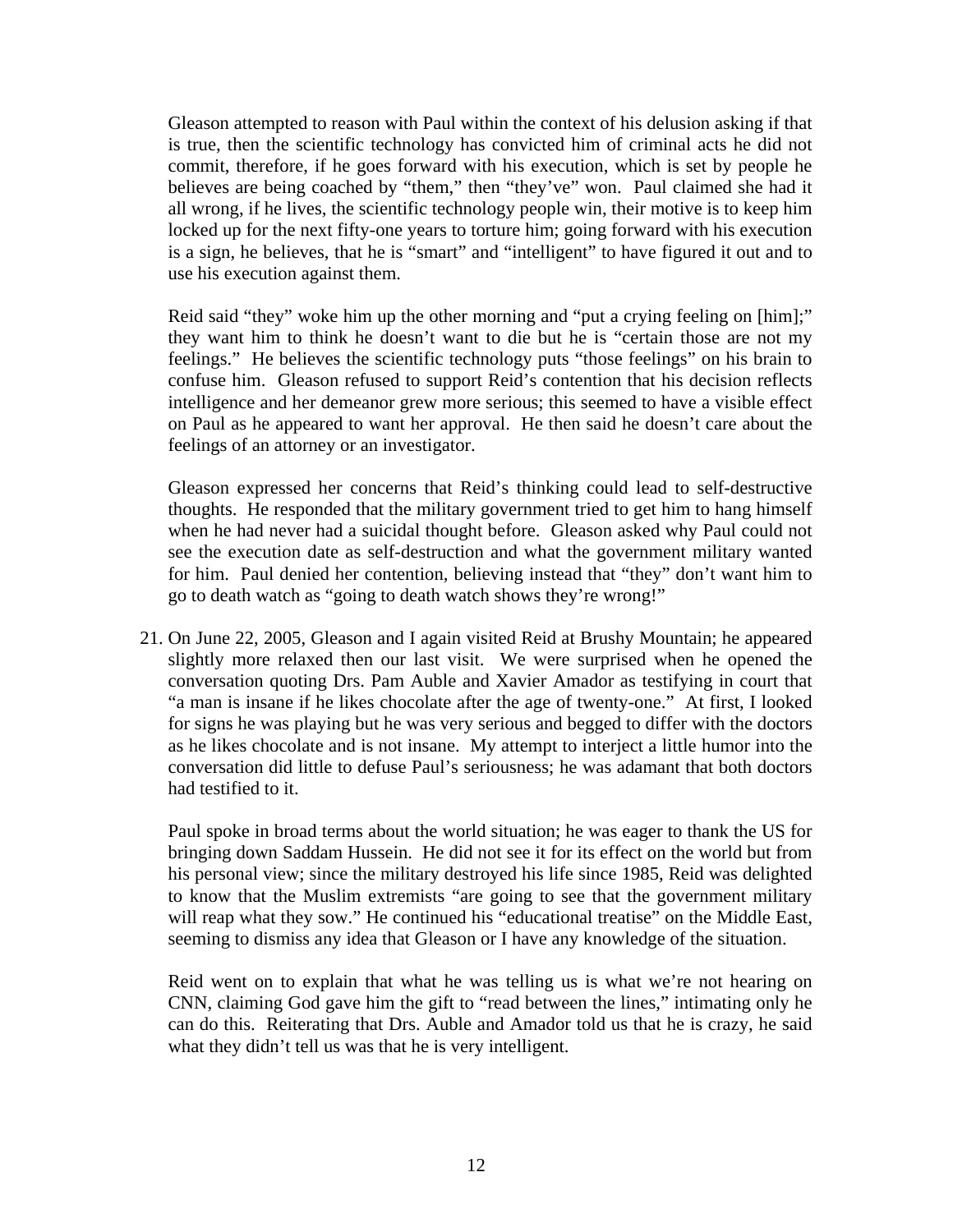Paul told us again that he knows we are coached to repeat ourselves and told us to "go ahead" smugly expecting us to repeat, asking us again to "come forward and tell the truth." I told him I was telling him the truth and the scientific technology has not coached me to repeat myself.

Paul's frustration was hard to hide but, resigned to his belief that the scientific technology is so strong that either we don't know it or we are coached to renounce its control over us, he changed the subject.

Reid addressed Gleason and said, "It's happening right now," putting his hands around his head like a helmet, he described his mind as "foggy" and feeling "divorced from reality," he said he could taste the orange flavor in his mouth. He was becoming more agitated stating his execution was only one hundred and six days away and the scientific technology puts the orange taste in his mouth and "pops his anal [sic]" to let him know that he is at "the asshole end!" He reiterated everything the "evil, diabolical scientific technology" has done to him since 1985 through the Federal Court hearing.

Paul became more agitated the more Kelly tried to defuse the situation and switch him from the topic. Rather, he insisted on reading from his latest letter to Judge Campbell using his hands to express himself, vigorously pointing to what he had written and jabbing the air to make his points.

Reid claimed that in 1997, the scientific technology needed proof of Paul's homosexuality so they went to his sister, Janet. He told a convoluted and far-reaching version of how this could be, integrating this with other events no one could have known save for the government military recording his every word and move then passing that information on to his sister, the attorneys and prosecutor Tom Thurman.

Fully engaged in his delusion, Reid claimed "they" have the guards leave out their shirt tails to send him a message, the inmates are coached to share their commissary with each other but not him, he points his index finger to his temple and refers to himself as "coo-coo." He claims the scientific technology "knocked on thousands of doors" asking about him, "They had the whole city of Houston wondering who is Paul Reid!"

There was so much more said during this meeting regarding the government military and scientific technology and it's effects that it is impossible to include here.

Gleason asked Reid about the Clarksville trial and why Paul didn't tell about the scientific technology when he had the chance. Paul said he didn't know how to talk about what was being done to him at that time as "only one thousand in all of America know about scientific technology;" he believes if he had talked then, he would have screwed it all up, so he kept his mouth shut.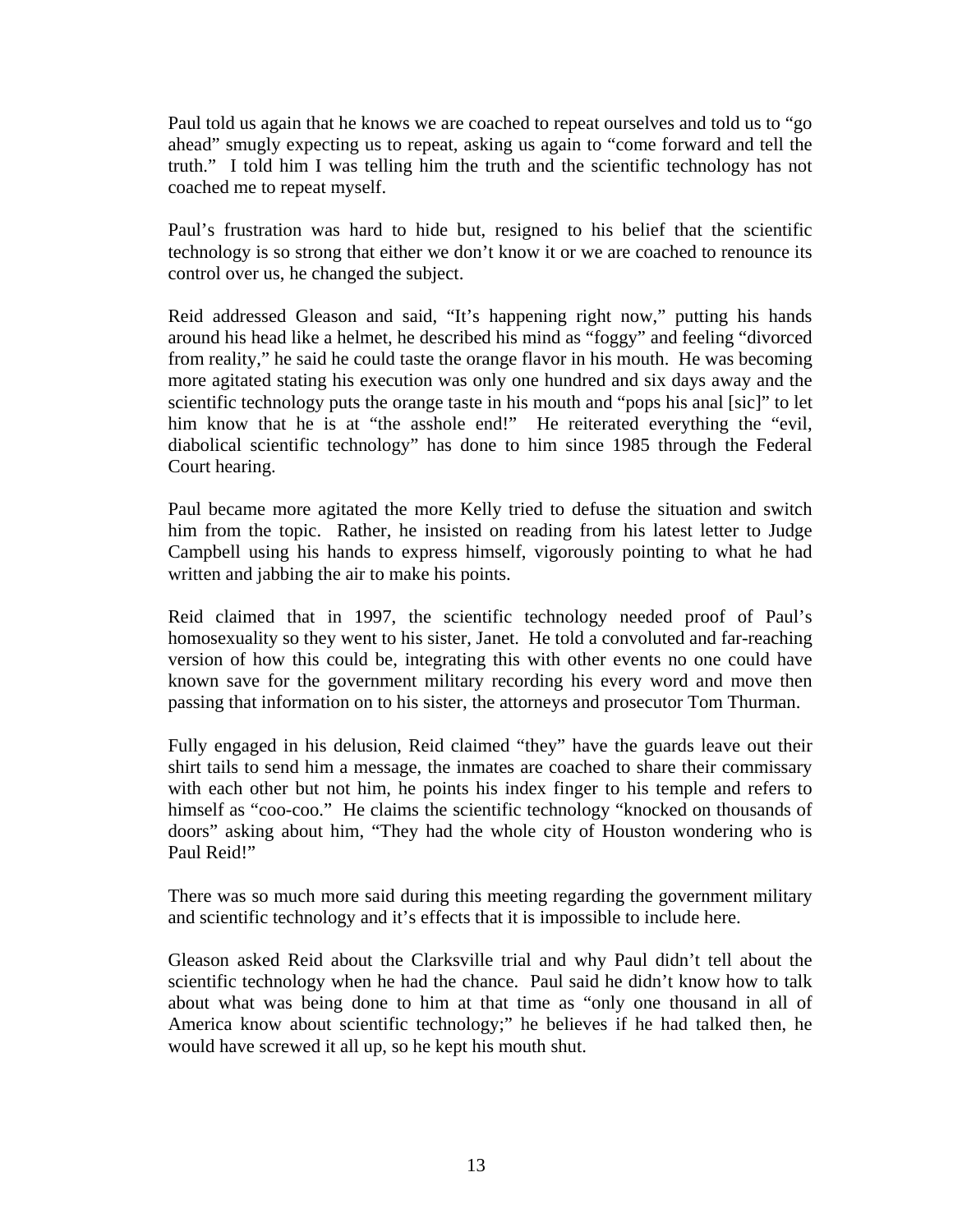In conclusion, over the three years I've visited with Paul Reid on a regular basis; engaged him in conversations, recorded his thoughts, feelings and words while witnessing his demeanor, expressions and body language, I have seen the deterioration of his mental state. The dates referenced in this affidavit barely scratch the surface of what Paul Reid has said, done and believes; there is not enough time or words to fully describe what he is experiencing.

Reid has never been able to discuss his case(s) in a meaningful way with his attorneys in my presence. From my lay perspective, he has descended completely into his delusion; he has no reference point he can trust or rely on, he has only himself in which to believe.

I have witnessed his family visits so know they love him and want the best for him; only to see Paul project his darkest feelings onto them, misquoting them and obsessing about perceived wrongs, lies and misunderstandings.

I have never lied to Paul, yet he sees me as having been brought into his life as a vehicle of the military government to lie to him. He becomes upset when I don't support his claims and recollections, further proof to him that I am controlled by the military government. It is impossible to reason with Paul, to offer any rebuttal to or proof of his mistaken ideations.

In the beginning, I could see the emotions and feelings of a real person behind his eyes, the one with whom I interacted; now replaced by a blankness that makes me question if he has any relationship at all with the world, with me, with anyone.

FURTHER AFFIANT SAITH NOT.

Attest:\_\_\_\_\_\_\_\_\_\_\_\_\_\_\_\_\_\_\_\_\_\_\_\_\_\_\_\_\_\_\_\_\_

CONNIE WESTFALL

Sworn to and subscribed before me on this the \_\_\_\_\_ day of May, 2006.

My Commission Expires: \_\_\_\_\_\_\_\_\_\_\_\_\_\_\_\_\_

 $\overline{\phantom{a}}$  , and the contract of the contract of the contract of the contract of the contract of the contract of the contract of the contract of the contract of the contract of the contract of the contract of the contrac NOTARY PUBLIC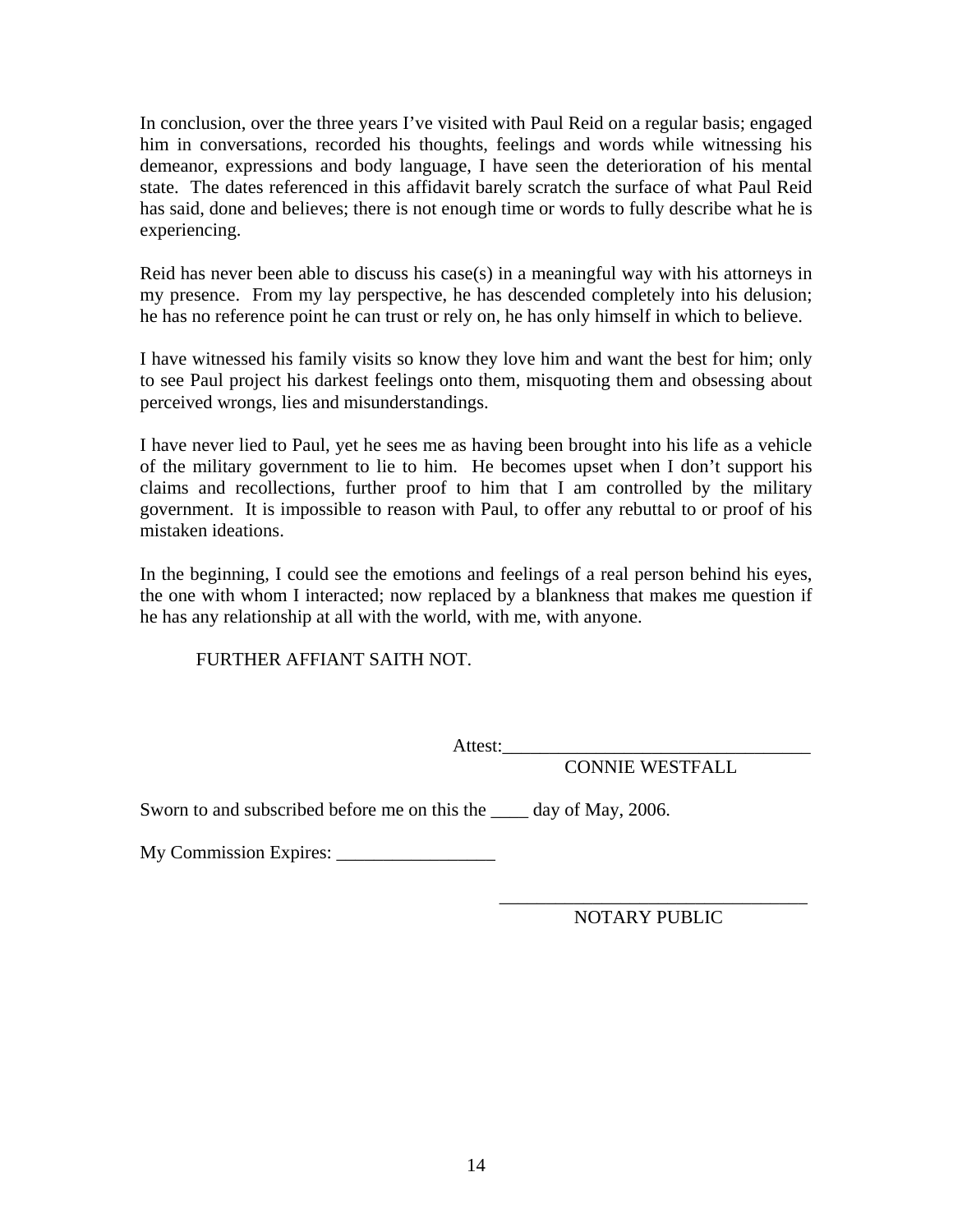**State of California**  $\mathcal{F}$  $\frac{1}{\sqrt{2}}$ County of  $G \circ s \circ \phi$  $\lambda$ 

#### **AFFIDAVIT OF GEORGE W. WOODS, JR., M.D.**

I, George W. Woods, Jr., M.D., after being sworn under oath, swear and affirm that the following is true and correct:

 $1.$ I am a licensed physician specializing in neuropsychiatry. I am in private clinical practice and also focus on forensic consultations. My business addresses are as follows:

> 2612 Lake Ferry Lane Atlanta, Georgia 30339

1511-M Sycamore Avenue, #258 Hercules CA 94547

8716 Sand Point Way, Suite 10 Seattle, Washington 98115; and

139 Harmon Drive San Antonio, Texas 78209

I am a Fellow of the American Psychiatric Association and a member of  $2.$ the Northern California Psychiatric Association. I am also a member of the American Academy of Psychiatry and the Law, The American Neuropsychiatric Association, and the American College of Forensic Psychiatrists. I am on the Board of Directors and Executive Committee of The International Academy of Law and Mental Health, where I serve on the Scientific Committee. I am also on the Advisory Board of the Health Law Institute, DePaul University College of Law.

I received my bachelor's degree from Westminster College in Salt Lake  $3<sub>1</sub>$ City, Utah, in 1969. I received my medical degree at the University of Utah in 1977 and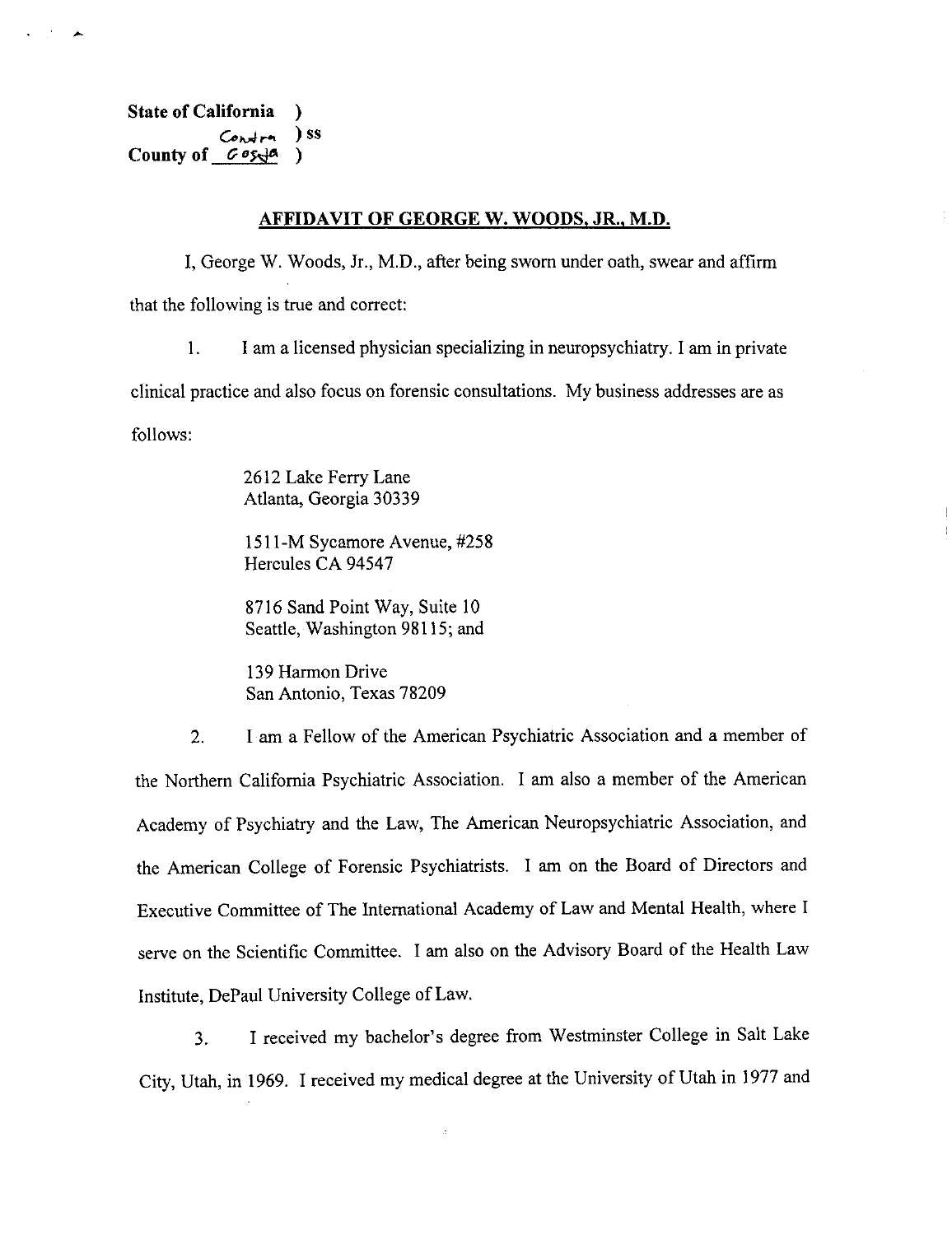completed my residency at the Pacific Medical Center in San Francisco, California in 1981. I then participated in a National Institute of Mental Health/American Psychiatric Association NIMH/APA) Fellowship in 1982. I received my board certification in psychiatry from the American Board of Psychiatry and Neurology in 1992. I became a diplomate in the American College of Forensic Examiners in 1998.

 $4.$ I joined the faculty of the University of California, Davis, Medical School, Department of Psychiatry, in 1996. For the next four years, I taught Forensic Psychiatry and Criminal Responsibility to psychiatrists in the Postgraduate Forensic Fellowship. I am current adjunct professor at Morehouse School of Medicine, Department of Psychiatry. I teach Clinical Aspects of Forensic Psychiatry. I am also an adjunct professor at California State University, Sacramento, in the Department of Educational Leadership and Public Policy.

5.  $\mathbf{I}$ maintain private clinical practice in neuropsychiatry,  $\mathbf{a}$ psychopharmacology, and psychotherapy. I have been qualified and have testified as an expert in numerous civil and criminal cases in State, including the State of Tennessee, as well as Federal Courts.

Counsel for Paul Dennis Reid, Jr., first contacted me in the fall of 2004 6. about conducting neurological and psychiatric evaluations of Mr. Reid and providing a report which synthesizes the findings of those evaluations. They also asked for my assistance in evaluating Mr. Reid's current competency to proceed in his Davidson County post-conviction case. My understanding is that the Davidson County judge initially denied the request, but later granted the ex parte motion for funds.

 $\overline{2}$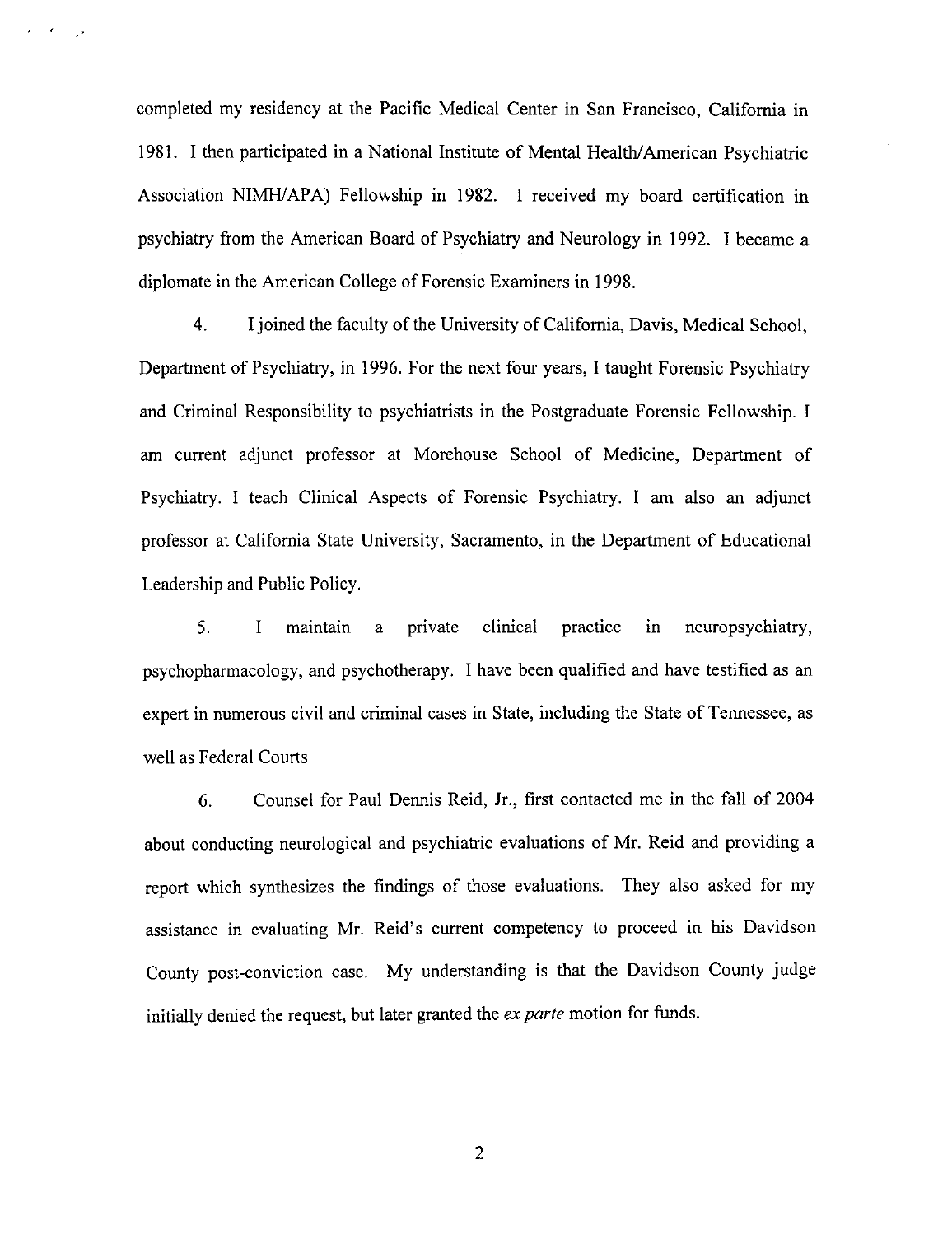Eventually some funds were approved by the Administrative Office of the  $7.$ Courts and I was finally able to evaluate Mr. Reid on August 18, 2005 and October 6, 2005. By that time, the Davidson County post-conviction case was transferred to the Tennessee Supreme Court in an appeal.

میں ک

Following my evaluations of Mr. Reid and review of multiple previous 8. mental health records<sup>1</sup>, I informed Mr. Reid's counsel that Mr. Reid suffers from a neurological disorder -- left temporal lobe dysfunction. The temporal lobe dysfunction has produced in Mr. Reid a chronic, schizophrenia-like psychosis which has severely impaired his ability to weigh, deliberate, inform and cooperate.

Counsel for Mr. Reid have requested an opinion from me as to whether 9. Mr. Reid is presently competent utilizing two standards: 1) the Rees v. Peyton, 384 U.S. 312, 86 S.Ct. 1505, 16 L.Ed.2d 583 (1966) competency standard regarding waiver of appeals, and 2) the civil competency standard found in State v. Nix, 40 S.W.3d 459 (Tenn. 2001).

I have advised counsel that Mr. Reid is presently incompetent under the 10. analysis required by any of those standards.

Mr. Reid's neuropsychiatric presentation reflects frank paranoia, 11. manifested by a longstanding, relatively well-circumscribed delusion. A delusion is a false belief based on incorrect inference about external reality that is firmly sustained despite what almost everybody else believes and despite what constitutes incontrovertible and obvious proof or evidence to the contrary. Mr. Reid's delusion, that he has been

<sup>&</sup>lt;sup>1</sup> These records include, for example (this list is not comprehensive), reports of Dr. Pam Auble, Dr. Daniel Martell, Dr. Helen Mayberg, Dr. Robert Kessler, Dr. Xavier Amador, Dr. Patricia Allen, testimony of these experts, neuroimaging reports, neuropsychological testing.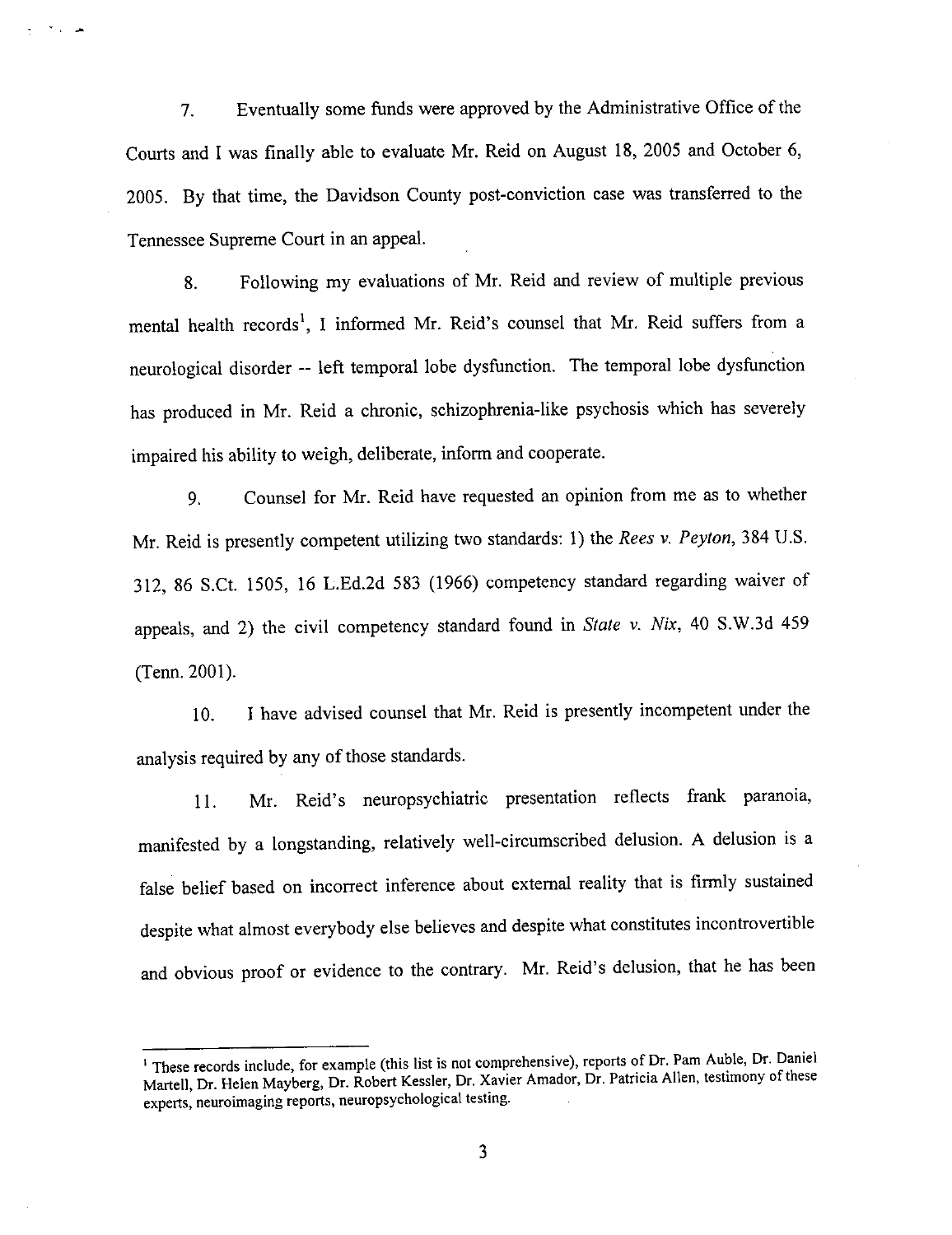under the control of a government-directed surveillance and influence, impels, invades, and guides his daily activities as well as decision-making processes.

می به مخ

12. Mr. Reid's delusional beliefs substantially preclude him from making a rational choice among his legal options. See, e.g., West v. Bell, 242 F.3d 338, 341  $(6<sup>th</sup>$ Cir. 2001) ("capacity to appreciate his position and make a rational choice with respect to continuing or abandoning further litigation or . . . suffer[s] from a mental disease, disorder, or defect which may substantially affect his capacity in the premises") (applying Rees v. Peyton). Mr. Reid currently has persecutory, paranoid delusions that "the military government" is using "scientific technology" to torture him. He sees execution as the only means of ending the torment due to failed promises in the past that the "scientific technology" will be "turned off." Thus, Reid is incompetent to decide whether to pursue a post-conviction petition on his own behalf or abandon that right.

13. Further, Mr. Reid currently is suffering from perceptual and memory impairments which render him unable to reliably relate events of his trial. His delusional beliefs that current counsel are members of the conspiracy against him preclude rational communication regarding his legal options and thus he is unable to effectively perceive and understand his legal right and liabilities in any meaningful sense.

Mr. Reid's beliefs that scientific technology is employed in a continuous 14. basis upon his mind and person also interfere with his ability to manage his personal affairs. For example, he believes that scientific technology controls and "coaches" correctional officers, other inmates, and literally everyone with who he comes into contact. Reid reports that he limits his contact with others so as to not "act or react" to

 $\overline{4}$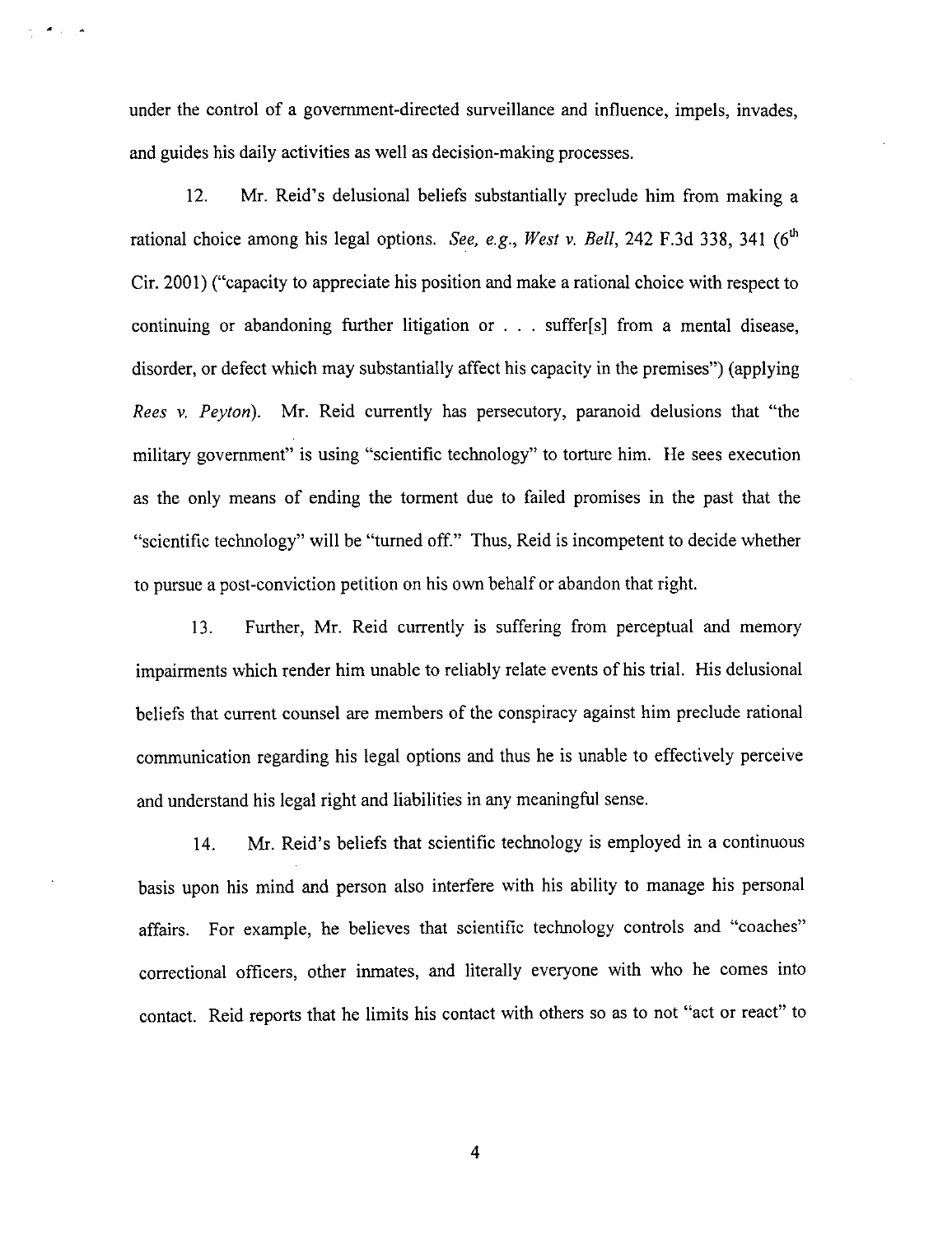the efforts of those other people to cause him to react consistent with their conspiracy against him.

Mr. Reid believes that the military government controls his ability to 15. receive mail, receive gifts from others, and obtain items from the commissary. Further, he experiences certain events as "repeats," or Déjà vu experiences, which have occurred previously when they have not.

For the above reasons, I believe Mr. Reid to be presently incompetent 16. under the standards enunciated in Rees v. Peyton, 384 U.S. 312, 86 S.Ct. 1505, 16 L.Ed.2d 583 (1966) and State v. Nix, 40 S.W.3d 459 (Tenn. 2001).

I would be willing to testify to the facts herein if provided sufficient funds 17. to secure my presence in the Montgomery County Circuit Court.

FURTHER AFFIANT SAITH NOT.

Attest:  $\overline{\mathcal{C} \mathcal{D} \mathcal{D} \mathcal{D}}$ 

Sworn to and subscribed before me on this the  $22^{40}$  day of May, 2005.

My Commission Expires:

PLEASE SEE ATTACHED **CURRENT CALIFORNIA** NOTARY FORM

NOTARY PUBLIC